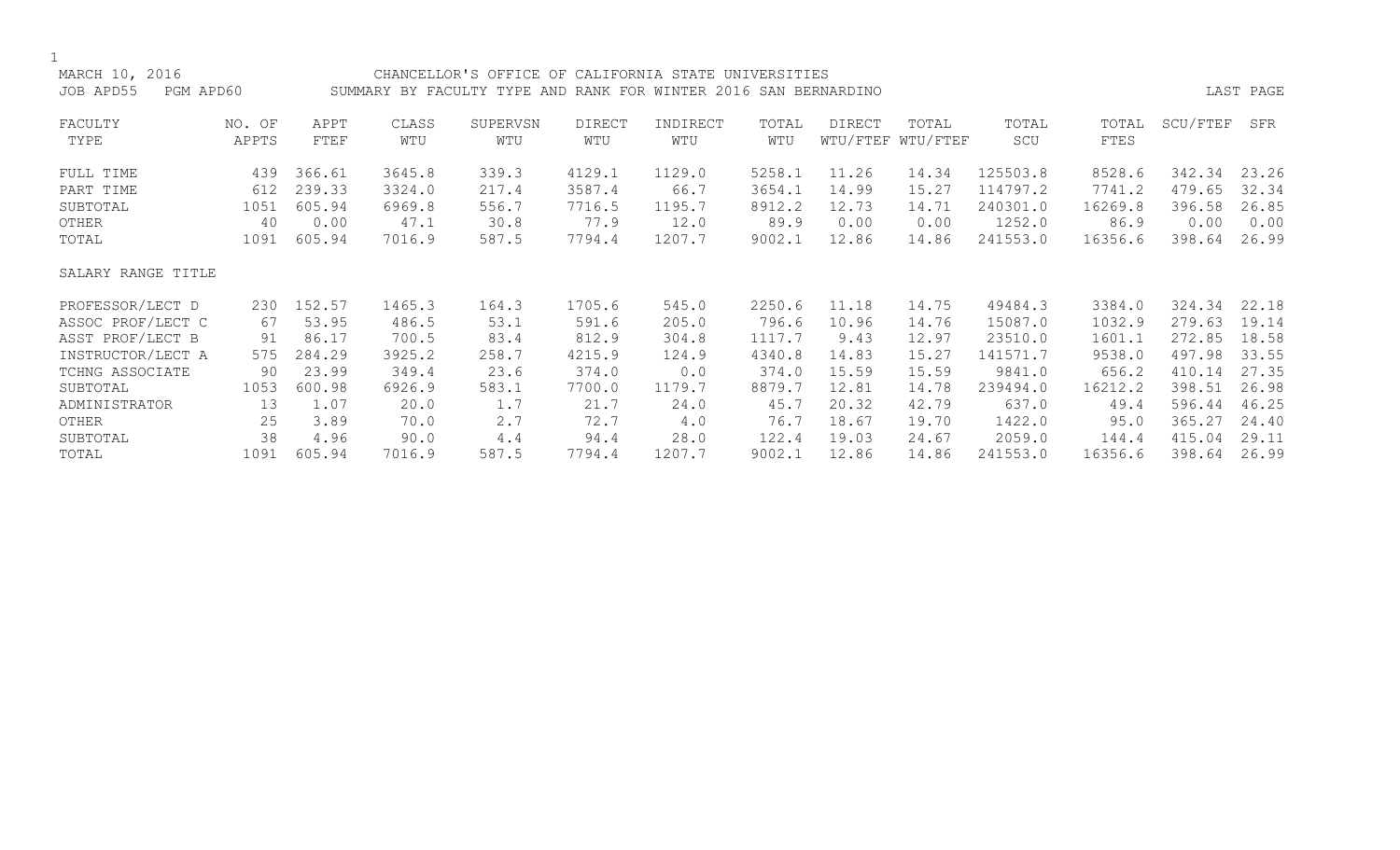# MARCH 10, 2016 CHANCELLOR'S OFFICE OF CALIFORNIA STATE UNIVERSITIES JOB APD55 PGM APD60 SUMMARY BY FACULTY TYPE AND RANK FOR WINTER 2016 SAN BERNARDINO PAGE 1 SCHOOL - 31 BEHAVIORAL/SOC SCI DEPARTMENT - 113 AEROSPACE STUDIES FACULTY NO. OF APPT CLASS SUPERVSN DIRECT INDIRECT TOTAL DIRECT TOTAL TOTAL TOTAL SCU/FTEF SFR TYPE APPTS FTEF WTU WTU WTU WTU WTU WTU/FTEF WTU/FTEF SCU FTES OTHER 2 0.00 0.0 0.0 0.0 0.0 0.0 0.00 0.00 56.0 3.7 0.00 0.00 TOTAL 2 0.00 0.0 0.0 0.0 0.0 0.0 0.00 0.00 56.0 3.7 0.00 0.00 SALARY RANGE TITLE

| OTHER    |  |  |  |  | $2$ 0.00 0.0 0.0 0.0 0.0 0.0 0.00 0.00 56.0 3.7 0.00 0.00 |  |  |
|----------|--|--|--|--|-----------------------------------------------------------|--|--|
| SUBTOTAL |  |  |  |  | $2$ 0.00 0.0 0.0 0.0 0.0 0.0 0.00 0.00 56.0 3.7 0.00 0.00 |  |  |
| TOTAL    |  |  |  |  | $2$ 0.00 0.0 0.0 0.0 0.0 0.0 0.00 0.00 56.0 3.7 0.00 0.00 |  |  |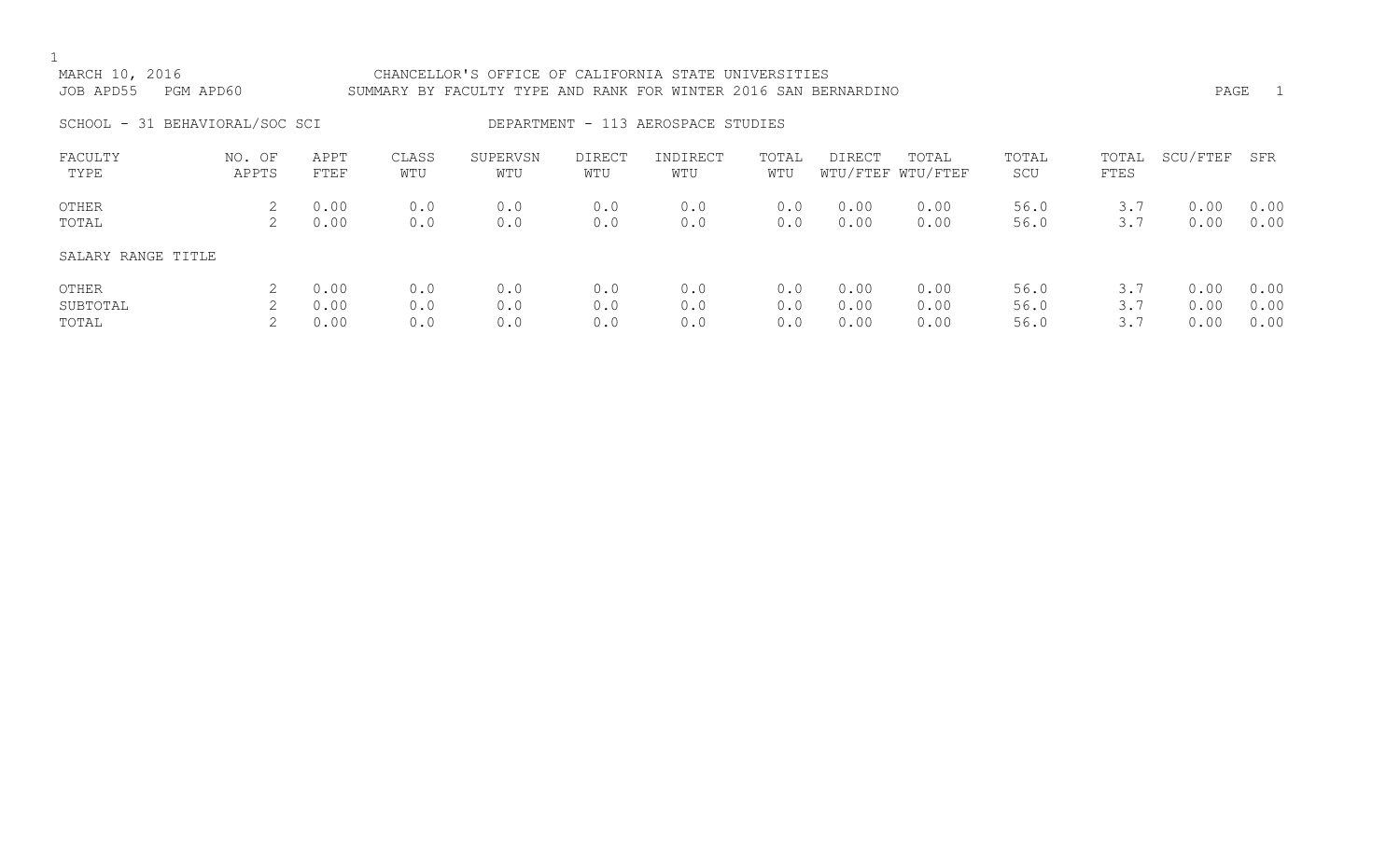#### CHANCELLOR'S OFFICE OF CALIFORNIA STATE UNIVERSITIES JOB APD55 PGM APD60 SUMMARY BY FACULTY TYPE AND RANK FOR WINTER 2016 SAN BERNARDINO PAGE 2

SCHOOL - 31 BEHAVIORAL/SOC SCI BEPARTMENT - 134 ANTHROPOLOGY

| FACULTY            | NO. OF | APPT | CLASS | SUPERVSN | <b>DIRECT</b> | INDIRECT | TOTAL | <b>DIRECT</b> | TOTAL             | TOTAL  | TOTAL | SCU/FTEF    | SFR   |
|--------------------|--------|------|-------|----------|---------------|----------|-------|---------------|-------------------|--------|-------|-------------|-------|
| TYPE               | APPTS  | FTEF | WTU   | WTU      | WTU           | WTU      | WTU   |               | WTU/FTEF WTU/FTEF | SCU    | FTES  |             |       |
| FULL TIME          |        | 6.67 | 52.0  | 7.6      | 59.6          | 28.0     | 87.6  | 8.94          | 13.14             | 1549.0 | 105.5 | 232.34      | 15.83 |
| PART TIME          |        | 1.87 | 36.0  | 0.0      | 36.0          | 0.0      | 36.0  | 19.26         | 19.26             | 3196.0 | 213.1 | .01<br>710. | 14.00 |
| SUBTOTAL           | 12     | 8.54 | 88.0  | 7.6      | 95.6          | 28.0     | 123.6 | 11.20         | 14.48             | 4745.0 | 318.6 | 555.88      | 37.32 |
| TOTAL              | 12     | 8.54 | 88.0  | 7.6      | 95.6          | 28.0     | 123.6 | 11.20         | 14.48             | 4745.0 | 318.6 | 555.88      | 37.32 |
| SALARY RANGE TITLE |        |      |       |          |               |          |       |               |                   |        |       |             |       |
| PROFESSOR/LECT D   | 4      | 3.67 | 36.0  | 0.3      | 36.3          | 8.0      | 44.3  | 9.90          | 12.08             | 1376.0 | 92.6  | 375.24      | 25.25 |
| ASST PROF/LECT B   |        | 3.00 | 16.0  | 7.3      | 23.3          | 20.0     | 43.3  | 7.77          | 14.43             | 173.0  | 12.9  | 57.67       | 4.31  |
| INSTRUCTOR/LECT A  |        | 1.87 | 36.0  | 0.0      | 36.0          | 0.0      | 36.0  | 19.26         | 19.26             | 3196.0 | 213.1 | .01<br>710. | 14.00 |
| SUBTOTAL           | 12     | 8.54 | 88.0  | 7.6      | 95.6          | 28.0     | 123.6 | 11.20         | 14.48             | 4745.0 | 318.6 | 555.88      | 37.32 |
| TOTAL              | 12     | 8.54 | 88.0  | 7.6      | 95.6          | 28.0     | 123.6 | 11.20         | 14.48             | 4745.0 | 318.6 | 555.88      | 37.32 |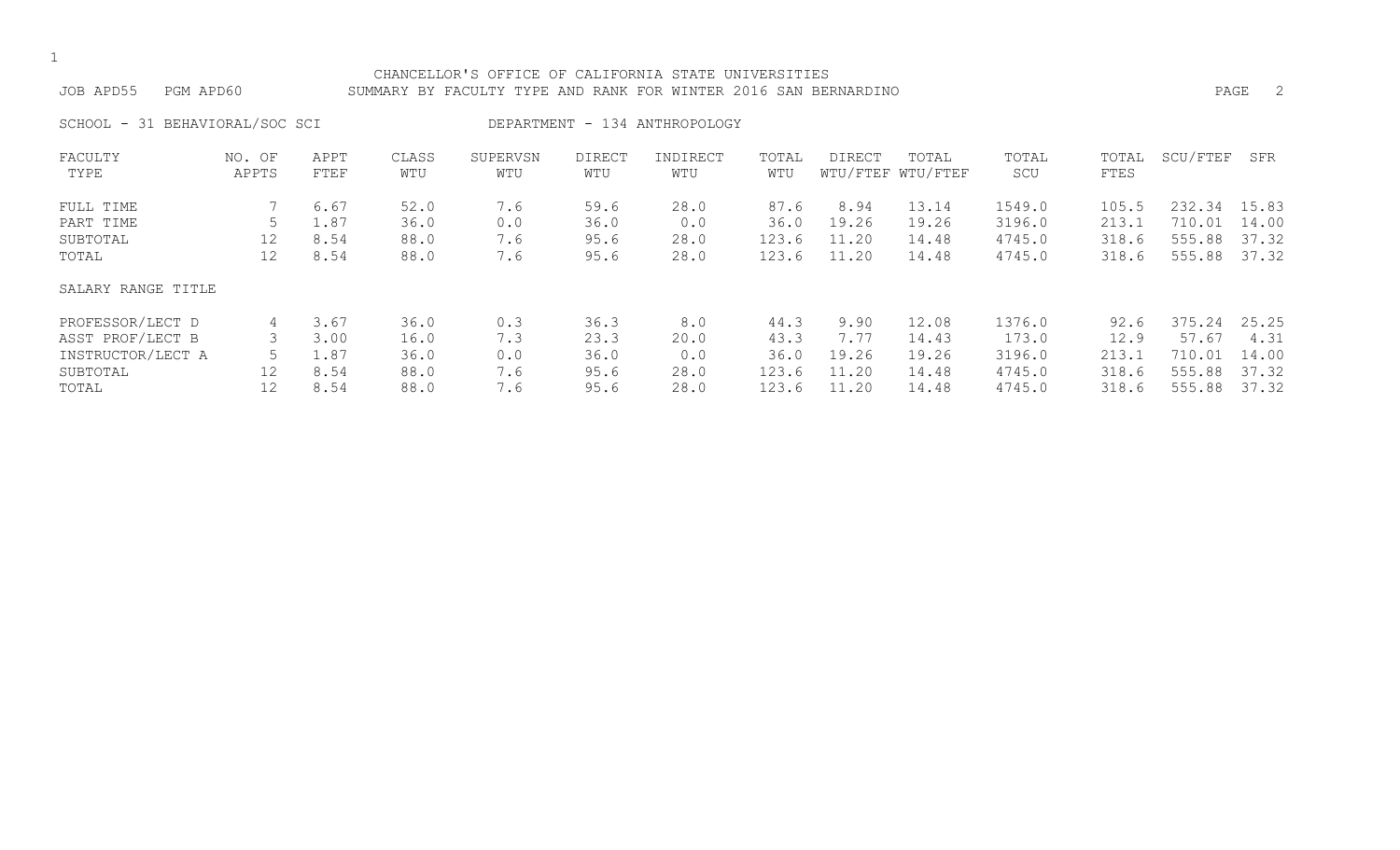#### CHANCELLOR'S OFFICE OF CALIFORNIA STATE UNIVERSITIES JOB APD55 PGM APD60 SUMMARY BY FACULTY TYPE AND RANK FOR WINTER 2016 SAN BERNARDINO PAGE 3

SCHOOL - 31 BEHAVIORAL/SOC SCI DEPARTMENT - 197 CRIMINOLOGY

| FACULTY            | NO. OF | APPT  | CLASS | SUPERVSN | <b>DIRECT</b> | INDIRECT | TOTAL | DIRECT | TOTAL             | TOTAL  | TOTAL | SCU/FTEF | SFR   |
|--------------------|--------|-------|-------|----------|---------------|----------|-------|--------|-------------------|--------|-------|----------|-------|
| TYPE               | APPTS  | FTEF  | WTU   | WTU      | WTU           | WTU      | WTU   |        | WTU/FTEF WTU/FTEF | SCU    | FTES  |          |       |
| FULL TIME          | 12     | 11.61 | 109.0 | 7.3      | 120.3         | 26.0     | 146.3 | 10.37  | 12.61             | 4203.0 | 282.6 | 362.14   | 24.35 |
| PART TIME          | 8      | 2.94  | 40.0  | 0.0      | 40.0          | 0.0      | 40.0  | 13.62  | 13.62             | 1736.0 | 115.8 | 591.08   | 39.43 |
| SUBTOTAL           | 20     | 14.54 | 149.0 | 7.3      | 160.3         | 26.0     | 186.3 | 11.02  | 12.81             | 5939.0 | 398.4 | 408.38   | 27.40 |
| OTHER              | 2      | 0.00  | 0.0   | 0.0      | 0.0           | 0.0      | 0.0   | 0.00   | 0.00              | 0.0    | 0.0   | 0.00     | 0.00  |
| TOTAL              | 22     | 14.54 | 149.0 | 7.3      | 160.3         | 26.0     | 186.3 | 11.02  | 12.81             | 5939.0 | 398.4 | 408.38   | 27.40 |
| SALARY RANGE TITLE |        |       |       |          |               |          |       |        |                   |        |       |          |       |
| PROFESSOR/LECT D   | 4      | 3.63  | 37.0  | 2.3      | 39.3          | 6.0      | 45.3  | 10.84  | 12.49             | 1470.0 | 99.2  | 405.29   | 27.35 |
| ASSOC PROF/LECT C  | 3      | 3.00  | 28.0  | 0.0      | 32.0          | 4.0      | 36.0  | 10.67  | 12.01             | 877.0  | 59.0  | 292.53   | 19.69 |
| ASST PROF/LECT B   | 5      | 4.98  | 44.0  | 5.0      | 49.0          | 16.0     | 65.0  | 9.84   | 13.05             | 1856.0 | 124.4 | 372.62   | 24.97 |
| INSTRUCTOR/LECT A  | 8      | 2.94  | 40.0  | 0.0      | 40.0          | 0.0      | 40.0  | 13.62  | 13.62             | 1736.0 | 115.8 | 591.08   | 39.43 |
| SUBTOTAL           | 20     | 14.54 | 149.0 | 7.3      | 160.3         | 26.0     | 186.3 | 11.02  | 12.81             | 5939.0 | 398.4 | 408.38   | 27.40 |
| ADMINISTRATOR      |        | 0.00  | 0.0   | 0.0      | 0.0           | 0.0      | 0.0   | 0.00   | 0.00              | 0.0    | 0.0   | 0.00     | 0.00  |
| OTHER              |        | 0.00  | 0.0   | 0.0      | 0.0           | 0.0      | 0.0   | 0.00   | 0.00              | 0.0    | 0.0   | 0.00     | 0.00  |
| SUBTOTAL           | 2      | 0.00  | 0.0   | 0.0      | 0.0           | 0.0      | 0.0   | 0.00   | 0.00              | 0.0    | 0.0   | 0.00     | 0.00  |
| TOTAL              | 22     | 14.54 | 149.0 | 7.3      | 160.3         | 26.0     | 186.3 | 11.02  | 12.81             | 5939.0 | 398.4 | 408.38   | 27.40 |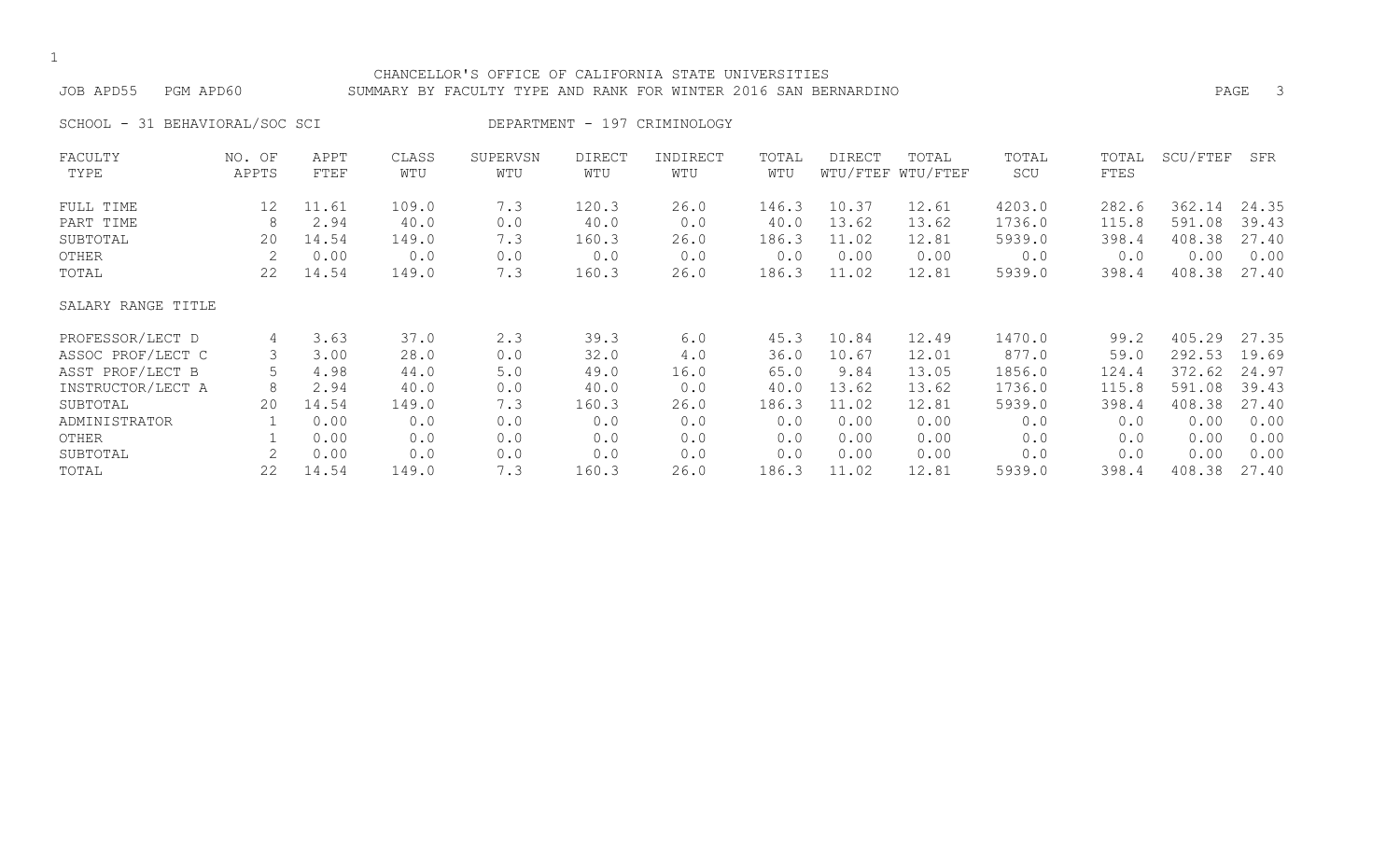#### CHANCELLOR'S OFFICE OF CALIFORNIA STATE UNIVERSITIES JOB APD55 PGM APD60 SUMMARY BY FACULTY TYPE AND RANK FOR WINTER 2016 SAN BERNARDINO PAGE 4

SCHOOL - 31 BEHAVIORAL/SOC SCI DEPARTMENT - 235 ECONOMICS

| FACULTY            | NO. OF | APPT | CLASS | SUPERVSN | <b>DIRECT</b> | INDIRECT | TOTAL | DIRECT | TOTAL             | TOTAL  | TOTAL | SCU/FTEF | SFR   |
|--------------------|--------|------|-------|----------|---------------|----------|-------|--------|-------------------|--------|-------|----------|-------|
| TYPE               | APPTS  | FTEF | WTU   | WTU      | WTU           | WTU      | WTU   |        | WTU/FTEF WTU/FTEF | SCU    | FTES  |          |       |
| FULL TIME          | 6      | 5.28 | 44.0  | 1.5      | 45.5          | 20.0     | 65.5  | 8.63   | 12.42             | 1804.0 | 120.5 | 341.99   | 22.84 |
| PART TIME          |        | 2.10 | 28.0  | 0.0      | 28.0          | 2.0      | 30.0  | 13.32  | 14.27             | 2028.0 | 135.3 | 964.80   | 64.39 |
| SUBTOTAL           | 11     | 7.38 | 72.0  | 1.5      | 73.5          | 22.0     | 95.5  | 9.96   | 12.95             | 3832.0 | 255.8 | 519.45   | 34.68 |
| TOTAL              | 11     | 7.38 | 72.0  | 1.5      | 73.5          | 22.0     | 95.5  | 9.96   | 12.95             | 3832.0 | 255.8 | 519.45   | 34.68 |
| SALARY RANGE TITLE |        |      |       |          |               |          |       |        |                   |        |       |          |       |
| PROFESSOR/LECT D   | 6      | 4.83 | 40.0  | 1.0      | 41.0          | 18.0     | 59.0  | 8.48   | 12.21             | 1688.0 | 112.6 | 349.27   | 23.30 |
| ASST PROF/LECT B   |        | 0.94 | 8.0   | 0.5      | 8.5           | 4.0      | 12.5  | 9.02   | 13.27             | 344.0  | 23.1  | 365.18   | 24.49 |
| INSTRUCTOR/LECT A  | 4      | 1.60 | 24.0  | 0.0      | 24.0          | 0.0      | 24.0  | 14.98  | 14.98             | 1800.0 | 120.1 | 123.60   | 74.99 |
| SUBTOTAL           |        | 7.38 | 72.0  | 1.5      | 73.5          | 22.0     | 95.5  | 9.96   | 12.95             | 3832.0 | 255.8 | 519.45   | 34.68 |
| TOTAL              |        | 7.38 | 72.0  | 1.5      | 73.5          | 22.0     | 95.5  | 9.96   | 12.95             | 3832.0 | 255.8 | 519.45   | 34.68 |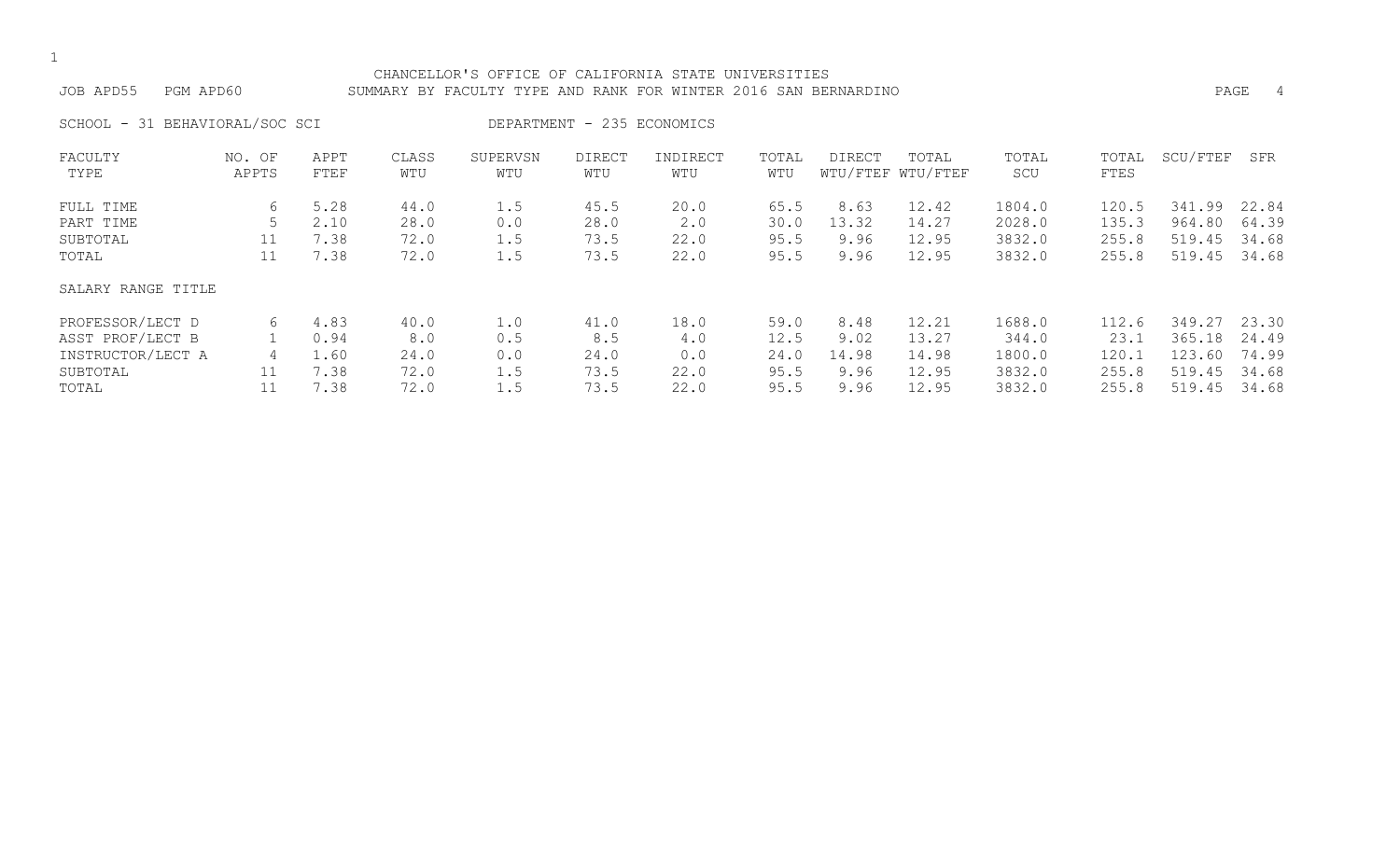#### CHANCELLOR'S OFFICE OF CALIFORNIA STATE UNIVERSITIES JOB APD55 PGM APD60 SUMMARY BY FACULTY TYPE AND RANK FOR WINTER 2016 SAN BERNARDINO PAGE 5

SCHOOL - 31 BEHAVIORAL/SOC SCI DEPARTMENT - 258 ETHNIC STUDIES

| FACULTY            | NO. OF | APPT | CLASS | SUPERVSN | <b>DIRECT</b> | INDIRECT | TOTAL | <b>DIRECT</b> | TOTAL             | TOTAL | TOTAL | SCU/FTEF   | SFR   |
|--------------------|--------|------|-------|----------|---------------|----------|-------|---------------|-------------------|-------|-------|------------|-------|
| TYPE               | APPTS  | FTEF | WTU   | WTU      | WTU           | WTU      | WTU   |               | WTU/FTEF WTU/FTEF | SCU   | FTES  |            |       |
| FULL TIME          |        | 0.50 | 0.0   | 0.0      | 0.0           | 0.0      | 0.0   | 0.00          | 0.00              | 0.0   | 0.0   | 0.00       | 0.00  |
| PART TIME          |        | 0.53 | 8.0   | 0.0      | 8.0           | 0.0      | 8.0   | 14.98         | 14.98             | 256.0 | 17.1  | 479.40     | 31.97 |
| SUBTOTAL           |        | 1.03 | 8.0   | 0.0      | 8.0           | 0.0      | 8.0   | 7.74          | 7.74              | 256.0 | 17.1  | 247.58     | 16.51 |
| TOTAL              |        | 1.03 | 8.0   | 0.0      | 8.0           | 0.0      | 8.0   | 7.74          | 7.74              | 256.0 | 17.1  | 247.58     | 16.51 |
| SALARY RANGE TITLE |        |      |       |          |               |          |       |               |                   |       |       |            |       |
| PROFESSOR/LECT D   |        | 0.50 | 0.0   | 0.0      | 0.0           | 0.0      | 0.0   | 0.00          | 0.00              | 0.0   | 0.0   | 0.00       | 0.00  |
| INSTRUCTOR/LECT A  |        | 0.53 | 8.0   | 0.0      | 8.0           | 0.0      | 8.0   | 14.98         | 14.98             | 256.0 | 17.1  | 479.40     | 31.97 |
| SUBTOTAL           |        | 1.03 | 8.0   | 0.0      | 8.0           | 0.0      | 8.0   | 7.74          | 7.74              | 256.0 | 17.1  | 247<br>.58 | 16.51 |
| TOTAL              |        | 1.03 | 8.0   | 0.0      | 8.0           | 0.0      | 8.0   | 7.74          | 7.74              | 256.0 | 17.1  | 247.58     | 16.51 |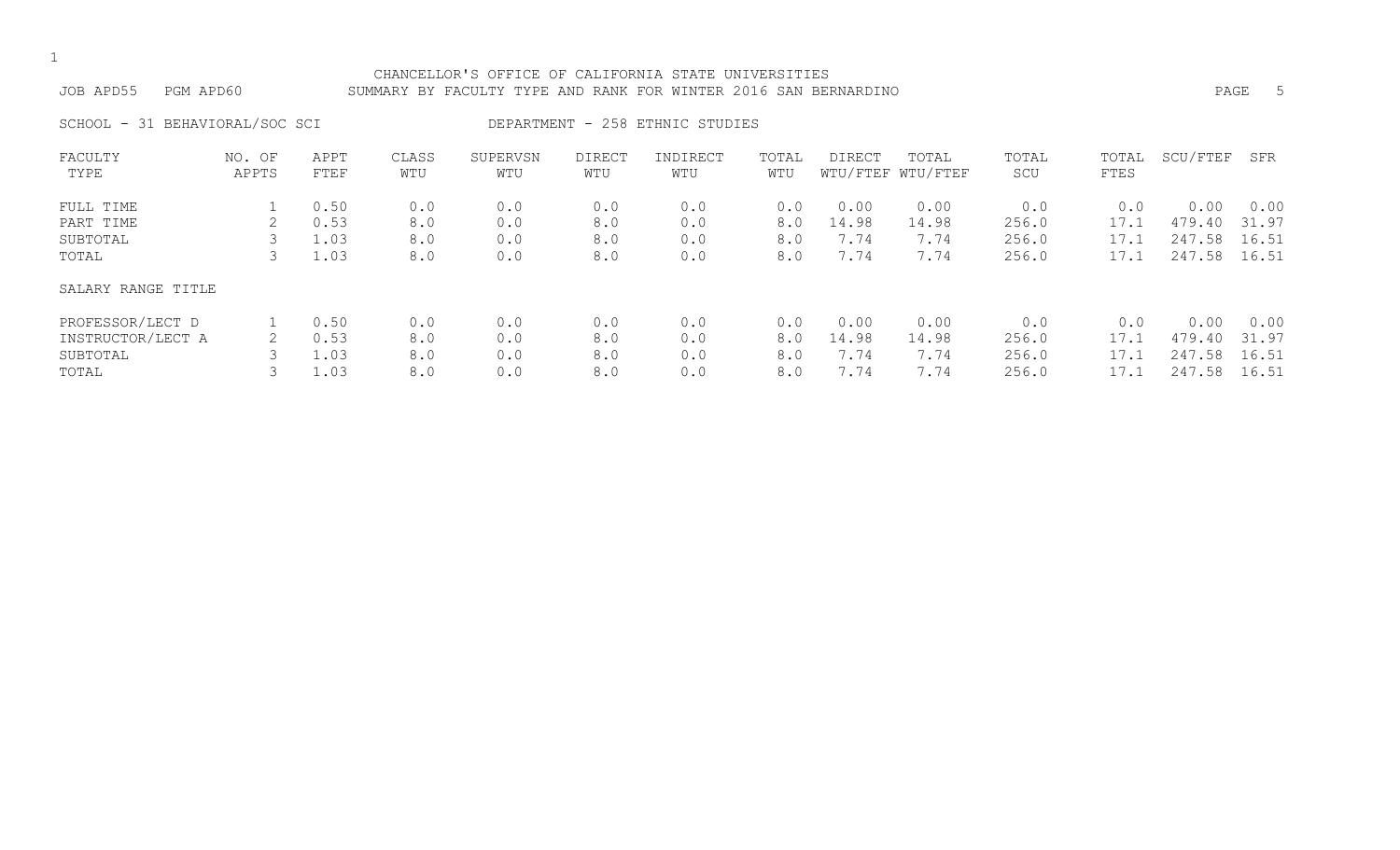#### CHANCELLOR'S OFFICE OF CALIFORNIA STATE UNIVERSITIES JOB APD55 PGM APD60 SUMMARY BY FACULTY TYPE AND RANK FOR WINTER 2016 SAN BERNARDINO PAGE 6

SCHOOL - 31 BEHAVIORAL/SOC SCI DEPARTMENT - 305 GEOGRAPHY

| FACULTY            | NO. OF | APPT | CLASS | SUPERVSN | DIRECT | INDIRECT | TOTAL | DIRECT | TOTAL             | TOTAL  | TOTAL | SCU/FTEF    | SFR   |
|--------------------|--------|------|-------|----------|--------|----------|-------|--------|-------------------|--------|-------|-------------|-------|
| TYPE               | APPTS  | FTEF | WTU   | WTU      | WTU    | WTU      | WTU   |        | WTU/FTEF WTU/FTEF | SCU    | FTES  |             |       |
| FULL TIME          |        | 4.67 | 58.0  | 1.0      | 59.0   | 26.0     | 85.0  | 12.64  | 18.21             | 3358.0 | 224.6 | .52<br>719. | 48.12 |
| PART TIME          |        | 1.47 | 20.0  | 0.0      | 20.0   | 0.0      | 20.0  | 13.61  | 13.61             | 1024.0 | 68.3  | 697.07      | 46.47 |
| SUBTOTAL           | 9      | 6.14 | 78.0  | 1.0      | 79.0   | 26.0     | 105.0 | 12.87  | 17.11             | 4382.0 | 292.8 | 714.15      | 47.72 |
| TOTAL              | 9      | 6.14 | 78.0  | 1.0      | 79.0   | 26.0     | 105.0 | 12.87  | 17.11             | 4382.0 | 292.8 | 714.15      | 47.72 |
| SALARY RANGE TITLE |        |      |       |          |        |          |       |        |                   |        |       |             |       |
| PROFESSOR/LECT D   |        | 1.34 | 16.0  | 0.0      | 16.0   | 12.0     | 28.0  | 11.98  | 20.96             | 496.0  | 33.2  | 371.26      | 24.85 |
| ASSOC PROF/LECT C  |        | 1.50 | 18.0  | 0.0      | 18.0   | 6.0      | 24.0  | 12.00  | 16.00             | 981.0  | 65.6  | 654.00      | 43.76 |
| ASST PROF/LECT B   | 2      | 2.00 | 16.0  | 1.0      | 17.0   | 8.0      | 25.0  | 8.50   | 12.51             | 381.0  | 25.7  | 190.60      | 12.88 |
| INSTRUCTOR/LECT A  |        | 1.30 | 28.0  | 0.0      | 28.0   | 0.0      | 28.0  | 21.52  | 21.52             | 2524.0 | 168.3 | 940.05      | 29.34 |
| SUBTOTAL           | 9      | 6.14 | 78.0  | 1.0      | 79.0   | 26.0     | 105.0 | 12.87  | 17.11             | 4382.0 | 292.8 | 714.15      | 47.72 |
| TOTAL              | 9      | 6.14 | 78.0  | 1.0      | 79.0   | 26.0     | 105.0 | 12.87  | 17.11             | 4382.0 | 292.8 | 714.15      | 47.72 |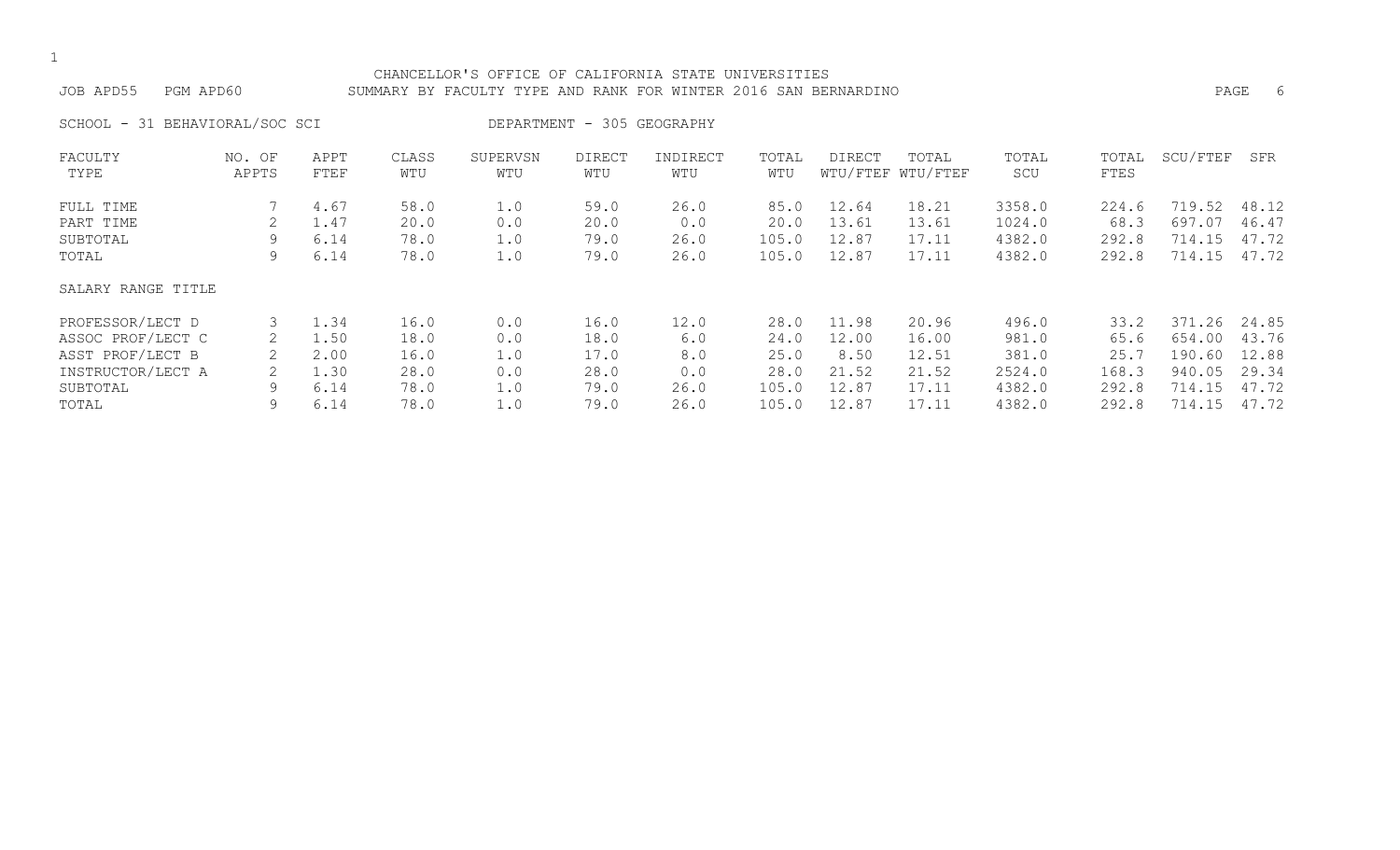#### CHANCELLOR'S OFFICE OF CALIFORNIA STATE UNIVERSITIES JOB APD55 PGM APD60 SUMMARY BY FACULTY TYPE AND RANK FOR WINTER 2016 SAN BERNARDINO PAGE 7

SCHOOL - 31 BEHAVIORAL/SOC SCI DEPARTMENT - 348 HISTORY

| FACULTY            | NO. OF | APPT  | CLASS | SUPERVSN | <b>DIRECT</b> | INDIRECT | TOTAL | DIRECT | TOTAL             | TOTAL  | TOTAL | SCU/FTEF | SFR   |
|--------------------|--------|-------|-------|----------|---------------|----------|-------|--------|-------------------|--------|-------|----------|-------|
| TYPE               | APPTS  | FTEF  | WTU   | WTU      | WTU           | WTU      | WTU   |        | WTU/FTEF WTU/FTEF | SCU    | FTES  |          |       |
| FULL TIME          | 11     | 8.92  | 76.0  | 8.0      | 92.0          | 40.0     | 132.0 | 10.31  | 14.80             | 2425.0 | 162.3 | 271.86   | 18.20 |
| PART TIME          | 12     | 5.03  | 70.0  | 0.0      | 70.0          | 4.0      | 74.0  | 13.92  | 14.72             | 5982.0 | 398.9 | 189.74   | 79.33 |
| SUBTOTAL           | 23     | 13.95 | 146.0 | 8.0      | 162.0         | 44.0     | 206.0 | 11.61  | 14.77             | 8407.0 | 561.2 | 602.74   | 40.24 |
| TOTAL              | 23     | 13.95 | 146.0 | 8.0      | 162.0         | 44.0     | 206.0 | 11.61  | 14.77             | 8407.0 | 561.2 | 602.74   | 40.24 |
| SALARY RANGE TITLE |        |       |       |          |               |          |       |        |                   |        |       |          |       |
| PROFESSOR/LECT D   | 5      | 4.00  | 36.0  | 0.3      | 36.3          | 12.0     | 48.3  | 9.08   | 12.08             | 756.0  | 50.5  | 189.05   | 12.64 |
| ASSOC PROF/LECT C  | 4      | 2.95  | 16.0  | 6.1      | 26.1          | 28.0     | 54.1  | 8.85   | 18.35             | 803.0  | 53.9  | 272.30   | 18.29 |
| ASST PROF/LECT B   |        | 2.64  | 28.0  | 1.6      | 33.6          | 4.0      | 37.6  | 12.73  | 14.25             | 950.0  | 63.5  | 359.98   | 24.05 |
| INSTRUCTOR/LECT A  | 10     | 4.09  | 62.0  | 0.0      | 62.0          | 0.0      | 62.0  | 15.14  | 15.14             | 5806.0 | 387.1 | 418.17   | 94.56 |
| TCHNG ASSOCIATE    |        | 0.27  | 4.0   | 0.0      | 4.0           | 0.0      | 4.0   | 14.98  | 14.98             | 92.0   | 6.1   | 344.57   | 22.96 |
| SUBTOTAL           | 23     | 13.95 | 146.0 | 8.0      | 162.0         | 44.0     | 206.0 | 11.61  | 14.77             | 8407.0 | 561.2 | 602.74   | 40.24 |
| TOTAL              | 23     | 13.95 | 146.0 | 8.0      | 162.0         | 44.0     | 206.0 | 11.61  | 14.77             | 8407.0 | 561.2 | 602.74   | 40.24 |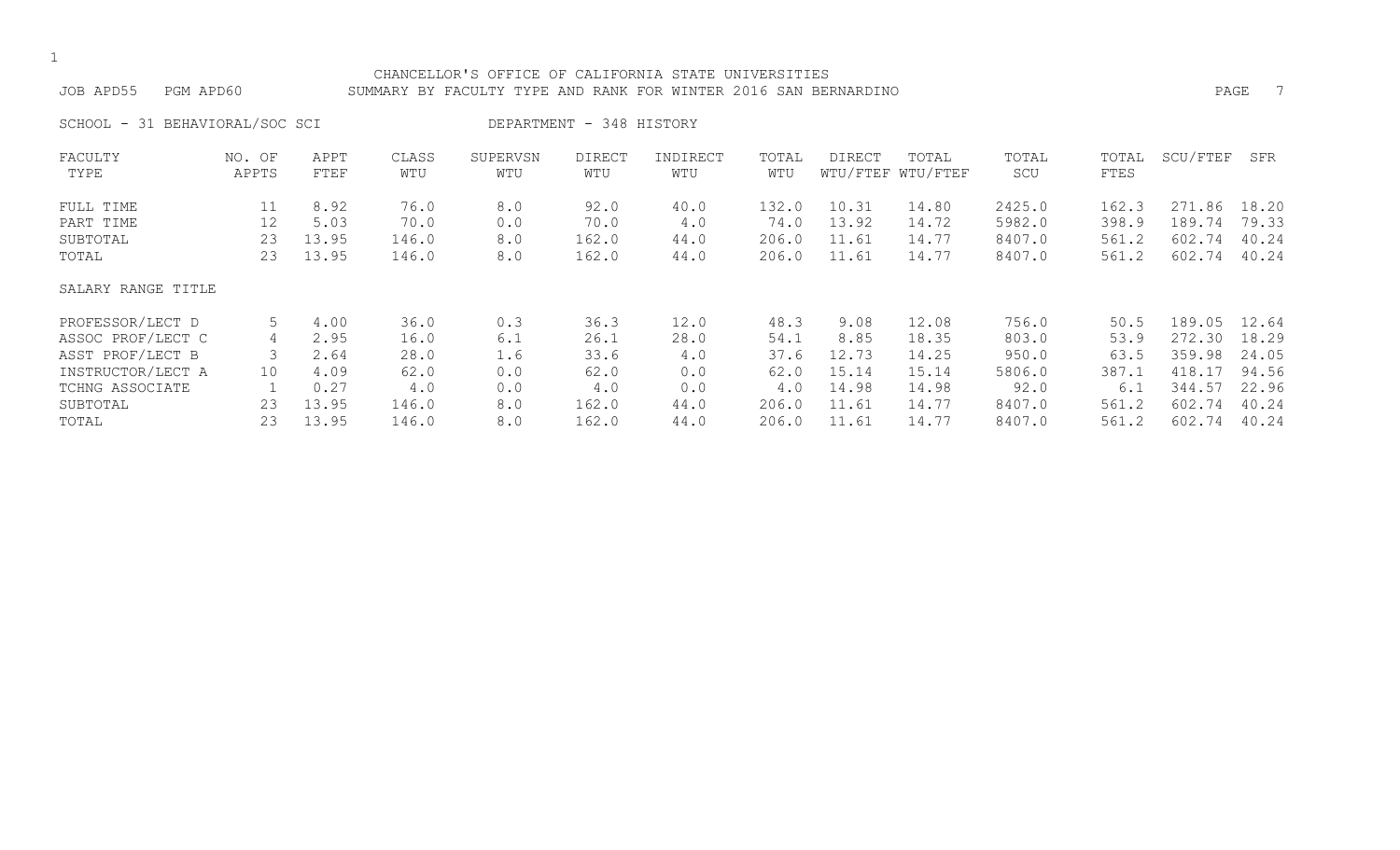|  | ۰.  |
|--|-----|
|  | . . |

#### CHANCELLOR'S OFFICE OF CALIFORNIA STATE UNIVERSITIES JOB APD55 PGM APD60 SUMMARY BY FACULTY TYPE AND RANK FOR WINTER 2016 SAN BERNARDINO PAGE 8

#### SCHOOL - 31 BEHAVIORAL/SOC SCI BEPARTMENT - 435 LAW ENFORCEMENT AND ADMINISTRATION

| FACULTY            | NO. OF | APPT | CLASS | SUPERVSN | <b>DIRECT</b> | INDIRECT | TOTAL | <b>DIRECT</b> | TOTAL             | TOTAL | TOTAL | SCU/FTEF | SFR   |
|--------------------|--------|------|-------|----------|---------------|----------|-------|---------------|-------------------|-------|-------|----------|-------|
| TYPE               | APPTS  | FTEF | WTU   | WTU      | WTU           | WTU      | WTU   |               | WTU/FTEF WTU/FTEF | SCU   | FTES  |          |       |
| PART TIME          |        | 0.53 | 12.0  | 0.0      | 12.0          | 0.0      | 12.0  | 22.47         | 22.47             | 320.0 | 21.3  | 599.25   | 39.94 |
| SUBTOTAL           | 2.     | 0.53 | 12.0  | 0.0      | 12.0          | 0.0      | 12.0  | 22.47         | 22.47             | 320.0 | 21.3  | 599.25   | 39.94 |
| TOTAL              |        | 0.53 | 12.0  | 0.0      | 12.0          | 0.0      | 12.0  | 22.47         | 22.47             | 320.0 | 21.3  | 599.25   | 39.94 |
| SALARY RANGE TITLE |        |      |       |          |               |          |       |               |                   |       |       |          |       |
| INSTRUCTOR/LECT A  |        | 0.53 | 12.0  | 0.0      | 12.0          | 0.0      | 12.0  | 22.47         | 22.47             | 320.0 | 21.3  | 599.25   | 39.94 |
| SUBTOTAL           |        | 0.53 | 12.0  | 0.0      | 12.0          | 0.0      | 12.0  | 22.47         | 22.47             | 320.0 | 21.3  | 599.25   | 39.94 |
| TOTAL              |        | 0.53 | 12.0  | 0.0      | 12.0          | 0.0      |       | 22.47         | 22.47             | 320.0 | 21.3  | 599.25   | 39.94 |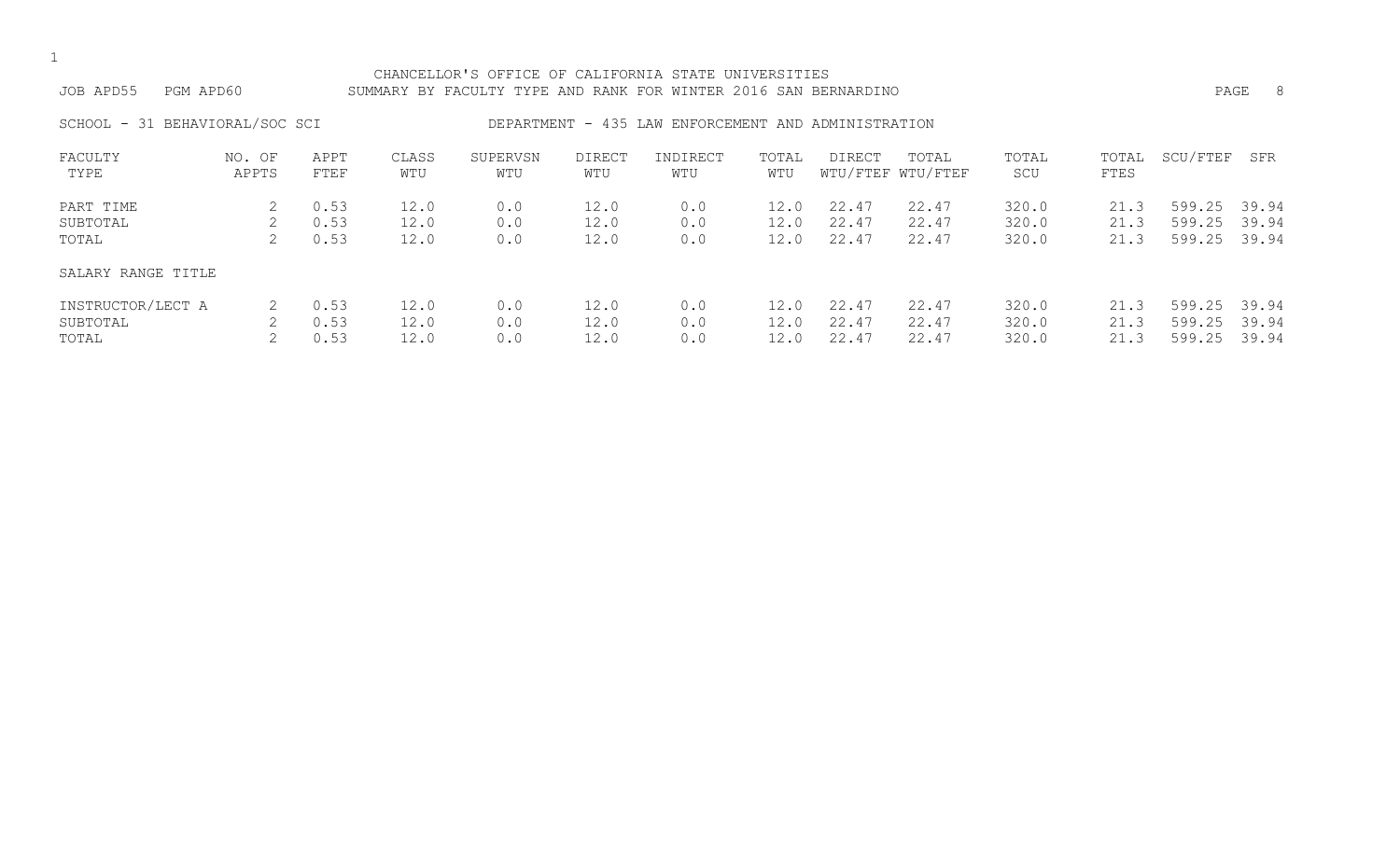#### CHANCELLOR'S OFFICE OF CALIFORNIA STATE UNIVERSITIES JOB APD55 PGM APD60 SUMMARY BY FACULTY TYPE AND RANK FOR WINTER 2016 SAN BERNARDINO PAGE 9

SCHOOL - 31 BEHAVIORAL/SOC SCI DEPARTMENT - 497 MILITARY SCIENCE (ROTC)

| FACULTY<br>TYPE            | NO. OF<br>APPTS | APPT<br>FTEF         | CLASS<br>WTU      | SUPERVSN<br>WTU   | DIRECT<br>WTU     | INDIRECT<br>WTU   | TOTAL<br>WTU      | DIRECT               | TOTAL<br>WTU/FTEF WTU/FTEF | TOTAL<br>SCU         | TOTAL<br>FTES     | SCU/FTEF             | SFR                  |
|----------------------------|-----------------|----------------------|-------------------|-------------------|-------------------|-------------------|-------------------|----------------------|----------------------------|----------------------|-------------------|----------------------|----------------------|
| PART TIME                  |                 | 0.00                 | 0.0               | 0.0               | 0.0               | 0.0               | 0.0               | 0.00                 | 0.00                       | 27.0                 | 1.8               | 0.00                 | 0.00                 |
| SUBTOTAL<br>OTHER<br>TOTAL | 2               | 0.00<br>0.00<br>0.00 | 0.0<br>0.0<br>0.0 | 0.0<br>0.0<br>0.0 | 0.0<br>0.0<br>0.0 | 0.0<br>0.0<br>0.0 | 0.0<br>0.0<br>0.0 | 0.00<br>0.00<br>0.00 | 0.00<br>0.00<br>0.00       | 27.0<br>70.0<br>97.0 | 1.8<br>4.7<br>6.5 | 0.00<br>0.00<br>0.00 | 0.00<br>0.00<br>0.00 |
| SALARY RANGE TITLE         |                 |                      |                   |                   |                   |                   |                   |                      |                            |                      |                   |                      |                      |
| OTHER                      |                 | 0.00                 | 0.0               | 0.0               | 0.0               | 0.0               | 0.0               | 0.00                 | 0.00                       | 97.0                 | 6.5               | 0.00                 | 0.00                 |
| SUBTOTAL<br>TOTAL          |                 | 0.00<br>0.00         | 0.0<br>0.0        | 0.0<br>0.0        | 0.0<br>0.0        | 0.0<br>0.0        | 0.0<br>0.0        | 0.00<br>0.00         | 0.00<br>0.00               | 97.0<br>97.0         | 6.5<br>6.5        | 0.00<br>0.00         | 0.00<br>0.00         |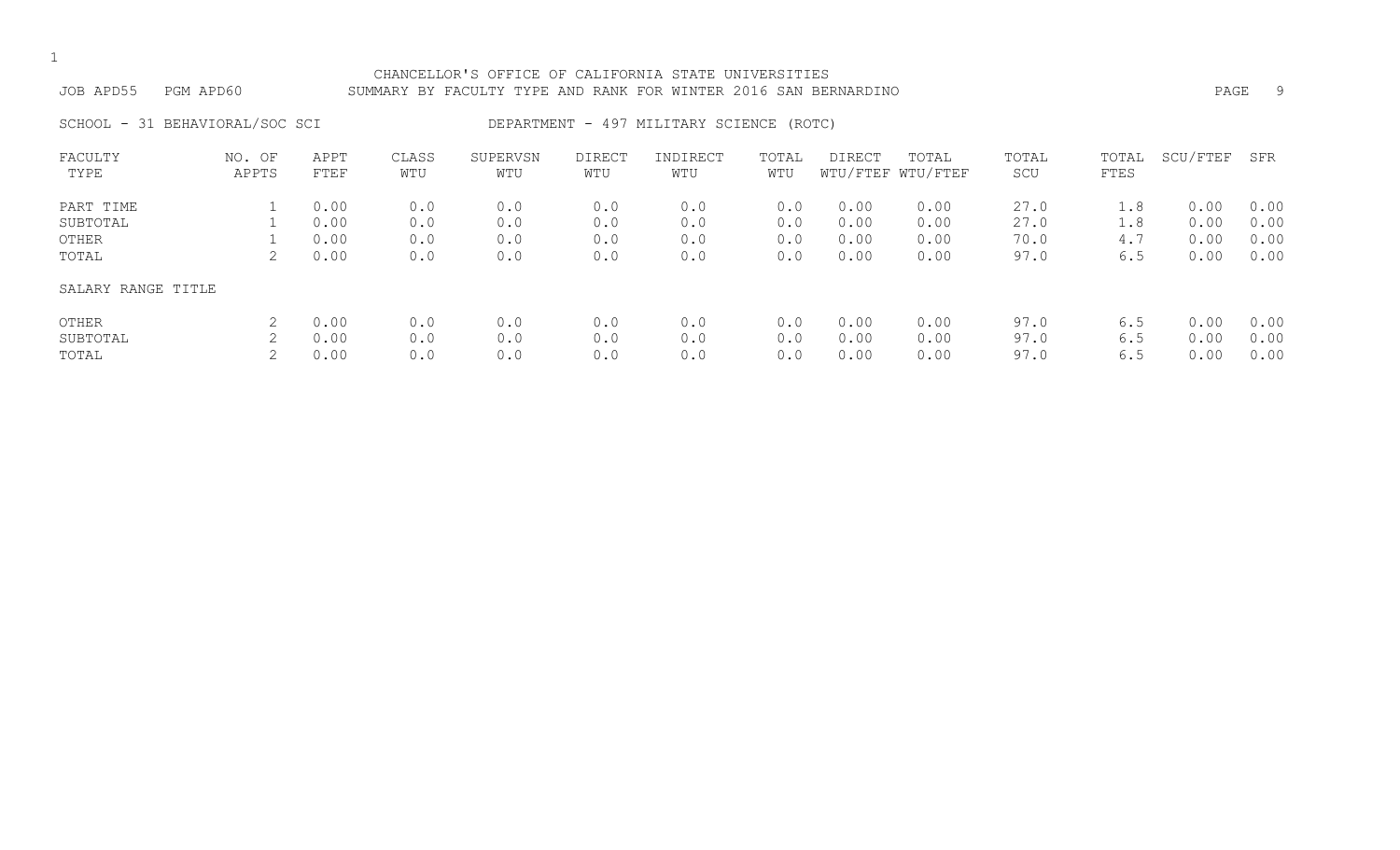#### CHANCELLOR'S OFFICE OF CALIFORNIA STATE UNIVERSITIES JOB APD55 PGM APD60 SUMMARY BY FACULTY TYPE AND RANK FOR WINTER 2016 SAN BERNARDINO PAGE 10

SCHOOL - 31 BEHAVIORAL/SOC SCI DEPARTMENT - 580 POLITICAL SCIENCE

| FACULTY            | NO. OF | APPT | CLASS | SUPERVSN | <b>DIRECT</b> | INDIRECT | TOTAL | <b>DIRECT</b> | TOTAL             | TOTAL  | TOTAL | SCU/FTEF    | SFR   |
|--------------------|--------|------|-------|----------|---------------|----------|-------|---------------|-------------------|--------|-------|-------------|-------|
| TYPE               | APPTS  | FTEF | WTU   | WTU      | WTU           | WTU      | WTU   |               | WTU/FTEF WTU/FTEF | SCU    | FTES  |             |       |
| FULL TIME          |        | 6.00 | 56.0  | 0.9      | 64.9          | 8.0      | 72.9  | 10.82         | 12.15             | 3168.0 | 215.1 | 528.09      | 35.85 |
| PART TIME          |        | 2.40 | 36.0  | 0.0      | 36.0          | 4.0      | 40.0  | 14.98         | 16.65             | 2712.0 | 182.6 | 128.<br>.59 | 75.99 |
| SUBTOTAL           | 14     | 8.40 | 92.0  | 0.9      | 100.9         | 12.0     | 112.9 | 12.01         | 13.44             | 5880.0 | 397.7 | 699.83      | 47.33 |
| TOTAL              | 14     | 8.40 | 92.0  | 0.9      | 100.9         | 12.0     | 112.9 | 12.01         | 13.44             | 5880.0 | 397.7 | 699.83      | 47.33 |
| SALARY RANGE TITLE |        |      |       |          |               |          |       |               |                   |        |       |             |       |
| PROFESSOR/LECT D   | 4      | 2.00 | 20.0  | 0.6      | 24.6          | 4.0      | 28.6  | 12.30         | 14.30             | 1234.0 | 84.7  | 617.00      | 42.34 |
| ASST PROF/LECT B   | 4      | 4.00 | 36.0  | 0.3      | 40.3          | 8.0      | 48.3  | 10.08         | 12.08             | 1934.0 | 130.4 | 483.62      | 32.61 |
| INSTRUCTOR/LECT A  | 6      | 2.40 | 36.0  | 0.0      | 36.0          | 0.0      | 36.0  | 14.98         | 14.98             | 2712.0 | 182.6 | 128.59      | 75.99 |
| SUBTOTAL           | 14     | 8.40 | 92.0  | 0.9      | 100.9         | 12.0     | 112.9 | 12.01         | 13.44             | 5880.0 | 397.7 | 699.83      | 47.33 |
| TOTAL              | 14     | 8.40 | 92.0  | 0.9      | 100.9         | 12.0     | 112.9 | 12.01         | 13.44             | 5880.0 | 397.7 | 699.83      | 47.33 |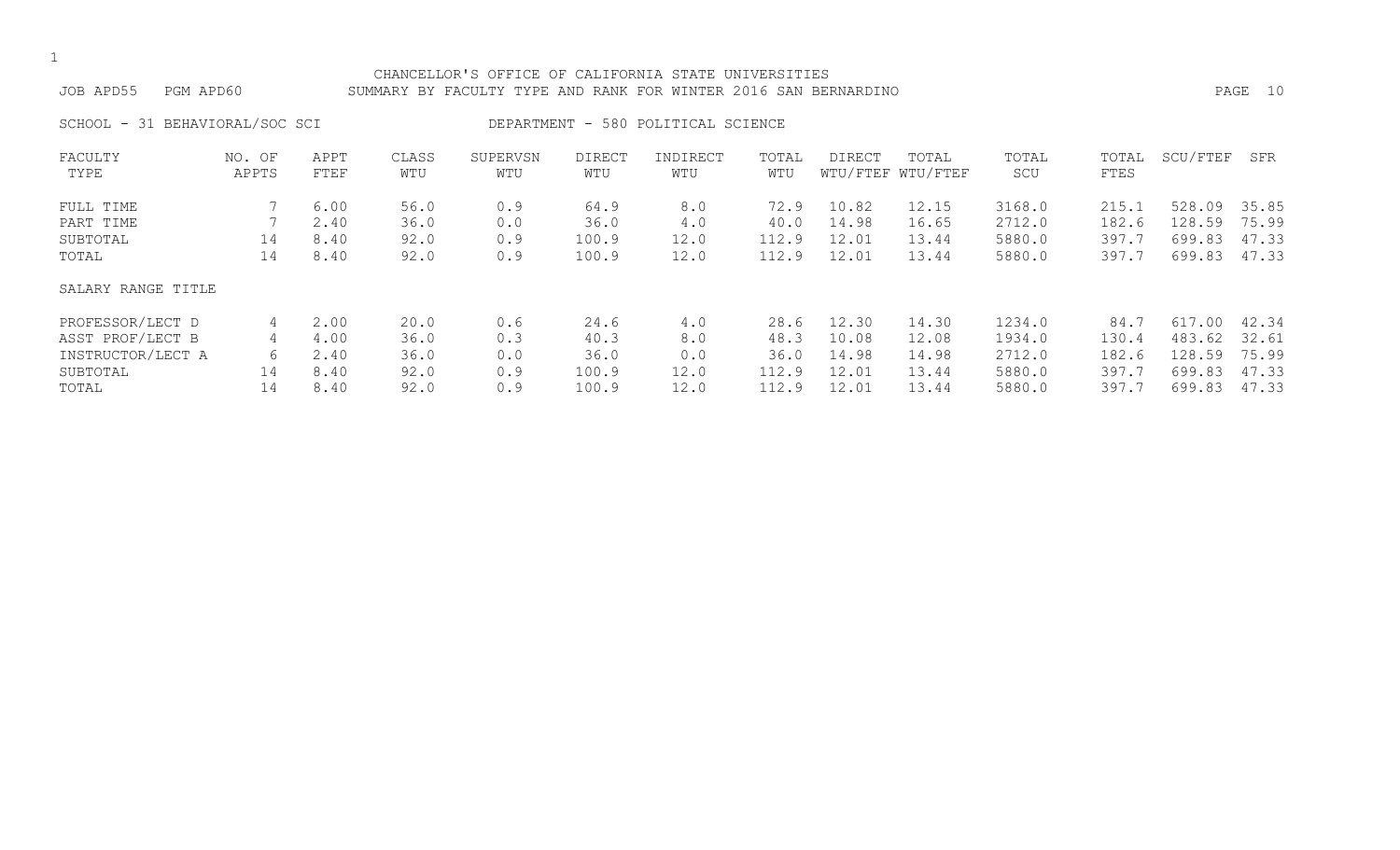#### CHANCELLOR'S OFFICE OF CALIFORNIA STATE UNIVERSITIES JOB APD55 PGM APD60 SUMMARY BY FACULTY TYPE AND RANK FOR WINTER 2016 SAN BERNARDINO PAGE 11

SCHOOL - 31 BEHAVIORAL/SOC SCI DEPARTMENT - 590 PSYCHOLOGY

| FACULTY            | NO. OF | APPT  | CLASS | SUPERVSN | <b>DIRECT</b> | INDIRECT | TOTAL | DIRECT | TOTAL             | TOTAL   | TOTAL  | SCU/FTEF | SFR   |
|--------------------|--------|-------|-------|----------|---------------|----------|-------|--------|-------------------|---------|--------|----------|-------|
| TYPE               | APPTS  | FTEF  | WTU   | WTU      | WTU           | WTU      | WTU   |        | WTU/FTEF WTU/FTEF | SCU     | FTES   |          |       |
| FULL TIME          | 36     | 28.43 | 266.3 | 45.2     | 343.5         | 132.0    | 475.5 | 12.08  | 16.73             | 16182.0 | 1094.3 | 569.27   | 38.50 |
| PART TIME          | 29     | 7.37  | 127.3 | 23.0     | 150.3         | 13.0     | 163.3 | 20.39  | 22.15             | 6535.0  | 435.8  | 886.46   | 59.11 |
| SUBTOTAL           | 65     | 35.80 | 393.6 | 68.2     | 493.8         | 145.0    | 638.8 | 13.79  | 17.84             | 22717.0 | 1530.1 | 634.59   | 42.74 |
| OTHER              |        | 0.00  | 0.0   | 0.5      | 0.5           | 0.0      | 0.5   | 0.00   | 0.00              | 4.0     | 0.3    | 0.00     | 0.00  |
| TOTAL              | 66     | 35.80 | 393.6 | 68.7     | 494.3         | 145.0    | 639.3 | 13.81  | 17.86             | 22721.0 | 1530.4 | 634.70   | 42.75 |
| SALARY RANGE TITLE |        |       |       |          |               |          |       |        |                   |         |        |          |       |
| PROFESSOR/LECT D   | 20     | 11.03 | 89.6  | 27.2     | 120.8         | 93.0     | 213.8 | 10.96  | 19.39             | 4335.0  | 300.5  | 393.20   | 27.25 |
| ASSOC PROF/LECT C  | 5      | 3.67  | 18.0  | 9.5      | 55.5          | 12.0     | 67.5  | 15.13  | 18.40             | 824.0   | 56.5   | 224.58   | 15.39 |
| ASST PROF/LECT B   | 6      | 6.00  | 40.0  | 7.7      | 47.7          | 32.0     | 79.7  | 7.95   | 13.28             | 1889.0  | 128.4  | 314.73   | 21.39 |
| INSTRUCTOR/LECT A  | 23     | 13.24 | 216.0 | 1.3      | 217.3         | 8.0      | 225.3 | 16.42  | 17.02             | 14647.0 | 976.7  | 106.60   | 73.79 |
| TCHNG ASSOCIATE    | 12     | 1.87  | 30.0  | 23.0     | 53.0          | 0.0      | 53.0  | 28.40  | 28.40             | 1026.0  | 68.4   | 549.84   | 36.68 |
| SUBTOTAL           | 66     | 35.80 | 393.6 | 68.7     | 494.3         | 145.0    | 639.3 | 13.81  | 17.86             | 22721.0 | 1530.4 | 634.70   | 42.75 |
| TOTAL              | 66     | 35.80 | 393.6 | 68.7     | 494.3         | 145.0    | 639.3 | 13.81  | 17.86             | 22721.0 | 1530.4 | 634.70   | 42.75 |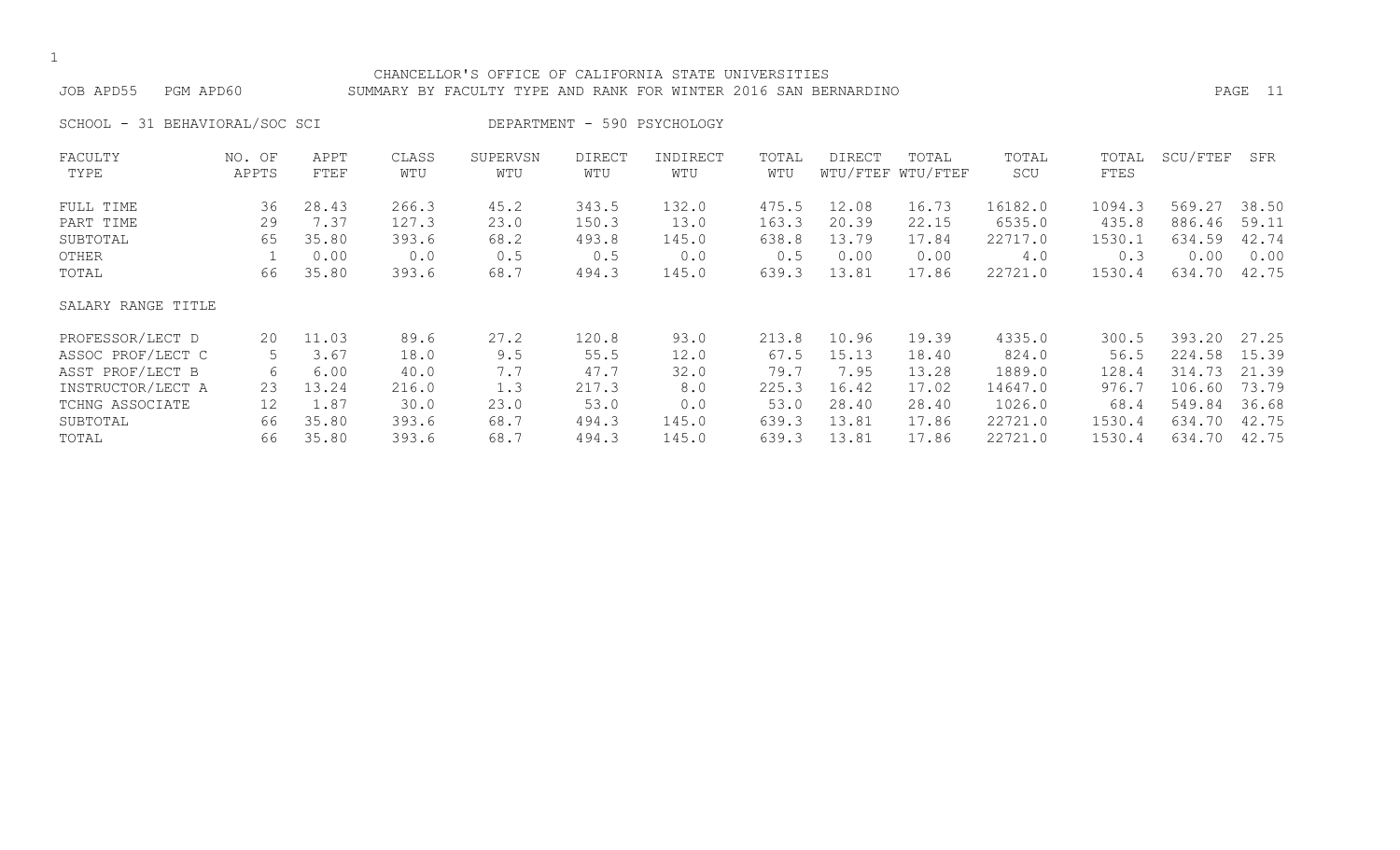#### CHANCELLOR'S OFFICE OF CALIFORNIA STATE UNIVERSITIES JOB APD55 PGM APD60 SUMMARY BY FACULTY TYPE AND RANK FOR WINTER 2016 SAN BERNARDINO PAGE 12

SCHOOL - 31 BEHAVIORAL/SOC SCI DEPARTMENT - 665 SOCIAL SCIENCE

| FACULTY            | NO. OF | APPT | CLASS | SUPERVSN | <b>DIRECT</b> | INDIRECT | TOTAL | DIRECT | TOTAL             | TOTAL  | TOTAL | SCU/FTEF | SFR   |
|--------------------|--------|------|-------|----------|---------------|----------|-------|--------|-------------------|--------|-------|----------|-------|
| TYPE               | APPTS  | FTEF | WTU   | WTU      | WTU           | WTU      | WTU   |        | WTU/FTEF WTU/FTEF | SCU    | FTES  |          |       |
| FULL TIME          |        | 0.31 | 0.0   | 0.0      | 0.0           | 0.0      | 0.0   | 0.00   | 0.00              | 0.0    | 0.0   | 0.00     | 0.00  |
| PART TIME          | 11     | 5.67 | 52.0  | 0.0      | 52.0          | 0.0      | 52.0  | 9.17   | 9.17              | 1460.0 | 97.6  | 257.54   | 17.22 |
| SUBTOTAL           | 13     | 5.98 | 52.0  | 0.0      | 52.0          | 0.0      | 52.0  | 8.70   | 8.70              | 1460.0 | 97.6  | 244.23   | 16.33 |
| TOTAL              | 13     | 5.98 | 52.0  | 0.0      | 52.0          | 0.0      | 52.0  | 8.70   | 8.70              | 1460.0 | 97.6  | 244.23   | 16.33 |
| SALARY RANGE TITLE |        |      |       |          |               |          |       |        |                   |        |       |          |       |
| PROFESSOR/LECT D   |        | 0.38 | 0.0   | 0.0      | 0.0           | 0.0      | 0.0   | 0.00   | 0.00              | 0.0    | 0.0   | 0.00     | 0.00  |
| ASST PROF/LECT B   |        | 0.06 | 0.0   | 0.0      | 0.0           | 0.0      | 0.0   | 0.00   | 0.00              | 0.0    | 0.0   | 0.00     | 0.00  |
| INSTRUCTOR/LECT A  | 11     | 5.54 | 52.0  | 0.0      | 52.0          | 0.0      | 52.0  | 9.38   | 9.38              | 1460.0 | 97.6  | 263.35   | 17.60 |
| SUBTOTAL           | 13     | 5.98 | 52.0  | 0.0      | 52.0          | 0.0      | 52.0  | 8.70   | 8.70              | 1460.0 | 97.6  | 244.23   | 16.33 |
| TOTAL              | 13     | 5.98 | 52.0  | 0.0      | 52.0          | 0.0      | 52.0  | 8.70   | 8.70              | 1460.0 | 97.6  | 244.23   | 16.33 |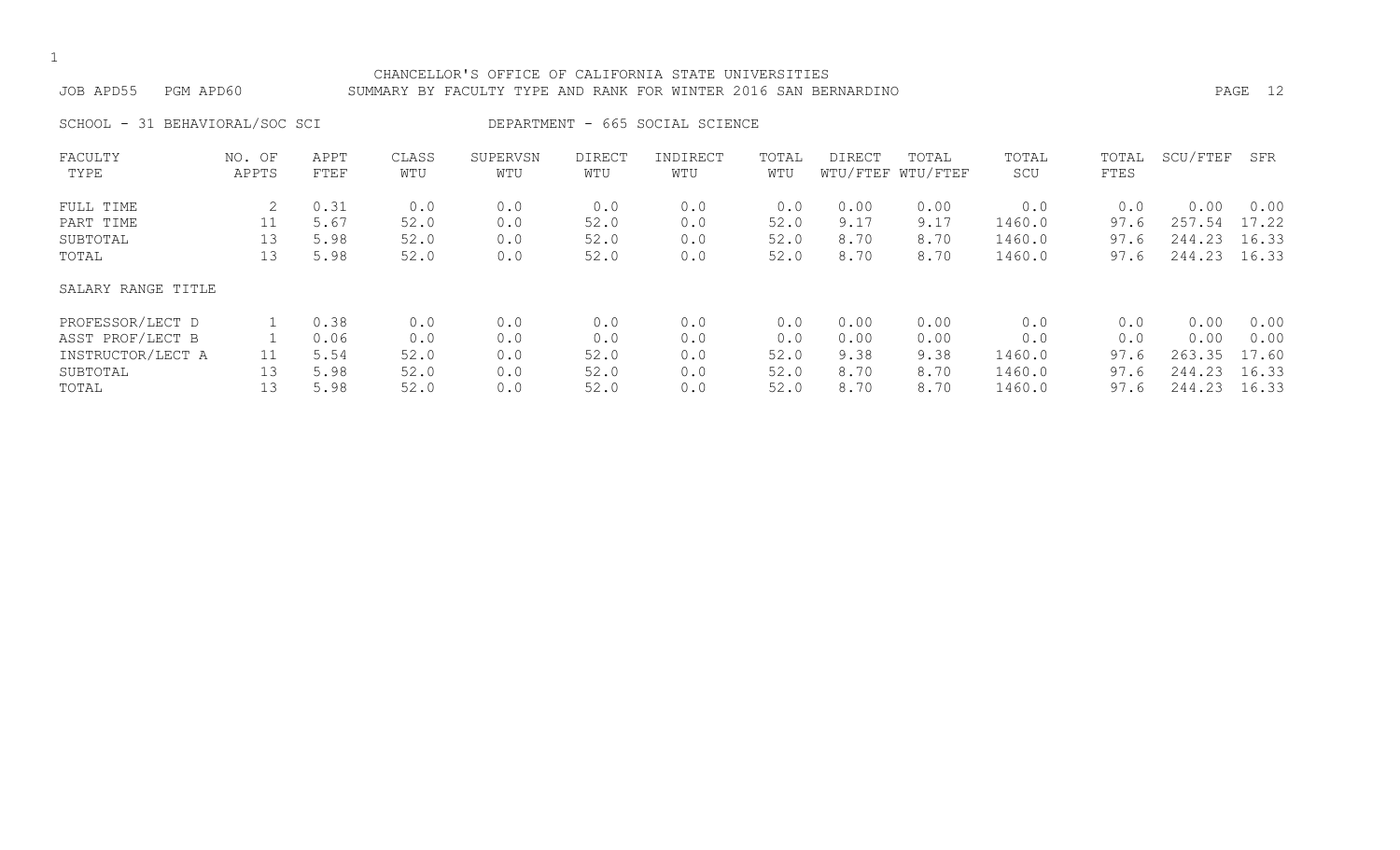#### CHANCELLOR'S OFFICE OF CALIFORNIA STATE UNIVERSITIES JOB APD55 PGM APD60 SUMMARY BY FACULTY TYPE AND RANK FOR WINTER 2016 SAN BERNARDINO PAGE 13

SCHOOL - 31 BEHAVIORAL/SOC SCI DEPARTMENT - 670 SOCIAL WORK

| FACULTY            | NO. OF | APPT  | CLASS | SUPERVSN | <b>DIRECT</b> | INDIRECT | TOTAL | DIRECT | TOTAL             | TOTAL  | TOTAL | SCU/FTEF | SFR   |
|--------------------|--------|-------|-------|----------|---------------|----------|-------|--------|-------------------|--------|-------|----------|-------|
| TYPE               | APPTS  | FTEF  | WTU   | WTU      | WTU           | WTU      | WTU   |        | WTU/FTEF WTU/FTEF | SCU    | FTES  |          |       |
| FULL TIME          | 11     | 10.50 | 45.0  | 37.7     | 86.7          | 40.0     | 126.7 | 8.26   | 12.07             | 1579.0 | 124.9 | 150.38   | 11.90 |
| PART TIME          | 15     | 6.14  | 44.0  | 39.5     | 85.5          | 3.5      | 89.0  | 13.93  | 14.50             | 1710.0 | 135.2 | 278.55   | 22.02 |
| SUBTOTAL           | 26     | 16.64 | 89.0  | 77.2     | 172.2         | 43.5     | 215.7 | 10.35  | 12.96             | 3289.0 | 260.1 | 197.67   | 15.63 |
| OTHER              |        | 0.00  | 0.0   | 0.0      | 0.0           | 0.0      | 0.0   | 0.00   | 0.00              | 0.0    | 0.0   | 0.00     | 0.00  |
| TOTAL              | 28     | 16.64 | 89.0  | 77.2     | 172.2         | 43.5     | 215.7 | 10.35  | 12.96             | 3289.0 | 260.1 | 197.67   | 15.63 |
| SALARY RANGE TITLE |        |       |       |          |               |          |       |        |                   |        |       |          |       |
| PROFESSOR/LECT D   | 4      | 1.50  | 0.0   | 7.5      | 13.5          | 4.0      | 17.5  | 9.00   | 11.67             | 30.0   | 2.5   | 20.00    | 1.67  |
| ASSOC PROF/LECT C  | 2      | 2.00  | 4.0   | 6.0      | 10.0          | 16.0     | 26.0  | 5.00   | 13.00             | 128.0  | 10.7  | 64.00    | 5.34  |
| ASST PROF/LECT B   |        | 3.00  | 20.0  | 7.5      | 27.5          | 16.0     | 43.5  | 9.17   | 14.50             | 598.0  | 47.9  | 199.33   | 15.97 |
| INSTRUCTOR/LECT A  | 19     | 10.14 | 65.0  | 56.2     | 121.2         | 7.5      | 128.7 | 11.95  | 12.69             | 2533.0 | 199.0 | 249.83   | 19.63 |
| SUBTOTAL           | 28     | 16.64 | 89.0  | 77.2     | 172.2         | 43.5     | 215.7 | 10.35  | 12.96             | 3289.0 | 260.1 | 197.67   | 15.63 |
| TOTAL              | 28     | 16.64 | 89.0  | 77.2     | 172.2         | 43.5     | 215.7 | 10.35  | 12.96             | 3289.0 | 260.1 | 197.67   | 15.63 |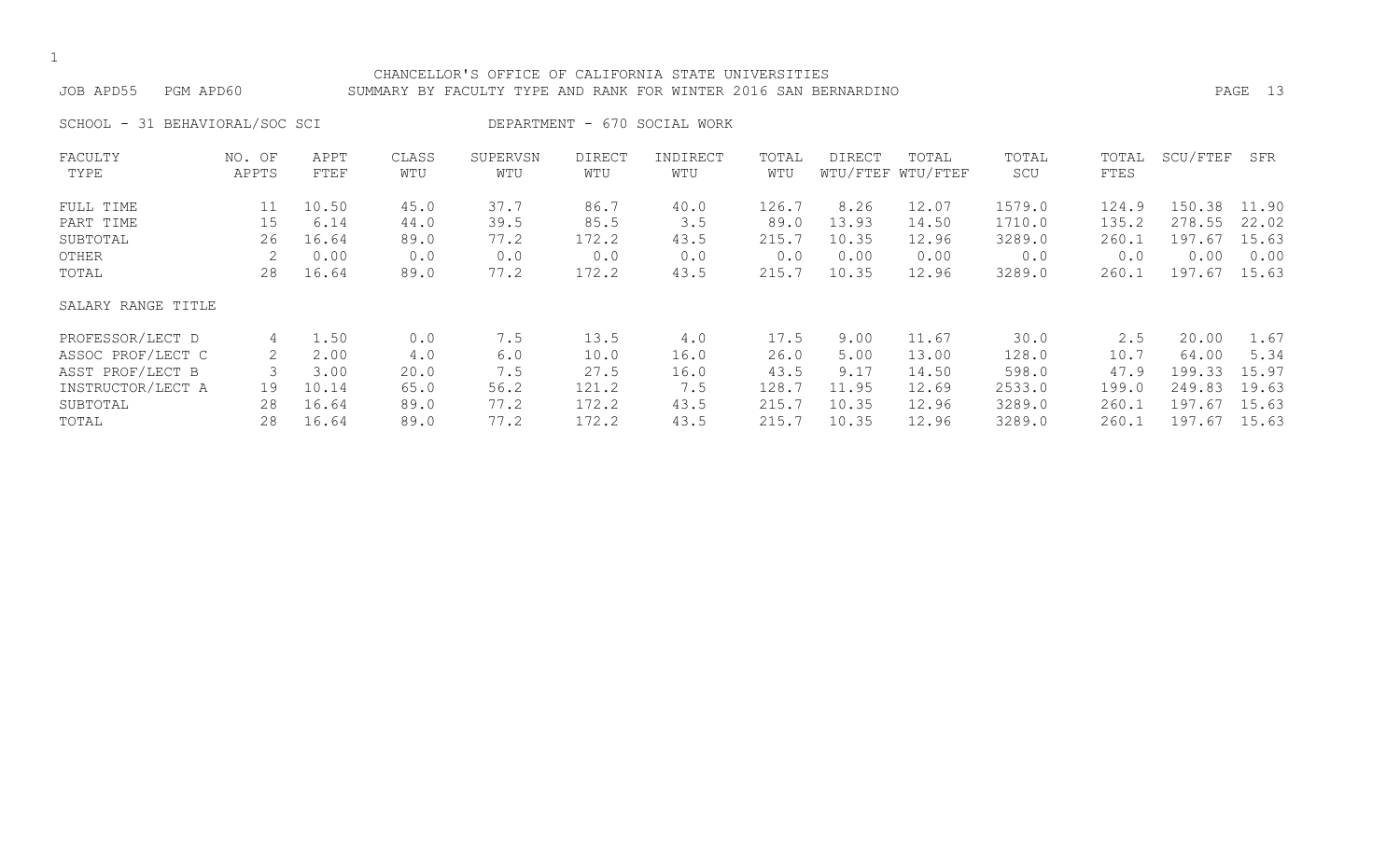#### CHANCELLOR'S OFFICE OF CALIFORNIA STATE UNIVERSITIES JOB APD55 PGM APD60 SUMMARY BY FACULTY TYPE AND RANK FOR WINTER 2016 SAN BERNARDINO PAGE 14

SCHOOL - 31 BEHAVIORAL/SOC SCI DEPARTMENT - 675 SOCIOLOGY

| FACULTY            | NO. OF | APPT  | CLASS | SUPERVSN | <b>DIRECT</b> | INDIRECT | TOTAL | DIRECT | TOTAL             | TOTAL   | TOTAL | SCU/FTEF | SFR   |
|--------------------|--------|-------|-------|----------|---------------|----------|-------|--------|-------------------|---------|-------|----------|-------|
| TYPE               | APPTS  | FTEF  | WTU   | WTU      | WTU           | WTU      | WTU   |        | WTU/FTEF WTU/FTEF | SCU     | FTES  |          |       |
| FULL TIME          | 13     | 9.44  | 97.0  | 21.3     | 146.3         | 19.0     | 165.3 | 15.50  | 17.51             | 5693.0  | 379.9 | 603.20   | 40.25 |
| PART TIME          | 9      | 4.24  | 60.0  | 0.3      | 62.3          | 0.0      | 62.3  | 14.70  | 14.70             | 4608.0  | 307.3 | 87.31    | 72.52 |
| SUBTOTAL           | 22     | 13.68 | 157.0 | 21.6     | 208.6         | 19.0     | 227.6 | 15.25  | 16.64             | 10301.0 | 687.2 | 753.22   | 50.25 |
| TOTAL              | 22     | 13.68 | 157.0 | 21.6     | 208.6         | 19.0     | 227.6 | 15.25  | 16.64             | 10301.0 | 687.2 | 753.22   | 50.25 |
| SALARY RANGE TITLE |        |       |       |          |               |          |       |        |                   |         |       |          |       |
| PROFESSOR/LECT D   |        | 3.94  | 49.2  | 11.8     | 73.0          | 8.0      | 81.0  | 18.53  | 20.56             | 2786.0  | 186.1 | 707.29   | 47.25 |
| ASST PROF/LECT B   |        | 5.00  | 35.8  | 9.8      | 63.6          | 11.0     | 74.6  | 12.72  | 14.92             | 1367.0  | 91.1  | 273.45   | 18.23 |
| INSTRUCTOR/LECT A  | 10     | 4.74  | 72.0  | 0.0      | 72.0          | 0.0      | 72.0  | 15.20  | 15.20             | 6148.0  | 409.9 | 297.59   | 86.52 |
| SUBTOTAL           | 22     | 13.68 | 157.0 | 21.6     | 208.6         | 19.0     | 227.6 | 15.25  | 16.64             | 10301.0 | 687.2 | 753.22   | 50.25 |
| TOTAL              | 22     | 13.68 | 157.0 | 21.6     | 208.6         | 19.0     | 227.6 | 15.25  | 16.64             | 10301.0 | 687.2 | 753.22   | 50.25 |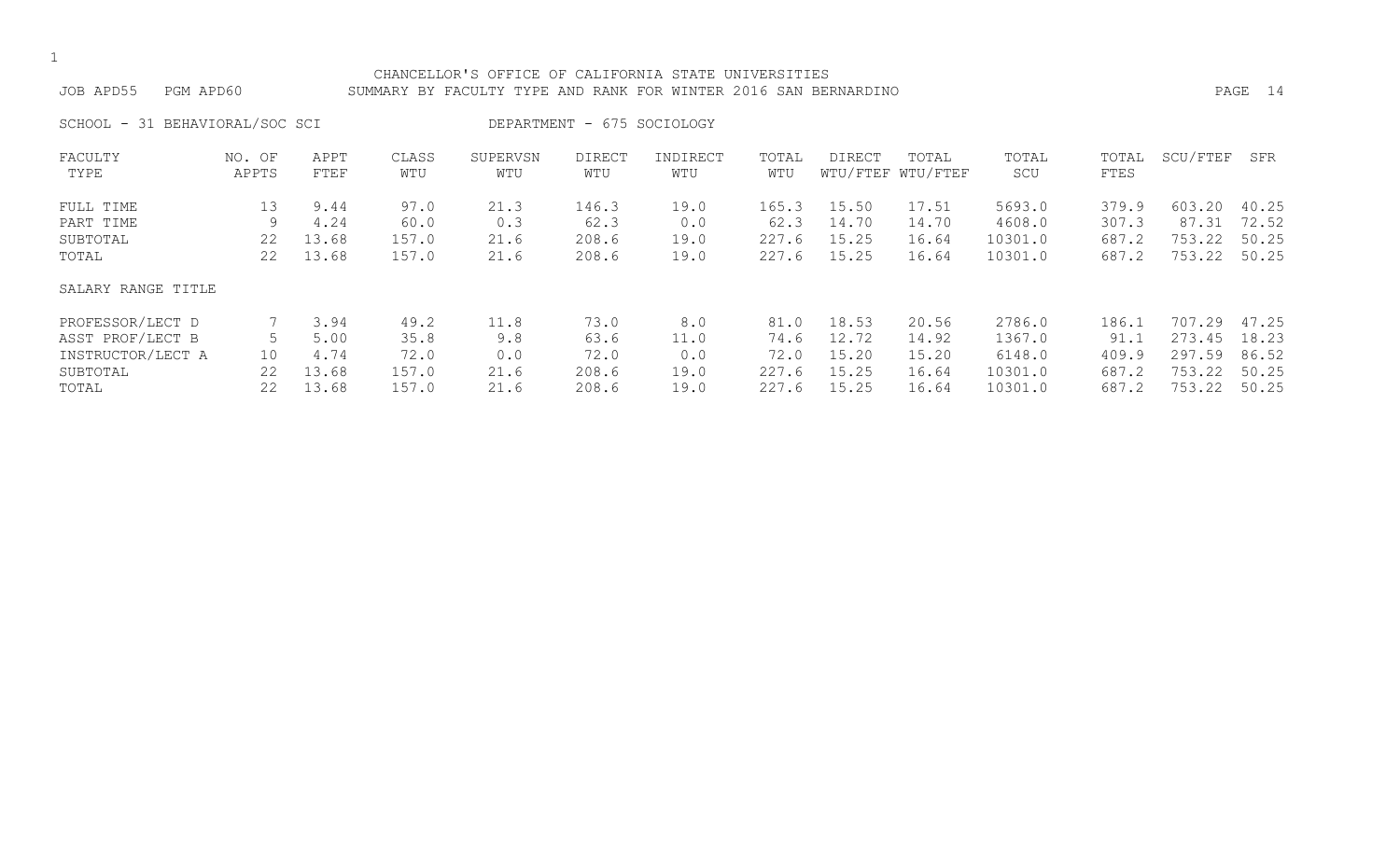#### CHANCELLOR'S OFFICE OF CALIFORNIA STATE UNIVERSITIES JOB APD55 PGM APD60 SUMMARY BY FACULTY TYPE AND RANK FOR WINTER 2016 SAN BERNARDINO PAGE 15

SCHOOL - 31 BEHAVIORAL/SOC SCI

| FACULTY            | NO. OF | APPT   | CLASS  | SUPERVSN | <b>DIRECT</b> | INDIRECT | TOTAL  | <b>DIRECT</b> | TOTAL             | TOTAL   | TOTAL  | SCU/FTEF | SFR   |
|--------------------|--------|--------|--------|----------|---------------|----------|--------|---------------|-------------------|---------|--------|----------|-------|
| TYPE               | APPTS  | FTEF   | WTU    | WTU      | WTU           | WTU      | WTU    |               | WTU/FTEF WTU/FTEF | SCU     | FTES   |          |       |
| FULL TIME          | 113    | 92.31  | 803.3  | 130.5    | 1017.8        | 339.0    | 1356.8 | 11.03         | 14.70             | 39961.0 | 2709.7 | 432.91   | 29.36 |
| PART TIME          | 108    | 40.29  | 533.3  | 62.8     | 600.1         | 26.5     | 626.6  | 14.89         | 15.55             | 31594.0 | 2130.0 | 784.09   | 52.86 |
| SUBTOTAL           | 221    | 132.60 | 1336.6 | 193.3    | 1617.9        | 365.5    | 1983.4 | 12.20         | 14.96             | 71555.0 | 4839.7 | 539.63   | 36.50 |
| OTHER              | 8      | 0.00   | 0.0    | 0.5      | 0.5           | 0.0      | 0.5    | 0.00          | 0.00              | 130.0   | 8.7    | 0.00     | 0.00  |
| TOTAL              | 229    | 132.60 | 1336.6 | 193.8    | 1618.4        | 365.5    | 1983.9 | 12.21         | 14.96             | 71685.0 | 4848.4 | 540.61   | 36.56 |
| SALARY RANGE TITLE |        |        |        |          |               |          |        |               |                   |         |        |          |       |
| PROFESSOR/LECT D   | 59     | 36.80  | 323.8  | 51.0     | 400.8         | 165.0    | 565.8  | 10.89         | 15.37             | 14171.0 | 961.9  | 385.07   | 26.14 |
| ASSOC PROF/LECT C  | 16     | 13.12  | 84.0   | 21.6     | 141.6         | 66.0     | 207.6  | 10.80         | 15.83             | 3613.0  | 245.7  | 275.47   | 18.73 |
| ASST PROF/LECT B   | 33     | 31.62  | 243.8  | 40.7     | 310.5         | 119.0    | 429.5  | 9.82          | 13.58             | 9492.0  | 647.4  | 300.19   | 20.48 |
| INSTRUCTOR/LECT A  | 102    | 48.93  | 651.0  | 57.5     | 708.5         | 15.5     | 724.0  | 14.48         | 14.80             | 43138.0 | 2908.6 | 881.61   | 59.44 |
| TCHNG ASSOCIATE    | 13     | 2.13   | 34.0   | 23.0     | 57.0          | 0.0      | 57.0   | 26.72         | 26.72             | 1118.0  | 74.6   | 524.14   | 34.96 |
| SUBTOTAL           | 223    | 132.60 | 1336.6 | 193.8    | 1618.4        | 365.5    | 1983.9 | 12.21         | 14.96             | 71532.0 | 4838.2 | 539.45   | 36.49 |
| ADMINISTRATOR      |        | 0.00   | 0.0    | 0.0      | 0.0           | 0.0      | 0.0    | 0.00          | 0.00              | 0.0     | 0.0    | 0.00     | 0.00  |
| OTHER              | 5      | 0.00   | 0.0    | 0.0      | 0.0           | 0.0      | 0.0    | 0.00          | 0.00              | 153.0   | 10.2   | 0.00     | 0.00  |
| SUBTOTAL           | 6      | 0.00   | 0.0    | 0.0      | 0.0           | 0.0      | 0.0    | 0.00          | 0.00              | 153.0   | 10.2   | 0.00     | 0.00  |
| TOTAL              | 229    | 132.60 | 1336.6 | 193.8    | 1618.4        | 365.5    | 1983.9 | 12.21         | 14.96             | 71685.0 | 4848.4 | 540.61   | 36.56 |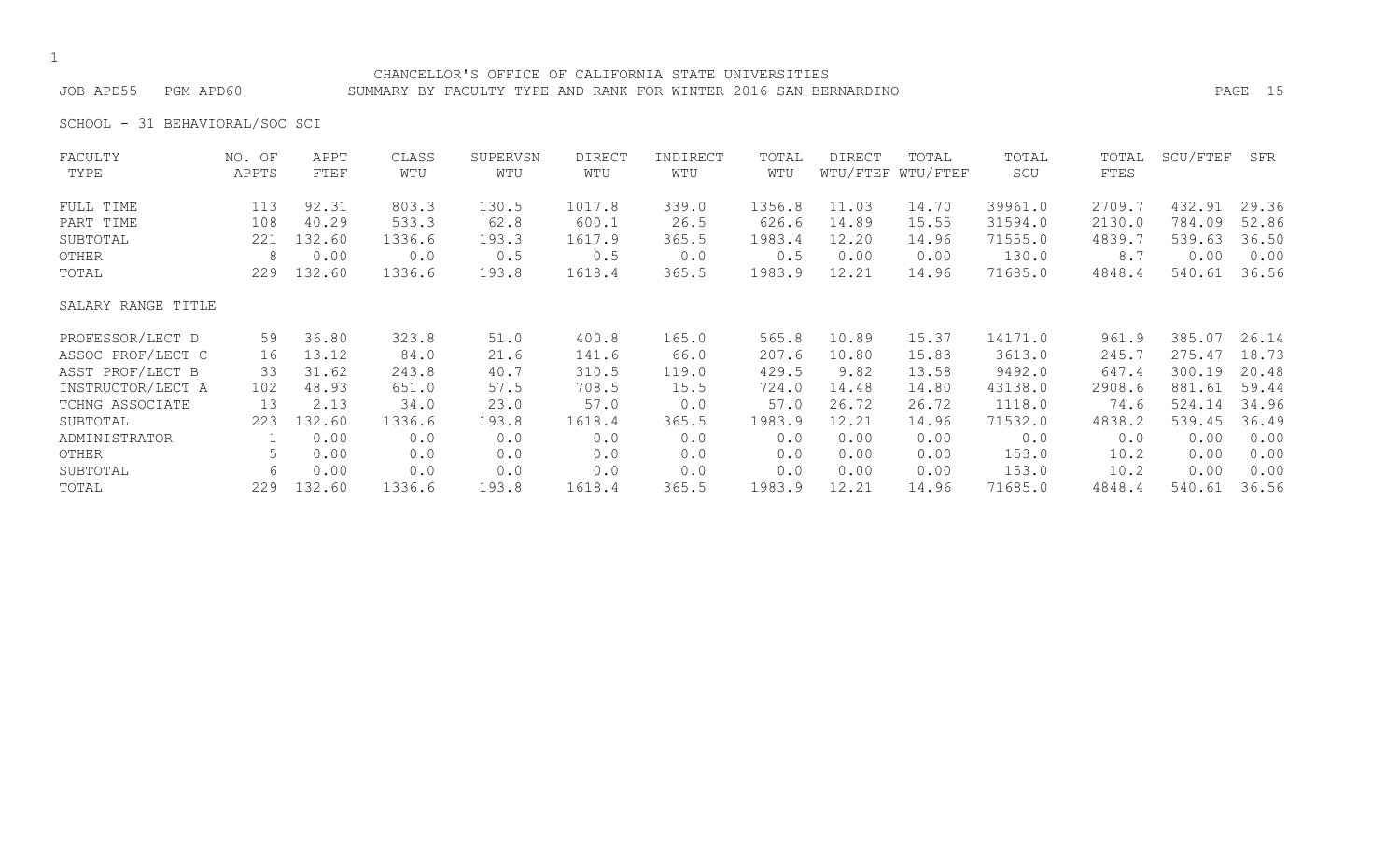| JOB APD55<br>PGM APD60               |                 |              |              | CHANCELLOR'S OFFICE OF CALIFORNIA STATE UNIVERSITIES<br>SUMMARY BY FACULTY TYPE AND RANK FOR WINTER 2016 SAN BERNARDINO |                      |                                         |              |        |                            |              |               |          | PAGE 16 |
|--------------------------------------|-----------------|--------------|--------------|-------------------------------------------------------------------------------------------------------------------------|----------------------|-----------------------------------------|--------------|--------|----------------------------|--------------|---------------|----------|---------|
| 44 BUSINESS/PUBLIC ADMIN<br>SCHOOL - |                 |              |              |                                                                                                                         |                      | DEPARTMENT - 102 ACCOUNTING AND FINANCE |              |        |                            |              |               |          |         |
| FACULTY<br>TYPE                      | NO. OF<br>APPTS | APPT<br>FTEF | CLASS<br>WTU | SUPERVSN<br>WTU                                                                                                         | <b>DIRECT</b><br>WTU | INDIRECT<br>WTU                         | TOTAL<br>WTU | DIRECT | TOTAL<br>WTU/FTEF WTU/FTEF | TOTAL<br>SCU | TOTAL<br>FTES | SCU/FTEF | SFR     |
| FULL TIME                            | 17              | 15.33        | 167.5        | 19.7                                                                                                                    | 187.2                | 32.0                                    | 219.2        | 12.21  | 14.30                      | 5424.0       | 370.9         | 353.84   | 24.20   |
| PART TIME                            | 19              | 8.67         | 139.5        | 0.0                                                                                                                     | 139.5                | 12.0                                    | 151.5        | 16.08  | 17.47                      | 5564.0       | 373.1         | 641.53   | 43.02   |
| SUBTOTAL                             | 36              | 24.00        | 307.0        | 19.7                                                                                                                    | 326.7                | 44.0                                    | 370.7        | 13.61  | 15.44                      | 10988.0      | 744.0         | 457.80   | 31.00   |
| TOTAL                                | 36              | 24.00        | 307.0        | 19.7                                                                                                                    | 326.7                | 44.0                                    | 370.7        | 13.61  | 15.44                      | 10988.0      | 744.0         | 457.80   | 31.00   |
| SALARY RANGE TITLE                   |                 |              |              |                                                                                                                         |                      |                                         |              |        |                            |              |               |          |         |
| PROFESSOR/LECT D                     | 8               | 6.33         | 66.3         | 3.1                                                                                                                     | 69.4                 | 24.0                                    | 93.4         | 10.96  | 14.75                      | 1592.0       | 112.9         | 251.38   | 17.83   |
| ASSOC PROF/LECT C                    | 3               | 3.00         | 32.6         | 0.0                                                                                                                     | 32.6                 | 4.0                                     | 36.6         | 10.87  | 12.21                      | 868.0        | 60.1          | 289.53   | 20.04   |
| ASST PROF/LECT B                     | 3               | 3.00         | 32.0         | 0.0                                                                                                                     | 32.0                 | $4 \cdot 0$                             | 36.0         | 10.67  | 12.01                      | 1384.0       | 92.3          | 461.64   | 30.80   |
| INSTRUCTOR/LECT A                    | 18              | 10.74        | 161.5        | 16.6                                                                                                                    | 178.1                | 0.0                                     | 178.1        | 16.58  | 16.58                      | 6640.0       | 445.1         | 618.25   | 41.44   |
| TCHNG ASSOCIATE                      |                 | 0.53         | 8.3          | 0.0                                                                                                                     | 8.3                  | 0.0                                     | 8.3          | 15.57  | 15.57                      | 324.0        | 21.6          | 607.88   | 40.53   |
| SUBTOTAL                             | 33              | 23.60        | 300.7        | 19.7                                                                                                                    | 320.4                | 32.0                                    | 352.4        | 13.58  | 14.93                      | 10808.0      | 732.0         | 457.93   | 31.01   |
| ADMINISTRATOR                        |                 | 0.00         | 0.0          | 0.0                                                                                                                     | 0.0                  | 12.0                                    | 12.0         | 0.00   | 0.00                       | 0.0          | 0.0           | 0.00     | 0.00    |
| OTHER                                | 2               | 0.40         | 6.3          | 0.0                                                                                                                     | 6.3                  | 0.0                                     | 6.3          | 15.75  | 15.75                      | 180.0        | 12.0          | 450.00   | 30.00   |
| SUBTOTAL                             | 3               | 0.40         | 6.3          | 0.0                                                                                                                     | 6.3                  | 12.0                                    | 18.3         | 15.75  | 45.75                      | 180.0        | 12.0          | 450.00   | 30.00   |
| TOTAL                                | 36              | 24.00        | 307.0        | 19.7                                                                                                                    | 326.7                | 44.0                                    | 370.7        | 13.61  | 15.44                      | 10988.0      | 744.0         | 457.80   | 31.00   |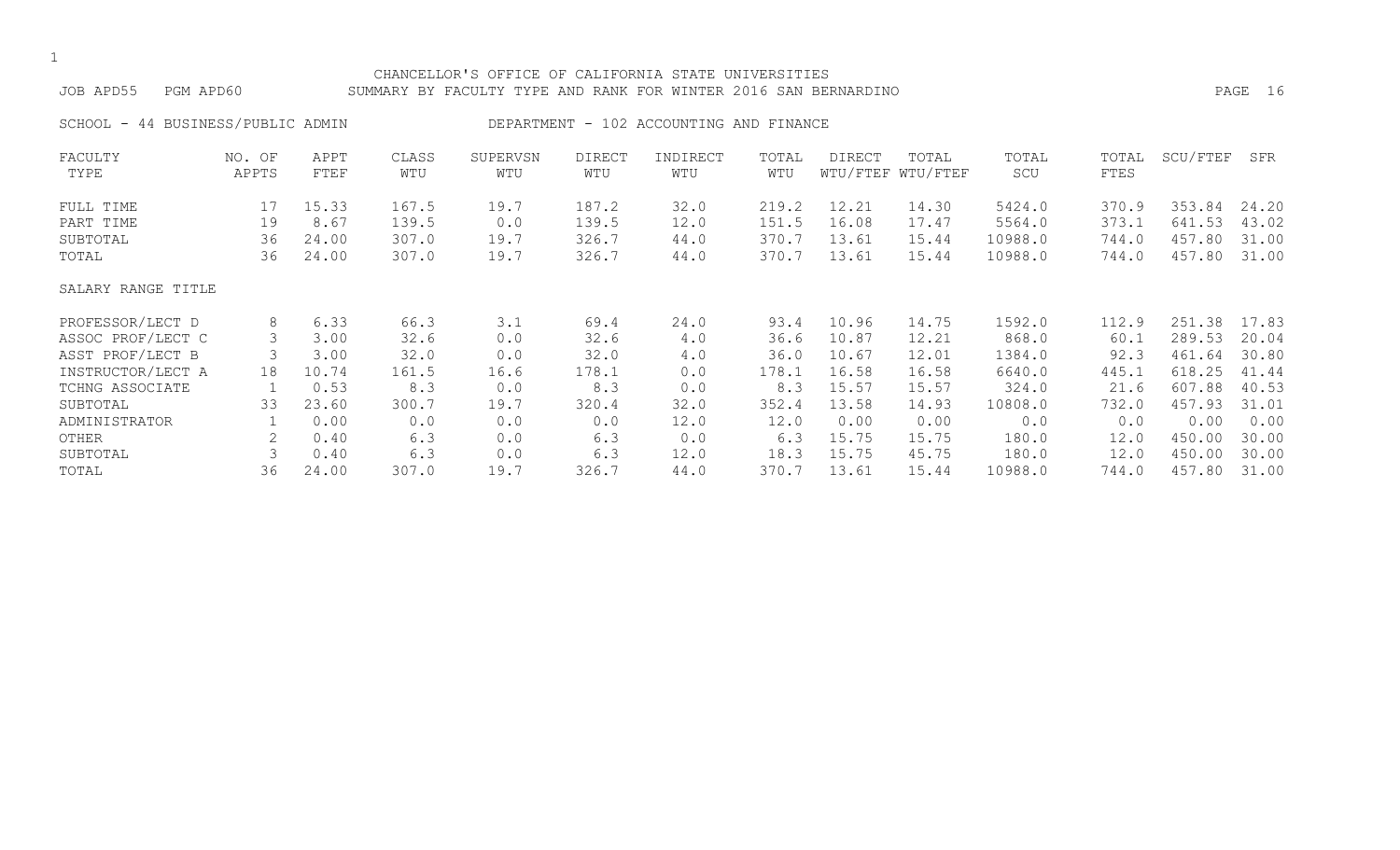#### CHANCELLOR'S OFFICE OF CALIFORNIA STATE UNIVERSITIES JOB APD55 PGM APD60 SUMMARY BY FACULTY TYPE AND RANK FOR WINTER 2016 SAN BERNARDINO PAGE 17

SCHOOL - 44 BUSINESS/PUBLIC ADMIN DEPARTMENT - 369 INFORMATION AND DECISION SCIENCES

| FACULTY            | NO. OF | APPT  | CLASS | SUPERVSN | <b>DIRECT</b> | INDIRECT | TOTAL | DIRECT | TOTAL             | TOTAL  | TOTAL | SCU/FTEF | SFR   |
|--------------------|--------|-------|-------|----------|---------------|----------|-------|--------|-------------------|--------|-------|----------|-------|
| TYPE               | APPTS  | FTEF  | WTU   | WTU      | WTU           | WTU      | WTU   |        | WTU/FTEF WTU/FTEF | SCU    | FTES  |          |       |
| FULL TIME          | 11     | 9.34  | 107.0 | 3.0      | 110.0         | 24.0     | 134.0 | 11.78  | 14.35             | 4661.0 | 315.5 | 499.09   | 33.79 |
| PART TIME          | 11     | 3.47  | 53.4  | 0.0      | 53.4          | 0.0      | 53.4  | 15.38  | 15.38             | 1599.0 | 108.6 | 460.41   | 31.27 |
| SUBTOTAL           | 22     | 12.81 | 160.4 | 3.0      | 163.4         | 24.0     | 187.4 | 12.75  | 14.63             | 6260.0 | 424.1 | 488.60   | 33.10 |
| OTHER              |        | 0.00  | 4.0   | 0.0      | 4.0           | 0.0      | 4.0   | 0.00   | 0.00              | 120.0  | 10.0  | 0.00     | 0.00  |
| TOTAL              | 23     | 12.81 | 164.4 | 3.0      | 167.4         | 24.0     | 191.4 | 13.07  | 14.94             | 6380.0 | 434.1 | 497.97   | 33.88 |
| SALARY RANGE TITLE |        |       |       |          |               |          |       |        |                   |        |       |          |       |
| PROFESSOR/LECT D   | 8      | 6.34  | 68.0  | 3.0      | 71.0          | 20.0     | 91.0  | 11.20  | 14.36             | 2644.0 | 180.7 | 417.23   | 28.52 |
| ASST PROF/LECT B   |        | 1.00  | 12.0  | 0.0      | 12.0          | 0.0      | 12.0  | 12.00  | 12.00             | 352.0  | 23.5  | 352.00   | 23.53 |
| INSTRUCTOR/LECT A  | 9      | 4.40  | 63.3  | 0.0      | 63.3          | 4.0      | 67.3  | 14.37  | 15.28             | 2845.0 | 191.9 | 646.00   | 43.58 |
| TCHNG ASSOCIATE    | 4      | 1.07  | 17.1  | 0.0      | 17.1          | 0.0      | 17.1  | 15.97  | 15.97             | 419.0  | 27.9  | 391.22   | 26.08 |
| SUBTOTAL           | 22     | 12.81 | 160.4 | 3.0      | 163.4         | 24.0     | 187.4 | 12.75  | 14.63             | 6260.0 | 424.1 | 488.60   | 33.10 |
| ADMINISTRATOR      |        | 0.00  | 4.0   | 0.0      | 4.0           | 0.0      | 4.0   | 0.00   | 0.00              | 120.0  | 10.0  | 0.00     | 0.00  |
| SUBTOTAL           |        | 0.00  | 4.0   | 0.0      | 4.0           | 0.0      | 4.0   | 0.00   | 0.00              | 120.0  | 10.0  | 0.00     | 0.00  |
| TOTAL              | 23     | 12.81 | 164.4 | 3.0      | 167.4         | 24.0     | 191.4 | 13.07  | 14.94             | 6380.0 | 434.1 | 497.97   | 33.88 |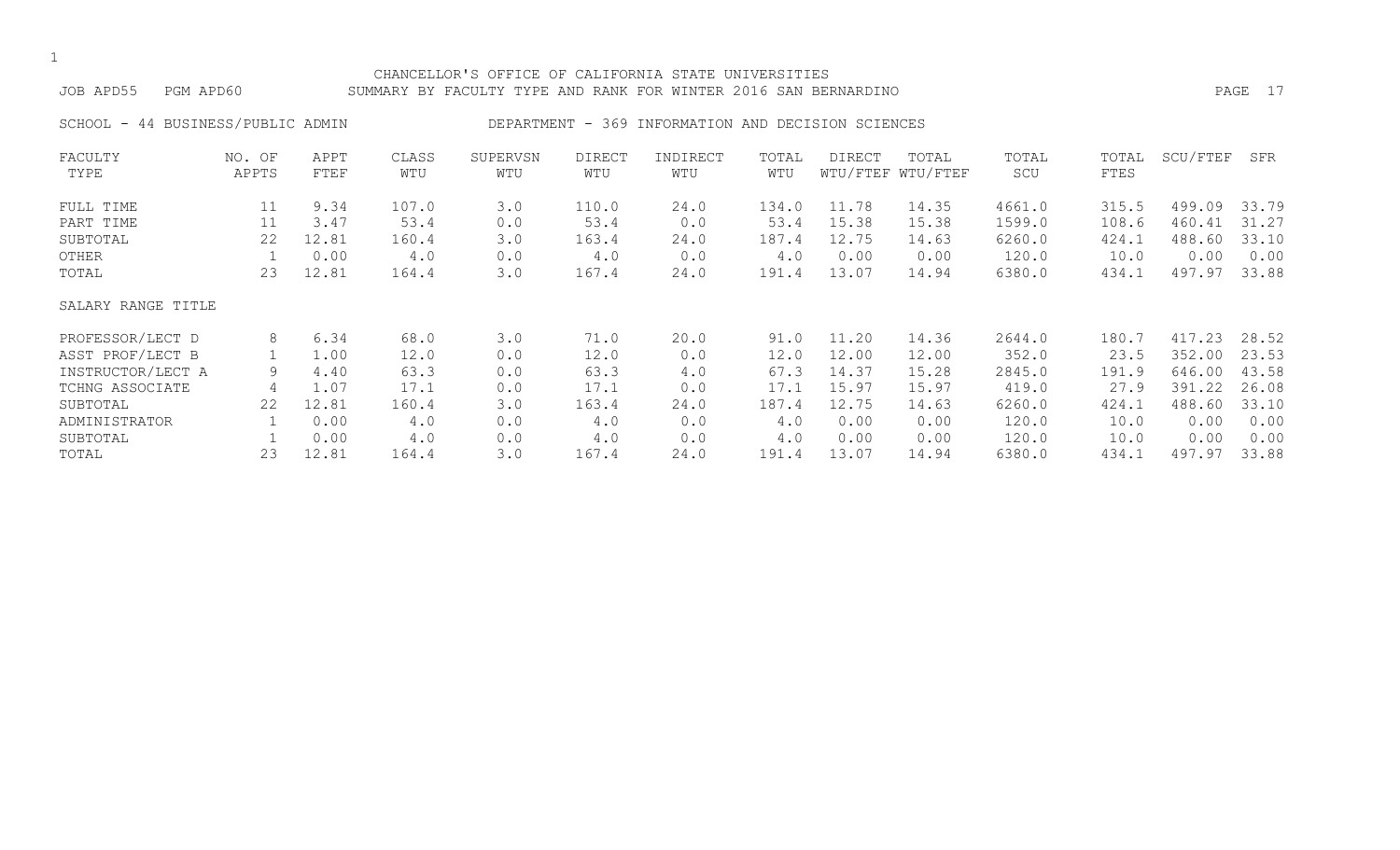#### CHANCELLOR'S OFFICE OF CALIFORNIA STATE UNIVERSITIES JOB APD55 PGM APD60 SUMMARY BY FACULTY TYPE AND RANK FOR WINTER 2016 SAN BERNARDINO PAGE 18

SCHOOL - 44 BUSINESS/PUBLIC ADMIN
BEPARTMENT - 461 MANAGEMENT FACULTY NO. OF APPT CLASS SUPERVSN DIRECT INDIRECT TOTAL DIRECT TOTAL TOTAL TOTAL SCU/FTEF SFR TYPE APPTS FTEF WTU WTU WTU WTU WTU WTU/FTEF WTU/FTEF SCU FTES FULL TIME 13 11.33 108.0 12.5 120.5 36.0 156.5 10.64 13.81 3360.0 231.9 296.58 20.47 PART TIME 22 10.01 140.0 0.0 144.0 0.0 144.0 14.38 14.38 4860.0 329.1 485.32 32.87 SUBTOTAL 35 21.34 248.0 12.5 264.5 36.0 300.5 12.39 14.08 8220.0 561.1 385.14 26.29 OTHER 1 0.00 0.0 0.0 0.0 12.0 12.0 0.00 0.00 0.0 0.00 0.00 TOTAL 36 21.34 248.0 12.5 264.5 48.0 312.5 12.39 14.64 8220.0 561.1 385.14 26.29 SALARY RANGE TITLE PROFESSOR/LECT D 8 5.01 48.0 5.1 57.1 16.0 73.1 11.41 14.61 2160.0 146.5 431.57 29.26 ASSOC PROF/LECT C 2 1.53 16.0 0.0 16.0 4.0 20.0 10.43 13.04 472.0 31.5 307.69 20.51 ASST PROF/LECT B 2 2.00 16.0 0.0 16.0 8.0 24.0 8.00 12.00 376.0 25.3 188.00 12.64 INSTRUCTOR/LECT A 19 11.00 144.0 7.4 151.4 4.0 155.4 13.76 14.12 4520.0 309.9 410.76 28.16 SUBTOTAL 31 19.54 224.0 12.5 240.5 32.0 272.5 12.31 13.94 7528.0 513.1 385.20 26.25 ADMINISTRATOR 3 0.53 8.0 0.0 8.0 12.0 20.0 14.98 37.45 248.0 18.3 464.42 34.33 OTHER 2 1.27 16.0 0.0 16.0 4.0 20.0 12.64 15.80 444.0 29.7 350.71 23.43 SUBTOTAL 5 1.80 24.0 0.0 24.0 16.0 40.0 13.33 22.22 692.0 48.0 384.44 26.67

TOTAL 36 21.34 248.0 12.5 264.5 48.0 312.5 12.39 14.64 8220.0 561.1 385.14 26.29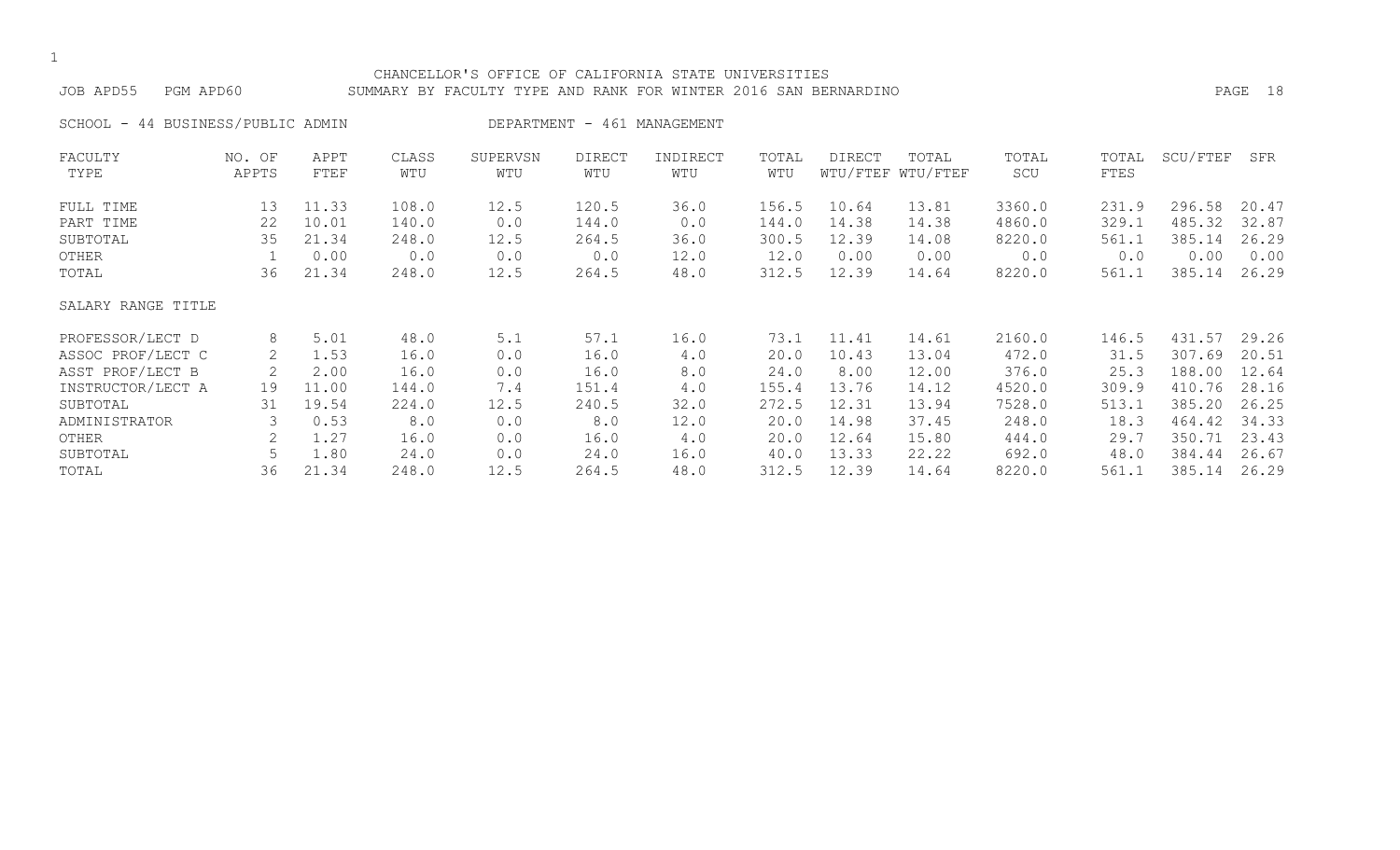#### CHANCELLOR'S OFFICE OF CALIFORNIA STATE UNIVERSITIES JOB APD55 PGM APD60 SUMMARY BY FACULTY TYPE AND RANK FOR WINTER 2016 SAN BERNARDINO PAGE 19

SCHOOL - 44 BUSINESS/PUBLIC ADMIN DEPARTMENT - 476 MARKETING

| FACULTY<br>TYPE    | NO. OF<br>APPTS | APPT<br>FTEF | CLASS<br>WTU | SUPERVSN<br>WTU | <b>DIRECT</b><br>WTU | INDIRECT<br>WTU | TOTAL<br>WTU | DIRECT | TOTAL<br>WTU/FTEF WTU/FTEF | TOTAL<br>SCU | TOTAL<br>FTES | SCU/FTEF | SFR   |
|--------------------|-----------------|--------------|--------------|-----------------|----------------------|-----------------|--------------|--------|----------------------------|--------------|---------------|----------|-------|
|                    |                 |              |              |                 |                      |                 |              |        |                            |              |               |          |       |
| FULL TIME          | 5               | 4.33         | 36.0         | 2.7             | 38.7                 | 12.0            | 50.7         | 8.93   | 11.70                      | 1376.0       | 91.8          | 317.64   | 21.19 |
| PART TIME          | 4               | 2.40         | 36.0         | 0.0             | 36.0                 | 0.0             | 36.0         | 14.98  | 14.98                      | 1140.0       | 77.0          | 474.41   | 32.04 |
| SUBTOTAL           | 9               | 6.74         | 72.0         | 2.7             | 74.7                 | 12.0            | 86.7         | 11.09  | 12.87                      | 2516.0       | 168.8         | 373.57   | 25.06 |
| TOTAL              | 9               | 6.74         | 72.0         | 2.7             | 74.7                 | 12.0            | 86.7         | 11.09  | 12.87                      | 2516.0       | 168.8         | 373.57   | 25.06 |
| SALARY RANGE TITLE |                 |              |              |                 |                      |                 |              |        |                            |              |               |          |       |
| PROFESSOR/LECT D   |                 | 2.33         | 20.0         | 2.7             | 22.7                 | 4.0             | 26.7         | 9.73   | 11.45                      | 812.0        | 54.1          | 348.20   | 23.21 |
| ASSOC PROF/LECT C  |                 | 1.00         | 8.0          | 0.0             | 8.0                  | 4.0             | 12.0         | 8.00   | 12.00                      | 184.0        | 12.3          | 184.00   | 12.33 |
| ASST PROF/LECT B   |                 | 1.00         | 8.0          | 0.0             | 8.0                  | 4.0             | 12.0         | 8.00   | 12.00                      | 380.0        | 25.3          | 380.00   | 25.33 |
| INSTRUCTOR/LECT A  | 4               | 2.40         | 36.0         | 0.0             | 36.0                 | 0.0             | 36.0         | 14.98  | 14.98                      | 1140.0       | 77.0          | 474.41   | 32.04 |
| SUBTOTAL           | 9               | 6.74         | 72.0         | 2.7             | 74.7                 | 12.0            | 86.7         | 11.09  | 12.87                      | 2516.0       | 168.8         | 373.57   | 25.06 |
| TOTAL              | 9               | 6.74         | 72.0         | 2.7             | 74.7                 | 12.0            | 86.7         | 11.09  | 12.87                      | 2516.0       | 168.8         | 373.57   | 25.06 |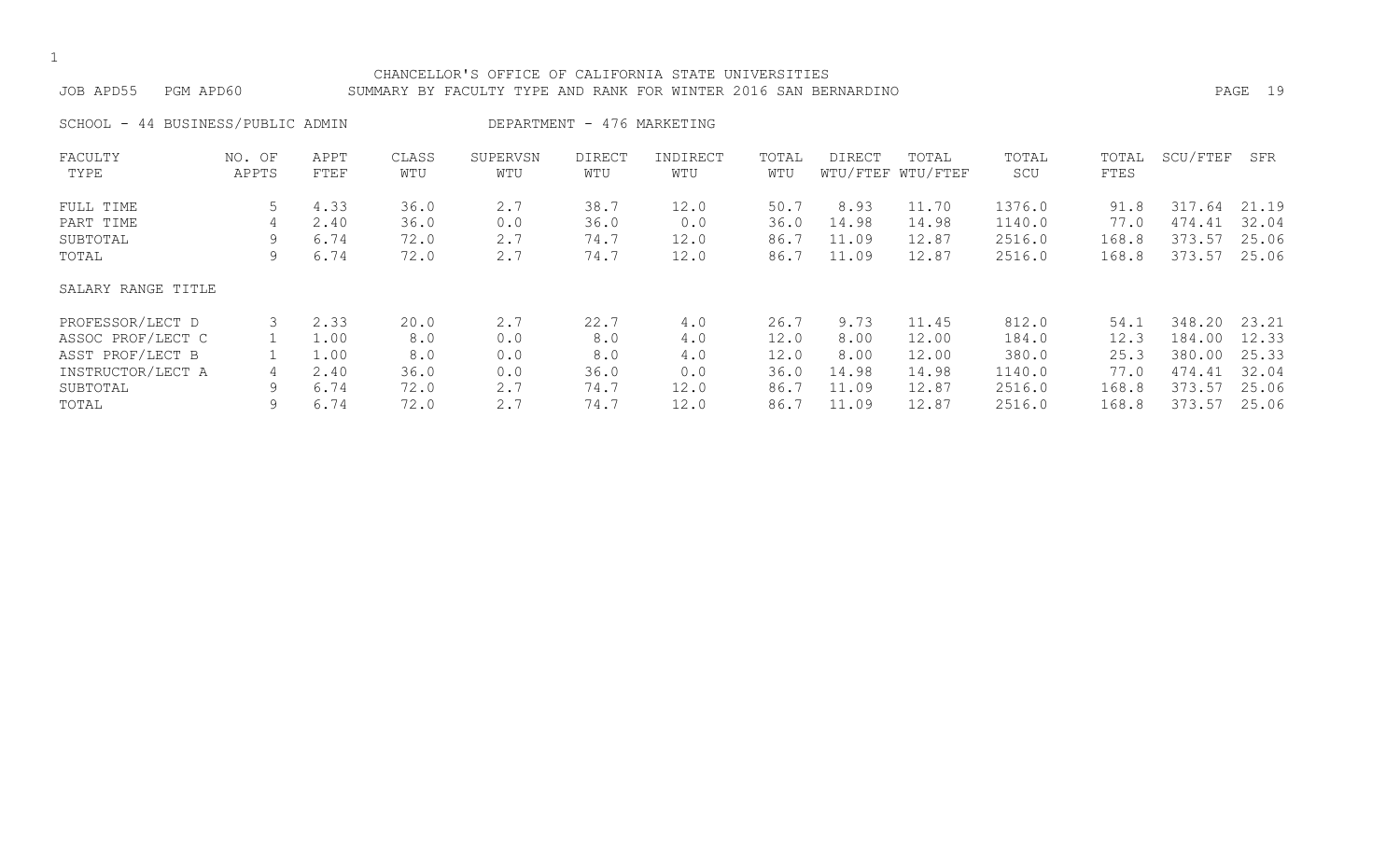## CHANCELLOR'S OFFICE OF CALIFORNIA STATE UNIVERSITIES JOB APD55 PGM APD60 SUMMARY BY FACULTY TYPE AND RANK FOR WINTER 2016 SAN BERNARDINO PAGE 20

SCHOOL - 44 BUSINESS/PUBLIC ADMIN DEPARTMENT - 598 PUBLIC ADMINISTRATION

| FACULTY            | NO. OF | APPT | CLASS | SUPERVSN | <b>DIRECT</b> | INDIRECT | TOTAL | DIRECT | TOTAL             | TOTAL  | TOTAL | SCU/FTEF | SFR   |
|--------------------|--------|------|-------|----------|---------------|----------|-------|--------|-------------------|--------|-------|----------|-------|
| TYPE               | APPTS  | FTEF | WTU   | WTU      | WTU           | WTU      | WTU   |        | WTU/FTEF WTU/FTEF | SCU    | FTES  |          |       |
| FULL TIME          | 9      | 7.83 | 56.0  | 2.0      | 62.0          | 36.0     | 98.0  | 7.92   | 12.51             | 2436.0 | 176.7 | 310.99   | 22.55 |
| PART TIME          |        | 1.87 | 28.0  | 0.0      | 28.0          | 0.0      | 28.0  | 14.98  | 14.98             | 864.0  | 62.5  | 462.28   | 33.46 |
| SUBTOTAL           | 16     | 9.70 | 84.0  | 2.0      | 90.0          | 36.0     | 126.0 | 9.28   | 12.99             | 3300.0 | 239.2 | 340.14   | 24.65 |
| TOTAL              | 16     | 9.70 | 84.0  | 2.0      | 90.0          | 36.0     | 126.0 | 9.28   | 12.99             | 3300.0 | 239.2 | 340.14   | 24.65 |
| SALARY RANGE TITLE |        |      |       |          |               |          |       |        |                   |        |       |          |       |
| PROFESSOR/LECT D   | 3      | 2.33 | 12.0  | 2.0      | 18.0          | 8.0      | 26.0  | 7.71   | 11.14             | 1012.0 | 71.5  | 433.59   | 30.62 |
| ASSOC PROF/LECT C  | 2      | 2.00 | 8.0   | 0.0      | 8.0           | 16.0     | 24.0  | 4.00   | 12.00             | 208.0  | 17.3  | 104.00   | 8.67  |
| ASST PROF/LECT B   |        | 2.50 | 24.0  | 0.0      | 24.0          | 12.0     | 36.0  | 9.60   | 14.40             | 736.0  | 55.3  | 294.40   | 22.13 |
| INSTRUCTOR/LECT A  |        | 2.07 | 28.0  | 0.0      | 28.0          | 0.0      | 28.0  | 13.55  | 13.55             | 944.0  | 65.3  | 456.70   | 31.58 |
| SUBTOTAL           | 13     | 8.90 | 72.0  | 2.0      | 78.0          | 36.0     | 114.0 | 8.76   | 12.81             | 2900.0 | 209.4 | 325.81   | 23.53 |
| ADMINISTRATOR      | 2      | 0.53 | 8.0   | 0.0      | 8.0           | 0.0      | 8.0   | 14.98  | 14.98             | 252.0  | 19.9  | 471.91   | 37.34 |
| OTHER              |        | 0.27 | 4.0   | 0.0      | 4.0           | 0.0      | 4.0   | 14.98  | 14.98             | 148.0  | 9.9   | 554.31   | 36.97 |
| SUBTOTAL           |        | 0.80 | 12.0  | 0.0      | 12.0          | 0.0      | 12.0  | 14.98  | 14.98             | 400.0  | 29.8  | 499.38   | 37.20 |
| TOTAL              | 16     | 9.70 | 84.0  | 2.0      | 90.0          | 36.0     | 126.0 | 9.28   | 12.99             | 3300.0 | 239.2 | 340.14   | 24.65 |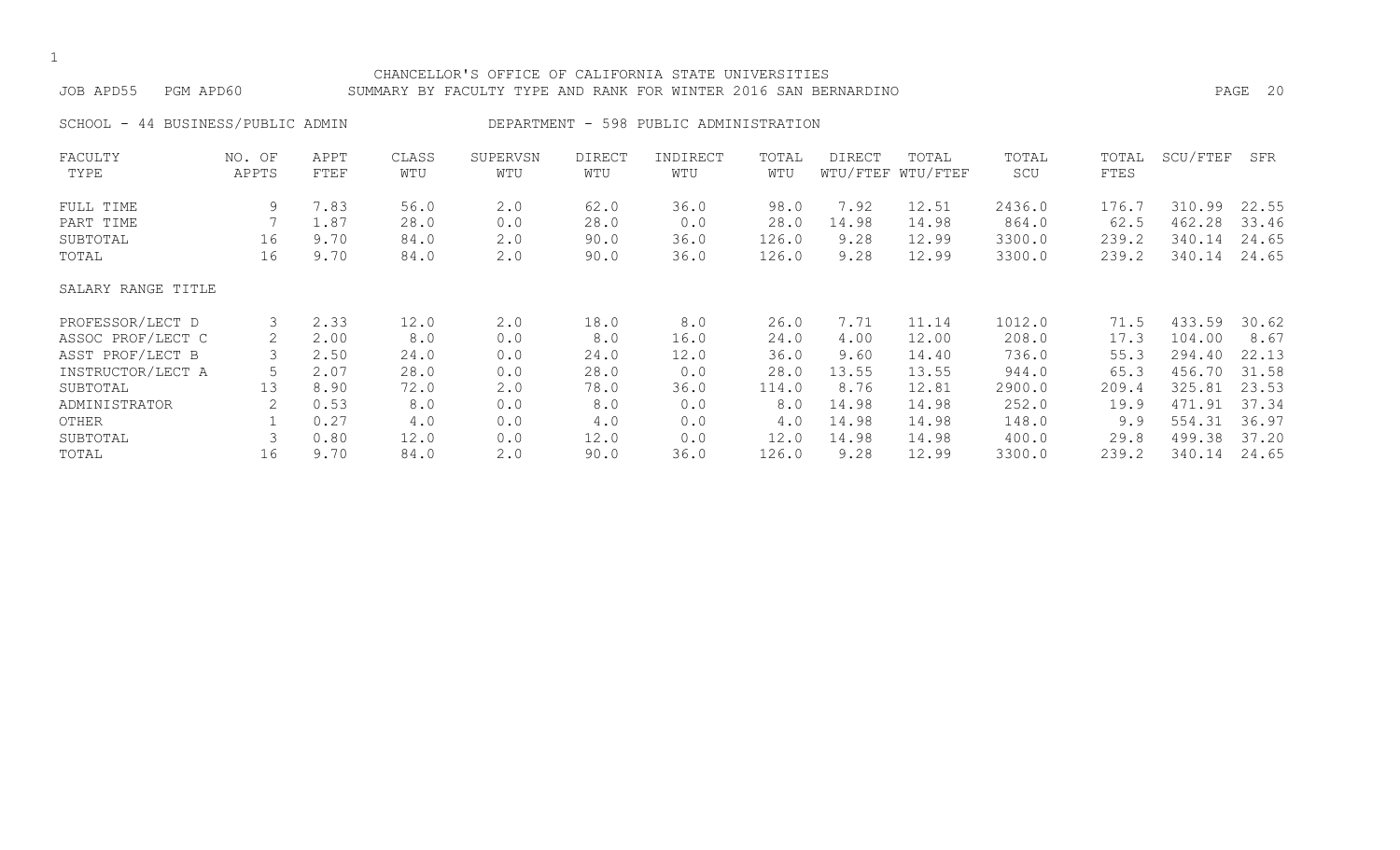#### CHANCELLOR'S OFFICE OF CALIFORNIA STATE UNIVERSITIES JOB APD55 PGM APD60 SUMMARY BY FACULTY TYPE AND RANK FOR WINTER 2016 SAN BERNARDINO PAGE 21

SCHOOL - 44 BUSINESS/PUBLIC ADMIN

| FACULTY            | NO. OF | APPT  | CLASS | SUPERVSN | DIRECT | INDIRECT | TOTAL  | DIRECT | TOTAL             | TOTAL   | TOTAL  | SCU/FTEF | SFR   |
|--------------------|--------|-------|-------|----------|--------|----------|--------|--------|-------------------|---------|--------|----------|-------|
| TYPE               | APPTS  | FTEF  | WTU   | WTU      | WTU    | WTU      | WTU    |        | WTU/FTEF WTU/FTEF | SCU     | FTES   |          |       |
| FULL TIME          | 55     | 48.16 | 474.5 | 39.9     | 518.4  | 140.0    | 658.4  | 10.76  | 13.67             | 17257.0 | 1186.9 | 358.31   | 24.64 |
| PART TIME          | 63     | 26.43 | 396.9 | 0.0      | 400.9  | 12.0     | 412.9  | 15.17  | 15.62             | 14027.0 | 950.3  | 530.68   | 35.95 |
| SUBTOTAL           | 118    | 74.59 | 871.4 | 39.9     | 919.3  | 152.0    | 1071.3 | 12.32  | 14.36             | 31284.0 | 2137.2 | 419.39   | 28.65 |
| OTHER              | 2      | 0.00  | 4.0   | 0.0      | 4.0    | 12.0     | 16.0   | 0.00   | 0.00              | 120.0   | 10.0   | 0.00     | 0.00  |
| TOTAL              | 120    | 74.59 | 875.4 | 39.9     | 923.3  | 164.0    | 1087.3 | 12.38  | 14.58             | 31404.0 | 2147.2 | 421.00   | 28.79 |
| SALARY RANGE TITLE |        |       |       |          |        |          |        |        |                   |         |        |          |       |
| PROFESSOR/LECT D   | 30     | 22.34 | 214.3 | 15.9     | 238.2  | 72.0     | 310.2  | 10.66  | 13.88             | 8220.0  | 565.7  | 367.93   | 25.32 |
| ASSOC PROF/LECT C  | 8      | 7.53  | 64.6  | 0.0      | 64.6   | 28.0     | 92.6   | 8.58   | 12.29             | 1732.0  | 121.2  | 229.95   | 16.09 |
| ASST PROF/LECT B   | 10     | 9.50  | 92.0  | 0.0      | 92.0   | 28.0     | 120.0  | 9.69   | 12.63             | 3228.0  | 221.8  | 339.86   | 23.35 |
| INSTRUCTOR/LECT A  | 55     | 30.62 | 432.8 | 24.0     | 456.8  | 8.0      | 464.8  | 14.92  | 15.18             | 16089.0 | 1089.1 | 525.48   | 35.57 |
| TCHNG ASSOCIATE    | 5      | 1.60  | 25.4  | 0.0      | 25.4   | 0.0      | 25.4   | 15.84  | 15.84             | 743.0   | 49.5   | 463.22   | 30.88 |
| SUBTOTAL           | 108    | 71.59 | 829.1 | 39.9     | 877.0  | 136.0    | 1013.0 | 12.25  | 14.15             | 30012.0 | 2047.4 | 419.20   | 28.60 |
| ADMINISTRATOR      |        | 1.07  | 20.0  | 0.0      | 20.0   | 24.0     | 44.0   | 18.73  | 41.20             | 620.0   | 48.3   | 580.52   | 45.20 |
| OTHER              | 5      | 1.93  | 26.3  | 0.0      | 26.3   | 4.0      | 30.3   | 13.61  | 15.68             | 772.0   | 51.5   | 399.38   | 26.66 |
| SUBTOTAL           | 12     | 3.00  | 46.3  | 0.0      | 46.3   | 28.0     | 74.3   | 15.43  | 24.76             | 1392.0  | 99.8   | 463.85   | 33.26 |
| TOTAL              | 120    | 74.59 | 875.4 | 39.9     | 923.3  | 164.0    | 1087.3 | 12.38  | 14.58             | 31404.0 | 2147.2 | 421.00   | 28.79 |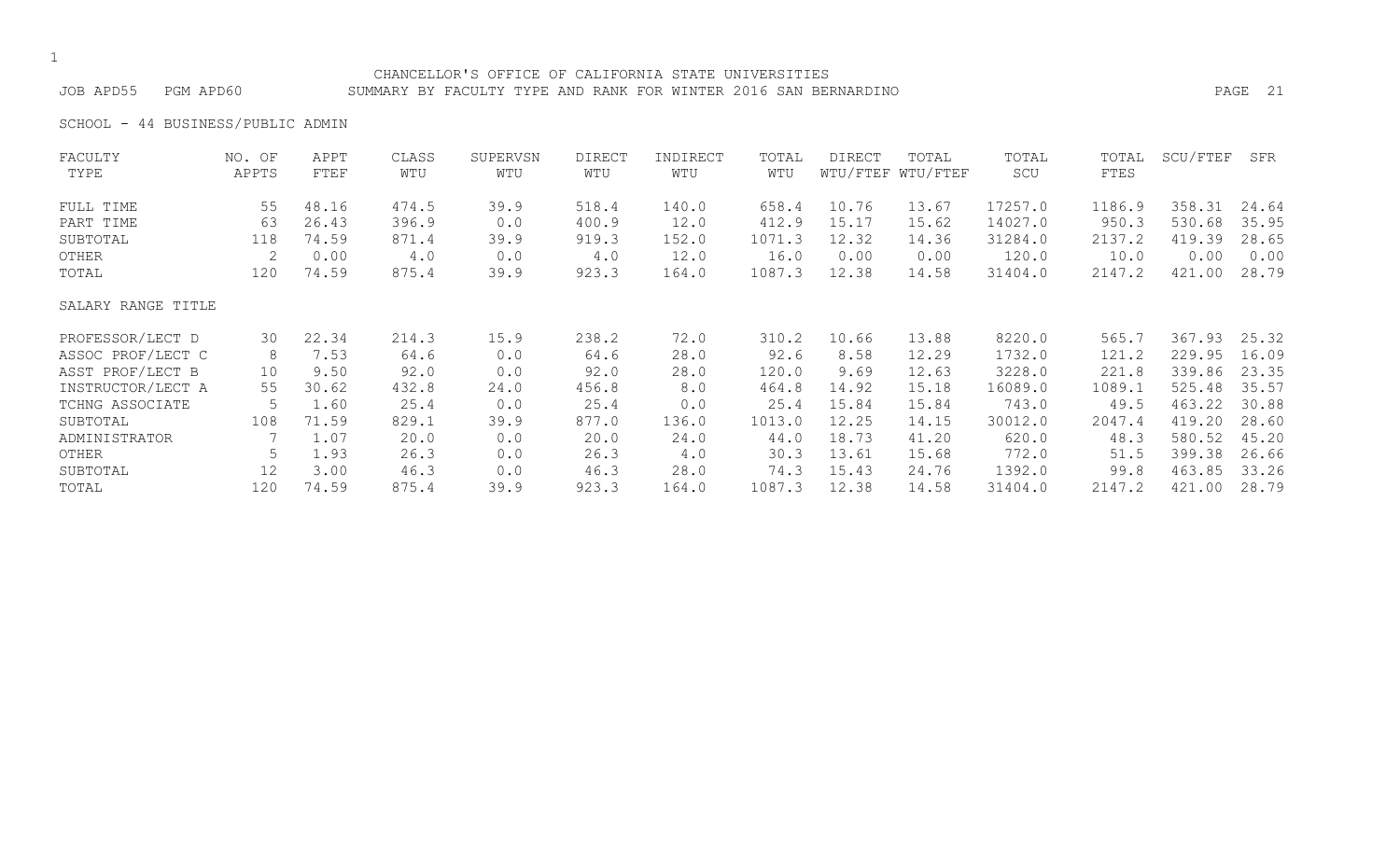#### CHANCELLOR'S OFFICE OF CALIFORNIA STATE UNIVERSITIES JOB APD55 PGM APD60 SUMMARY BY FACULTY TYPE AND RANK FOR WINTER 2016 SAN BERNARDINO PAGE 22

SCHOOL - 47 HUMANITIES DEPARTMENT - 136 ART

| FACULTY            | NO. OF | APPT  | CLASS | SUPERVSN | <b>DIRECT</b> | INDIRECT | TOTAL | <b>DIRECT</b> | TOTAL             | TOTAL  | TOTAL | SCU/FTEF | SFR   |
|--------------------|--------|-------|-------|----------|---------------|----------|-------|---------------|-------------------|--------|-------|----------|-------|
| TYPE               | APPTS  | FTEF  | WTU   | WTU      | WTU           | WTU      | WTU   |               | WTU/FTEF WTU/FTEF | SCU    | FTES  |          |       |
| FULL TIME          | 9      | 8.00  | 83.5  | 2.5      | 86.0          | 28.0     | 114.0 | 10.75         | 14.25             | 1455.0 | 98.9  | 181.90   | 12.36 |
| PART TIME          | 21     | 12.76 | 194.7 | 0.0      | 194.7         | 0.0      | 194.7 | 15.26         | 15.26             | 4530.0 | 302.2 | 354.96   | 23.68 |
| SUBTOTAL           | 30     | 20.76 | 278.2 | 2.5      | 280.7         | 28.0     | 308.7 | 13.52         | 14.87             | 5985.0 | 401.0 | 288.28   | 19.32 |
| OTHER              |        | 0.00  | 2.0   | 5.3      | 7.3           | 0.0      | 7.3   | 0.00          | 0.00              | 100.0  | 6.8   | 0.00     | 0.00  |
| TOTAL              | 31     | 20.76 | 280.2 | 7.8      | 288.0         | 28.0     | 316.0 | 13.87         | 15.22             | 6085.0 | 407.8 | 293.10   | 19.64 |
| SALARY RANGE TITLE |        |       |       |          |               |          |       |               |                   |        |       |          |       |
| PROFESSOR/LECT D   | 4      | 2.83  | 40.0  | 5.3      | 45.3          | 0.0      | 45.3  | 16.00         | 16.00             | 700.0  | 47.9  | 247.18   | 16.92 |
| ASSOC PROF/LECT C  | 4      | 4.00  | 41.5  | 2.5      | 44.0          | 6.0      | 50.0  | 11.00         | 12.50             | 666.0  | 45.0  | 166.50   | 11.24 |
| ASST PROF/LECT B   |        | 2.00  | 13.9  | 0.0      | 13.9          | 22.0     | 35.9  | 6.95          | 17.95             | 399.0  | 26.7  | 199.50   | 13.37 |
| INSTRUCTOR/LECT A  | 20     | 11.93 | 184.8 | 0.0      | 184.8         | 0.0      | 184.8 | 15.49         | 15.49             | 4320.0 | 288.2 | 362.14   | 24.16 |
| SUBTOTAL           | 31     | 20.76 | 280.2 | 7.8      | 288.0         | 28.0     | 316.0 | 13.87         | 15.22             | 6085.0 | 407.8 | 293.10   | 19.64 |
| TOTAL              | 31     | 20.76 | 280.2 | 7.8      | 288.0         | 28.0     | 316.0 | 13.87         | 15.22             | 6085.0 | 407.8 | 293.10   | 19.64 |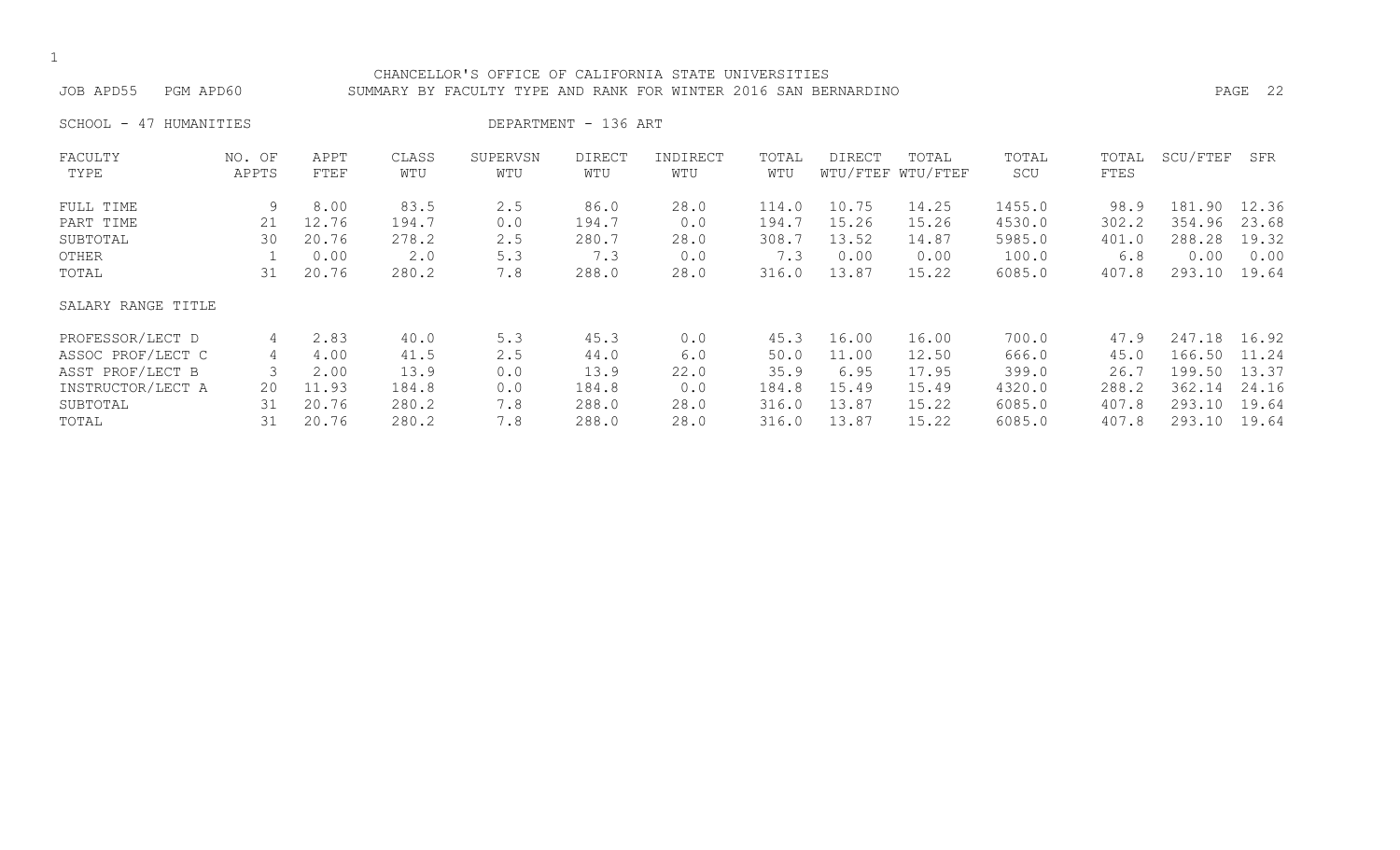| CHANCELLOR'S OFFICE OF CALIFORNIA STATE UNIVERSITIES<br>JOB APD55<br>PGM APD60<br>SUMMARY BY FACULTY TYPE AND RANK FOR WINTER 2016 SAN BERNARDINO<br>DEPARTMENT - 186 COMMUNICATIONS |                 |              |              |                 |                      |                 |              |        |                            |              |               |          | PAGE 23 |
|--------------------------------------------------------------------------------------------------------------------------------------------------------------------------------------|-----------------|--------------|--------------|-----------------|----------------------|-----------------|--------------|--------|----------------------------|--------------|---------------|----------|---------|
| HUMANITIES<br>SCHOOL -<br>47                                                                                                                                                         |                 |              |              |                 |                      |                 |              |        |                            |              |               |          |         |
| FACULTY<br>TYPE                                                                                                                                                                      | NO. OF<br>APPTS | APPT<br>FTEF | CLASS<br>WTU | SUPERVSN<br>WTU | <b>DIRECT</b><br>WTU | INDIRECT<br>WTU | TOTAL<br>WTU | DIRECT | TOTAL<br>WTU/FTEF WTU/FTEF | TOTAL<br>SCU | TOTAL<br>FTES | SCU/FTEF | SFR     |
| FULL TIME                                                                                                                                                                            | 20              | 15.68        | 163.9        | 12.9            | 187.8                | 44.0            | 231.8        | 11.97  | 14.78                      | 5906.0       | 396.0         | 376.59   | 25.25   |
| PART TIME                                                                                                                                                                            | 24              | 11.77        | 171.7        | 0.3             | 176.0                | 2.0             | 178.0        | 14.95  | 15.12                      | 4781.0       | 319.9         | 406.24   | 27.18   |
| SUBTOTAL                                                                                                                                                                             | 44              | 27.45        | 335.6        | 13.2            | 363.8                | 46.0            | 409.8        | 13.25  | 14.93                      | 10687.0      | 715.9         | 389.30   | 26.08   |
| OTHER                                                                                                                                                                                |                 | 0.00         | 6.5          | 0.0             | 6.5                  | 0.0             | 6.5          | 0.00   | 0.00                       | 10.0         | 0.7           | 0.00     | 0.00    |
| TOTAL                                                                                                                                                                                | 46              | 27.45        | 342.1        | 13.2            | 370.3                | 46.0            | 416.3        | 13.49  | 15.16                      | 10697.0      | 716.6         | 389.66   | 26.10   |
| SALARY RANGE TITLE                                                                                                                                                                   |                 |              |              |                 |                      |                 |              |        |                            |              |               |          |         |
| PROFESSOR/LECT D                                                                                                                                                                     |                 | 5.17         | 62.4         | 0.0             | 62.4                 | 6.0             | 68.4         | 12.08  | 13.24                      | 1496.0       | 102.1         | 289.64   | 19.77   |
| ASSOC PROF/LECT C                                                                                                                                                                    | 6               | 4.52         | 40.0         | 2.9             | 50.9                 | 24.0            | 74.9         | 11.27  | 16.58                      | 2032.0       | 136.1         | 449.86   | 30.12   |
| ASST PROF/LECT B                                                                                                                                                                     | 2               | 2.00         | 16.0         | 8.0             | 24.0                 | 4.0             | 28.0         | 11.99  | 13.99                      | 562.0        | 37.5          | 280.86   | 18.76   |
| INSTRUCTOR/LECT A                                                                                                                                                                    | 24              | 13.90        | 195.7        | 2.3             | 205.0                | 12.0            | 217.0        | 14.75  | 15.61                      | 5835.0       | 389.4         | 419.78   | 28.01   |

| ASST PROF/LECT B  |    | 2.00   | L6.O  | 8.0  | 24.0  | 4.0  | 28.0  | 11.99 | 13.99 | 562.0   | 37.5  | 280.86 | 18.76 |
|-------------------|----|--------|-------|------|-------|------|-------|-------|-------|---------|-------|--------|-------|
| INSTRUCTOR/LECT A | 24 | 13.90  | 195.7 |      | 205.0 | 12.0 | 217.0 | 14.75 | 15.61 | 5835.0  | 389.4 | 419.78 | 28.01 |
| TCHNG ASSOCIATE   |    | . . 87 | 28.0  |      | 28.0  | 0.0  | 28.0  | 4.98  | l4.98 | 772.0   | 51.5  | 413.06 | 27.54 |
| SUBTOTAL          | 45 | 27.45  | 342.1 | 13.2 | 370.3 | 46.0 | 416.3 | 13.49 | 15.16 | 10697.0 | 716.6 | 389.66 | 26.10 |
| ADMINISTRATOR     |    | 0.00   | 0.0   |      |       | 0.0  |       | 0.00  | 0.00  |         |       | 0.00   | 0.00  |
| SUBTOTAL          |    | 0.00   | 0.0   | 0.0  | 0.0   | 0.0  |       | 0.00  | 0.00  | 0.0     | 0.0   | 0.00   | 0.00  |
| TOTAL             | 46 | 27.45  | 342.1 | 13.Z | 370.3 | 46.0 | 416.3 | 1349  | ⊥5.16 | 10697.0 | /16.6 | 389.66 | 26.10 |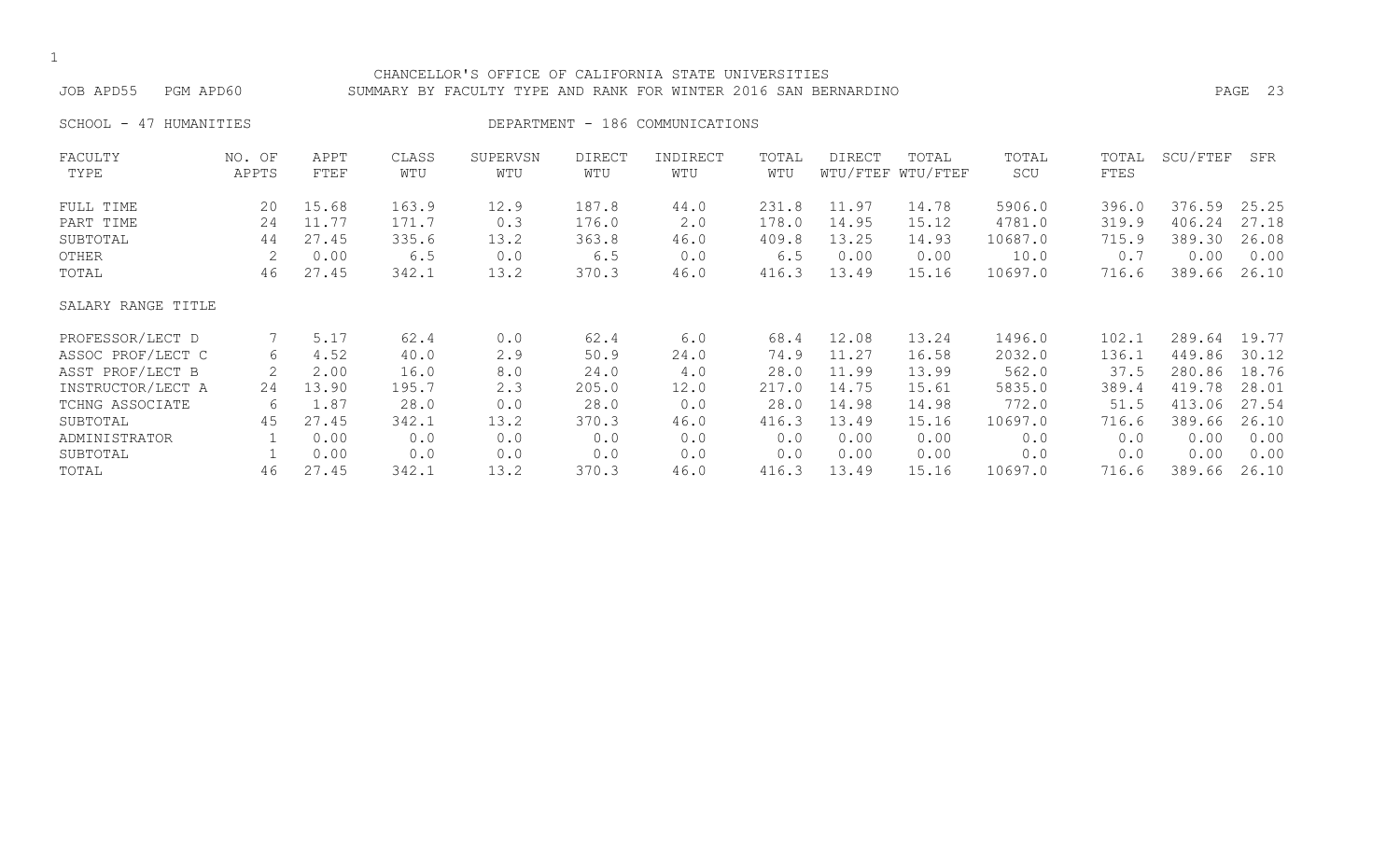| ۰.  |
|-----|
| . . |

#### CHANCELLOR'S OFFICE OF CALIFORNIA STATE UNIVERSITIES JOB APD55 PGM APD60 SUMMARY BY FACULTY TYPE AND RANK FOR WINTER 2016 SAN BERNARDINO PAGE 24

SCHOOL - 47 HUMANITIES DEPARTMENT - 254 ENGLISH

| FACULTY            | NO. OF | APPT  | CLASS | SUPERVSN | <b>DIRECT</b> | INDIRECT | TOTAL | DIRECT | TOTAL             | TOTAL   | TOTAL  | SCU/FTEF | SFR   |
|--------------------|--------|-------|-------|----------|---------------|----------|-------|--------|-------------------|---------|--------|----------|-------|
| TYPE               | APPTS  | FTEF  | WTU   | WTU      | WTU           | WTU      | WTU   |        | WTU/FTEF WTU/FTEF | SCU     | FTES   |          |       |
| FULL TIME          | 44     | 38.85 | 512.6 | 10.2     | 530.8         | 94.0     | 624.8 | 13.66  | 16.08             | 13126.0 | 884.2  | 337.88   | 22.76 |
| PART TIME          | 38     | 16.89 | 248.0 | 0.0      | 248.0         | 0.0      | 248.0 | 14.69  | 14.69             | 5480.0  | 365.7  | 324.53   | 21.66 |
| SUBTOTAL           | 82     | 55.73 | 760.6 | 10.2     | 778.8         | 94.0     | 872.8 | 13.97  | 15.66             | 18606.0 | 1250.0 | 333.84   | 22.43 |
| OTHER              | 2      | 0.00  | 0.0   | 11.6     | 11.6          | 0.0      | 11.6  | 0.00   | 0.00              | 43.0    | 2.9    | 0.00     | 0.00  |
| TOTAL              | 84     | 55.73 | 760.6 | 21.8     | 790.4         | 94.0     | 884.4 | 14.18  | 15.87             | 18649.0 | 1252.8 | 334.61   | 22.48 |
| SALARY RANGE TITLE |        |       |       |          |               |          |       |        |                   |         |        |          |       |
| PROFESSOR/LECT D   | 15     | 9.83  | 86.0  | 21.5     | 115.5         | 54.0     | 169.5 | 11.75  | 17.24             | 2703.0  | 185.7  | 274.97   | 18.90 |
| ASSOC PROF/LECT C  | 6      | 4.60  | 46.6  | 0.3      | 46.9          | 28.0     | 74.9  | 10.19  | 16.27             | 1186.0  | 79.8   | 257.66   | 17.33 |
| ASST PROF/LECT B   |        | 3.00  | 28.0  | 0.0      | 28.0          | 8.0      | 36.0  | 9.34   | 12.00             | 500.0   | 36.0   | 166.72   | 12.00 |
| INSTRUCTOR/LECT A  | 49     | 35.63 | 560.0 | 0.0      | 560.0         | 4.0      | 564.0 | 15.72  | 15.83             | 13396.0 | 893.7  | 375.95   | 25.08 |
| TCHNG ASSOCIATE    | 10     | 2.67  | 40.0  | 0.0      | 40.0          | 0.0      | 40.0  | 14.98  | 14.98             | 864.0   | 57.6   | 323.60   | 21.57 |
| SUBTOTAL           | 83     | 55.73 | 760.6 | 21.8     | 790.4         | 94.0     | 884.4 | 14.18  | 15.87             | 18649.0 | 1252.8 | 334.61   | 22.48 |
| ADMINISTRATOR      |        | 0.00  | 0.0   | 0.0      | 0.0           | 0.0      | 0.0   | 0.00   | 0.00              | 0.0     | 0.0    | 0.00     | 0.00  |
| SUBTOTAL           |        | 0.00  | 0.0   | 0.0      | 0.0           | 0.0      | 0.0   | 0.00   | 0.00              | 0.0     | 0.0    | 0.00     | 0.00  |
| TOTAL              | 84     | 55.73 | 760.6 | 21.8     | 790.4         | 94.0     | 884.4 | 14.18  | 15.87             | 18649.0 | 1252.8 | 334.61   | 22.48 |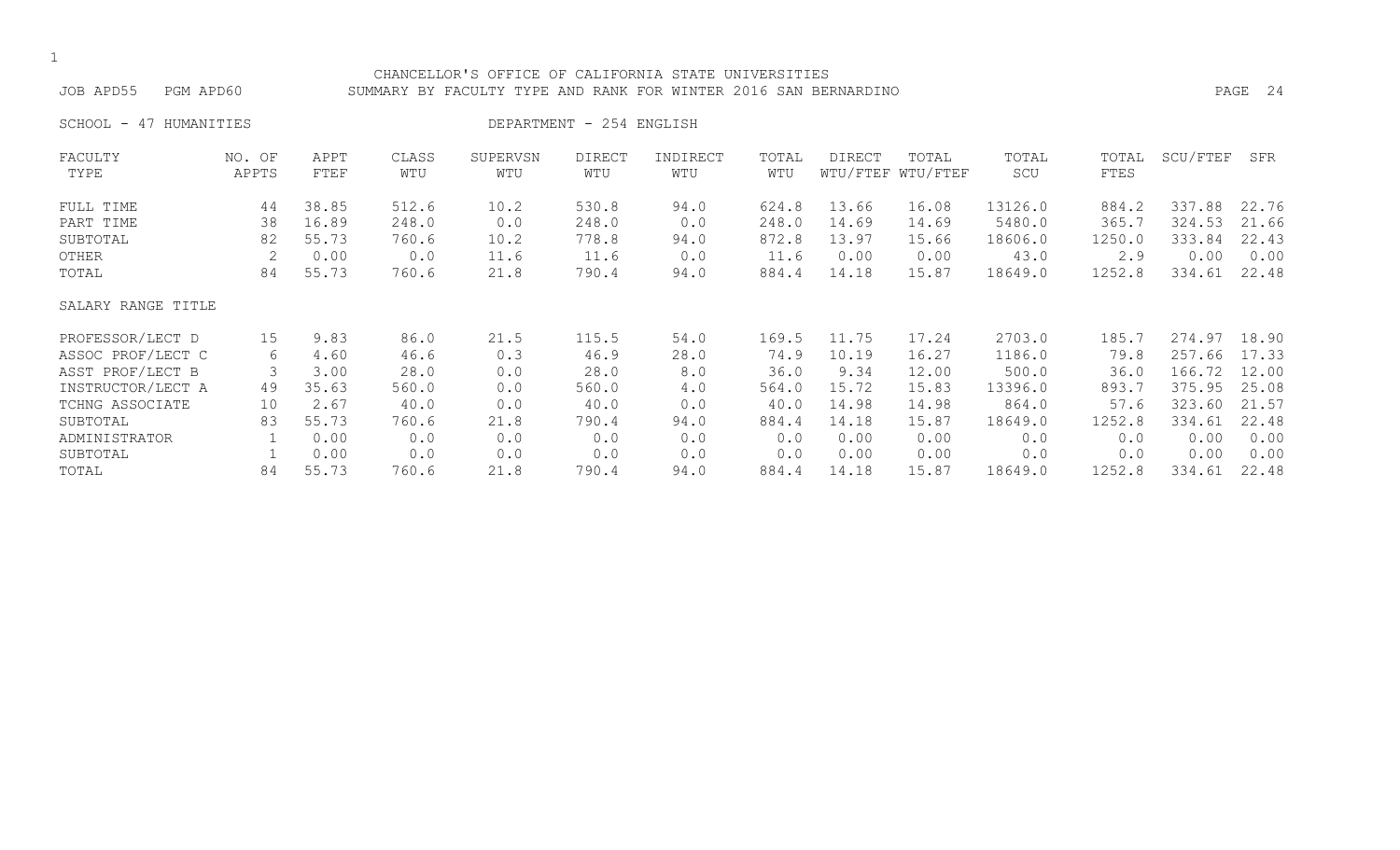| JOB APD55<br>PGM APD60       |        |       |       | CHANCELLOR'S OFFICE OF CALIFORNIA STATE UNIVERSITIES<br>SUMMARY BY FACULTY TYPE AND RANK FOR WINTER 2016 SAN BERNARDINO |               |                                                  |       |               |                   |         |       |          | PAGE 25 |
|------------------------------|--------|-------|-------|-------------------------------------------------------------------------------------------------------------------------|---------------|--------------------------------------------------|-------|---------------|-------------------|---------|-------|----------|---------|
| SCHOOL -<br>HUMANITIES<br>47 |        |       |       |                                                                                                                         |               | DEPARTMENT - 281 FOREIGN LANGUAGE AND LITERATURE |       |               |                   |         |       |          |         |
| FACULTY                      | NO. OF | APPT  | CLASS | SUPERVSN                                                                                                                | <b>DIRECT</b> | INDIRECT                                         | TOTAL | <b>DIRECT</b> | TOTAL             | TOTAL   | TOTAL | SCU/FTEF | SFR     |
| TYPE                         | APPTS  | FTEF  | WTU   | WTU                                                                                                                     | WTU           | WTU                                              | WTU   |               | WTU/FTEF WTU/FTEF | SCU     | FTES  |          |         |
| FULL TIME                    | 16     | 15.38 | 200.3 | 19.6                                                                                                                    | 219.9         | 12.0                                             | 231.9 | 14.30         | 15.08             | 5522.0  | 372.2 | 358.99   | 24.20   |
| PART TIME                    | 24     | 11.57 | 186.0 | 16.7                                                                                                                    | 202.7         | 6.0                                              | 208.7 | 17.52         | 18.04             | 4760.7  | 318.0 | 411.54   | 27.49   |
| SUBTOTAL                     | 40     | 26.95 | 386.3 | 36.3                                                                                                                    | 422.6         | 18.0                                             | 440.6 | 15.68         | 16.35             | 10282.7 | 690.3 | 381.55   | 25.61   |
| OTHER                        | 2      | 0.00  | 12.0  | 0.7                                                                                                                     | 12.7          | 0.0                                              | 12.7  | 0.00          | 0.00              | 260.0   | 17.3  | 0.00     | 0.00    |
| TOTAL                        | 42     | 26.95 | 398.3 | 37.0                                                                                                                    | 435.3         | 18.0                                             | 453.3 | 16.15         | 16.82             | 10542.7 | 707.6 | 391.19   | 26.26   |
| SALARY RANGE TITLE           |        |       |       |                                                                                                                         |               |                                                  |       |               |                   |         |       |          |         |
| PROFESSOR/LECT D             | 6      | 3.98  | 59.0  | 6.2                                                                                                                     | 65.2          | 6.0                                              | 71.2  | 16.37         | 17.88             | 1388.0  | 94.8  | 348.57   | 23.81   |
| ASSOC PROF/LECT C            | 5      | 4.40  | 57.3  | 9.0                                                                                                                     | 66.3          | 4.0                                              | 70.3  | 15.06         | 15.97             | 1976.0  | 133.5 | 448.99   | 30.33   |
| ASST PROF/LECT B             |        | 2.00  | 16.0  | 5.1                                                                                                                     | 21.1          | 8.0                                              | 29.1  | 10.56         | 14.56             | 398.0   | 26.6  | 199.10   | 13.29   |
| INSTRUCTOR/LECT A            | 23     | 15.23 | 238.0 | 16.7                                                                                                                    | 254.7         | 0.0                                              | 254.7 | 16.72         | 16.72             | 6504.7  | 434.3 | 427.01   | 28.51   |
| TCHNG ASSOCIATE              | 3      | 0.80  | 12.0  | 0.0                                                                                                                     | 12.0          | 0.0                                              | 12.0  | 14.98         | 14.98             | 196.0   | 13.1  | 244.69   | 16.32   |
| SUBTOTAL                     | 40     | 26.42 | 382.3 | 37.0                                                                                                                    | 419.3         | 18.0                                             | 437.3 | 15.87         | 16.55             | 10462.7 | 702.2 | 396.07   | 26.58   |
| OTHER                        |        | 0.53  | 16.0  | 0.0                                                                                                                     | 16.0          | 0.0                                              | 16.0  | 29.96         | 29.96             | 80.0    | 5.5   | 149.81   | 10.24   |
| SUBTOTAL                     |        | 0.53  | 16.0  | 0.0                                                                                                                     | 16.0          | 0.0                                              | 16.0  | 29.96         | 29.96             | 80.0    | 5.5   | 149.81   | 10.24   |

TOTAL 42 26.95 398.3 37.0 435.3 18.0 453.3 16.15 16.82 10542.7 707.6 391.19 26.26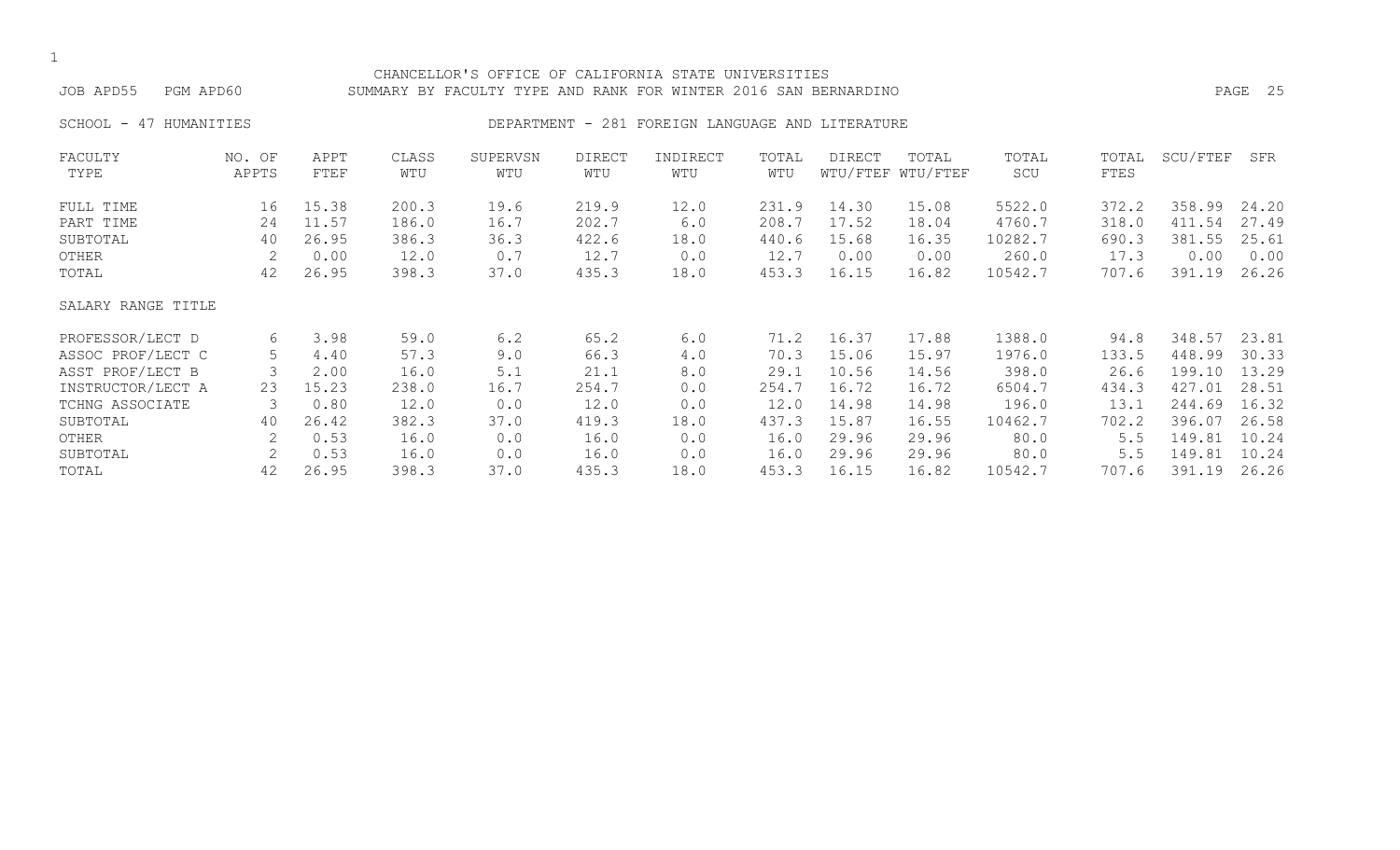| ۰.  |
|-----|
| . . |

#### CHANCELLOR'S OFFICE OF CALIFORNIA STATE UNIVERSITIES JOB APD55 PGM APD60 SUMMARY BY FACULTY TYPE AND RANK FOR WINTER 2016 SAN BERNARDINO PAGE 26

SCHOOL - 47 HUMANITIES DEPARTMENT - 350 HUMANITIES

| FACULTY            | NO. OF | APPT | CLASS | SUPERVSN | <b>DIRECT</b> | INDIRECT | TOTAL | DIRECT | TOTAL             | TOTAL  | TOTAL | SCU/FTEF | SFR   |
|--------------------|--------|------|-------|----------|---------------|----------|-------|--------|-------------------|--------|-------|----------|-------|
| TYPE               | APPTS  | FTEF | WTU   | WTU      | WTU           | WTU      | WTU   |        | WTU/FTEF WTU/FTEF | SCU    | FTES  |          |       |
| FULL TIME          | 4      | 1.98 | 1.0   | 3.0      | 4.0           | 12.0     | 16.0  | 2.02   | 8.07              | 85.0   | 5.7   | 42.89    | 2.86  |
| PART TIME          | 8      | 1.96 | 25.3  | 0.0      | 27.3          | 0.0      | 27.3  | 13.90  | 13.90             | 1781.0 | 118.8 | 906.82   | 60.49 |
| SUBTOTAL           | 12     | 3.95 | 26.3  | 3.0      | 31.3          | 12.0     | 43.3  | 7.93   | 10.97             | 1866.0 | 124.5 | 472.88   | 31.54 |
| TOTAL              | 12     | 3.95 | 26.3  | 3.0      | 31.3          | 12.0     | 43.3  | 7.93   | 10.97             | 1866.0 | 124.5 | 472.88   | 31.54 |
| SALARY RANGE TITLE |        |      |       |          |               |          |       |        |                   |        |       |          |       |
| PROFESSOR/LECT D   |        | 0.71 | 9.3   | 0.0      | 11.3          | 0.0      | 11.3  | 15.92  | 15.92             | 673.0  | 44.9  | 947.89   | 63.20 |
| ASSOC PROF/LECT C  |        | 0.48 | 0.0   | 0.0      | 0.0           | 0.0      | 0.0   | 0.00   | 0.00              | 0.0    | 0.0   | 0.00     | 0.00  |
| INSTRUCTOR/LECT A  | 9      | 2.75 | 17.0  | 3.0      | 20.0          | 12.0     | 32.0  | 7.26   | 11.62             | 1193.0 | 79.6  | 433.19   | 28.90 |
| SUBTOTAL           | 12     | 3.95 | 26.3  | 3.0      | 31.3          | 12.0     | 43.3  | 7.93   | 10.97             | 1866.0 | 124.5 | 472.88   | 31.54 |
| TOTAL              | 12     | 3.95 | 26.3  | 3.0      | 31.3          | 12.0     | 43.3  | 7.93   | 10.97             | 1866.0 | 124.5 | 472.88   | 31.54 |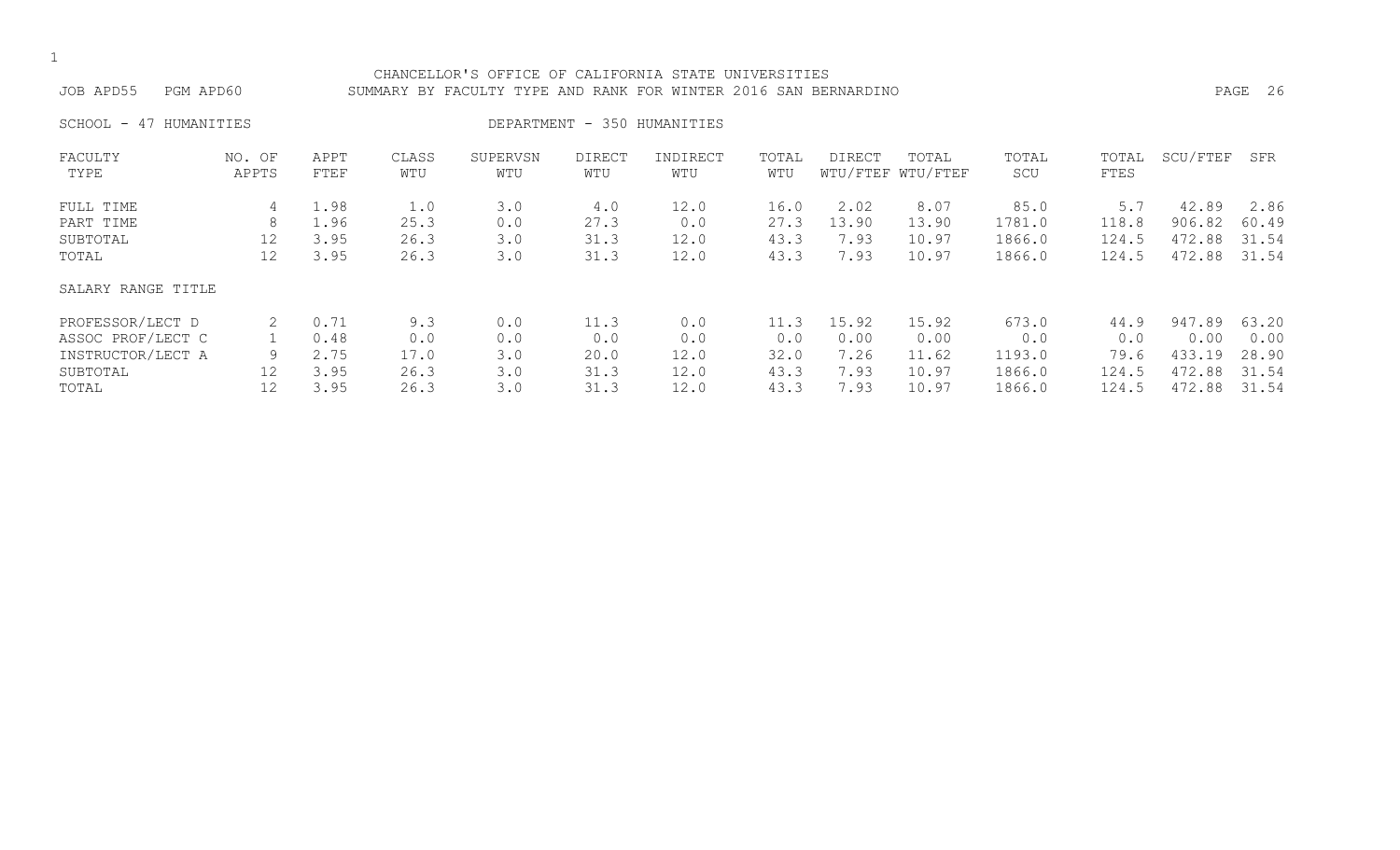#### CHANCELLOR'S OFFICE OF CALIFORNIA STATE UNIVERSITIES JOB APD55 PGM APD60 SUMMARY BY FACULTY TYPE AND RANK FOR WINTER 2016 SAN BERNARDINO PAGE 27

SCHOOL - 47 HUMANITIES DEPARTMENT - 498 MUSIC

| FACULTY            | NO. OF | APPT | CLASS | SUPERVSN | DIRECT | INDIRECT | TOTAL | DIRECT | TOTAL             | TOTAL  | TOTAL | SCU/FTEF | SFR   |
|--------------------|--------|------|-------|----------|--------|----------|-------|--------|-------------------|--------|-------|----------|-------|
| TYPE               | APPTS  | FTEF | WTU   | WTU      | WTU    | WTU      | WTU   |        | WTU/FTEF WTU/FTEF | SCU    | FTES  |          |       |
| FULL TIME          |        | 5.62 | 45.6  | 16.0     | 61.6   | 11.4     | 73.0  | 10.96  | 12.99             | 965.0  | 64.4  | 171.74   | 11.45 |
| PART TIME          | 12     | 4.34 | 55.3  | 15.5     | 70.8   | 0.0      | 70.8  | 16.30  | 16.30             | 2934.0 | 195.6 | 675.41   | 45.03 |
| SUBTOTAL           | 19     | 9.96 | 100.9 | 31.5     | 132.4  | 11.4     | 143.8 | 13.29  | 14.43             | 3899.0 | 260.0 | 391.35   | 26.09 |
| OTHER              |        | 0.00 | 0.0   | 0.0      | 0.0    | 0.0      | 0.0   | 0.00   | 0.00              | 0.0    | 0.0   | 0.00     | 0.00  |
| TOTAL              | 20     | 9.96 | 100.9 | 31.5     | 132.4  | 11.4     | 143.8 | 13.29  | 14.43             | 3899.0 | 260.0 | 391.35   | 26.09 |
| SALARY RANGE TITLE |        |      |       |          |        |          |       |        |                   |        |       |          |       |
| PROFESSOR/LECT D   | 4      | 2.67 | 16.5  | 10.5     | 27.0   | 5.0      | 32.0  | 10.13  | 12.01             | 208.0  | 13.9  | 78.05    | 5.20  |
| ASST PROF/LECT B   | 2      | 1.62 | 12.9  | 3.2      | 16.1   | 4.4      | 20.5  | 9.94   | 12.65             | 123.0  | 8.2   | 75.93    | 5.07  |
| INSTRUCTOR/LECT A  | 10     | 5.37 | 70.2  | 14.5     | 84.7   | 2.0      | 86.7  | 15.77  | 16.14             | 3555.0 | 237.0 | 661.89   | 44.13 |
| TCHNG ASSOCIATE    |        | 0.04 | 0.0   | 0.6      | 0.6    | 0.0      | 0.6   | 15.00  | 15.00             | 2.0    | 0.1   | 50.00    | 3.25  |
| SUBTOTAL           | 17     | 9.70 | 99.6  | 28.8     | 128.4  | 11.4     | 139.8 | 13.24  | 14.42             | 3888.0 | 259.2 | 400.99   | 26.73 |
| OTHER              |        | 0.27 | 1.3   | 2.7      | 4.0    | 0.0      | 4.0   | 14.98  | 14.98             | 11.0   | 0.7   | 41.20    | 2.73  |
| SUBTOTAL           |        | 0.27 | 1.3   | 2.7      | 4.0    | 0.0      | 4.0   | 14.98  | 14.98             | 11.0   | 0.7   | 41.20    | 2.73  |
| TOTAL              | 20     | 9.96 | 100.9 | 31.5     | 132.4  | 11.4     | 143.8 | 13.29  | 14.43             | 3899.0 | 260.0 | 391.35   | 26.09 |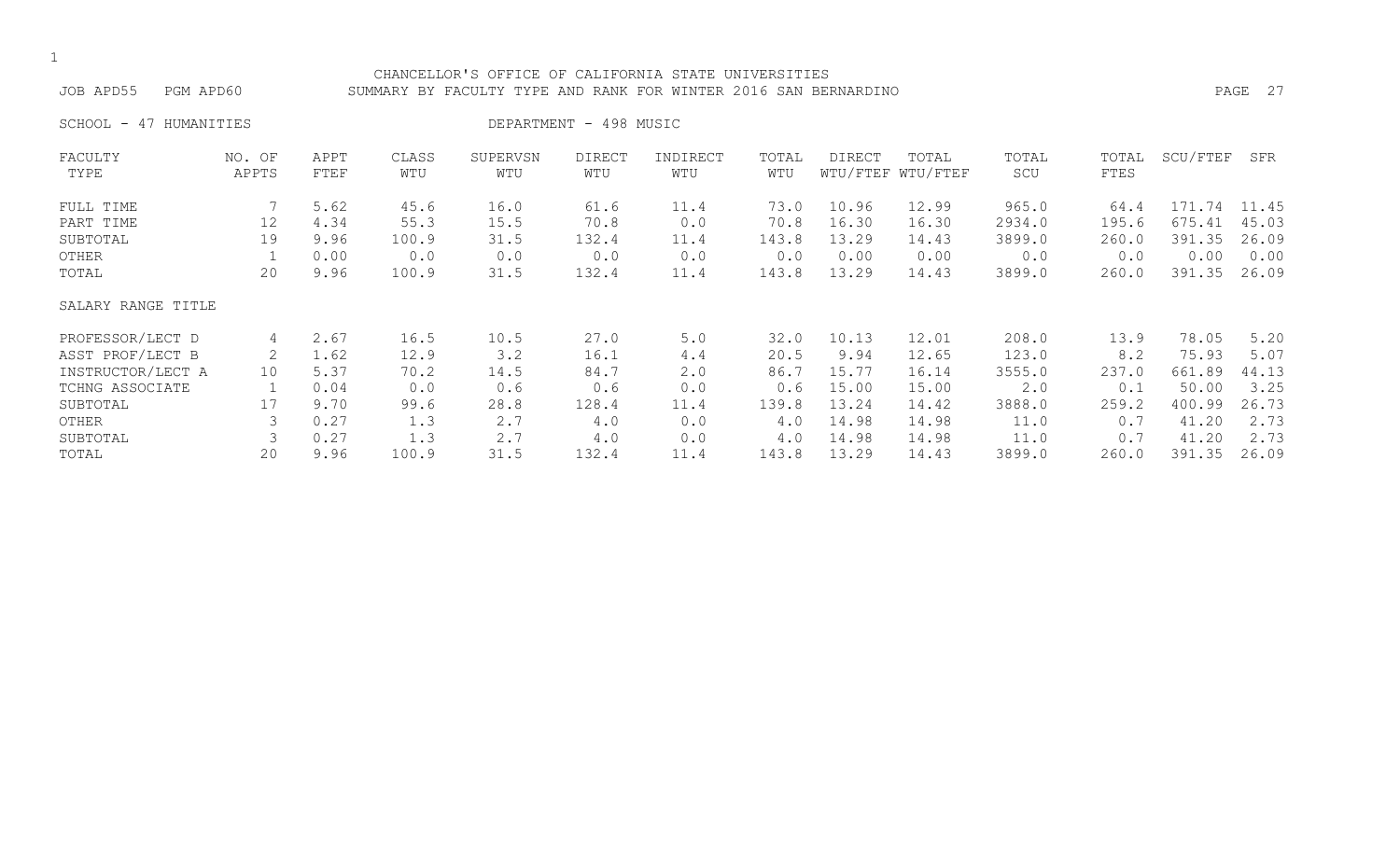| ۰.  |
|-----|
| . . |

#### CHANCELLOR'S OFFICE OF CALIFORNIA STATE UNIVERSITIES JOB APD55 PGM APD60 SUMMARY BY FACULTY TYPE AND RANK FOR WINTER 2016 SAN BERNARDINO PAGE 28

SCHOOL - 47 HUMANITIES DEPARTMENT - 560 PHILOSOPHY

| FACULTY            | NO. OF | APPT  | CLASS | SUPERVSN | <b>DIRECT</b> | INDIRECT | TOTAL | DIRECT | TOTAL             | TOTAL  | TOTAL | SCU/FTEF | SFR   |
|--------------------|--------|-------|-------|----------|---------------|----------|-------|--------|-------------------|--------|-------|----------|-------|
| TYPE               | APPTS  | FTEF  | WTU   | WTU      | WTU           | WTU      | WTU   |        | WTU/FTEF WTU/FTEF | SCU    | FTES  |          |       |
| FULL TIME          |        | 5.68  | 84.0  | 0.6      | 84.6          | 0.0      | 84.6  | 14.89  | 14.89             | 2274.0 | 151.6 | 400.28   | 26.69 |
| PART TIME          | 9      | 4.94  | 76.0  | 0.0      | 76.0          | 0.0      | 76.0  | 15.38  | 15.38             | 2244.0 | 149.6 | 454.25   | 30.28 |
| SUBTOTAL           | 16     | 10.62 | 160.0 | 0.6      | 160.6         | 0.0      | 160.6 | 15.12  | 15.12             | 4518.0 | 301.2 | 425.38   | 28.36 |
| TOTAL              | 16     | 10.62 | 160.0 | 0.6      | 160.6         | 0.0      | 160.6 | 15.12  | 15.12             | 4518.0 | 301.2 | 425.38   | 28.36 |
| SALARY RANGE TITLE |        |       |       |          |               |          |       |        |                   |        |       |          |       |
| PROFESSOR/LECT D   | 3      | 1.68  | 24.0  | 0.6      | 24.6          | 0.0      | 24.6  | 14.63  | 14.63             | 488.0  | 32.5  | 290.13   | 19.34 |
| ASSOC PROF/LECT C  |        | 0.67  | 8.0   | 0.0      | 8.0           | 0.0      | 8.0   | 11.98  | 11.98             | 180.0  | 12.0  | 269.46   | 17.96 |
| ASST PROF/LECT B   |        | 1.00  | 12.0  | 0.0      | 12.0          | 0.0      | 12.0  | 12.01  | 12.01             | 312.0  | 20.8  | 312.31   | 20.82 |
| INSTRUCTOR/LECT A  | 11     | 7.27  | 116.0 | 0.0      | 116.0         | 0.0      | 116.0 | 15.95  | 15.95             | 3538.0 | 235.9 | 486.52   | 32.44 |
| SUBTOTAL           | 16     | 10.62 | 160.0 | 0.6      | 160.6         | 0.0      | 160.6 | 15.12  | 15.12             | 4518.0 | 301.2 | 425.38   | 28.36 |
| TOTAL              | 16     | 10.62 | 160.0 | 0.6      | 160.6         | 0.0      | 160.6 | 15.12  | 15.12             | 4518.0 | 301.2 | 425.38   | 28.36 |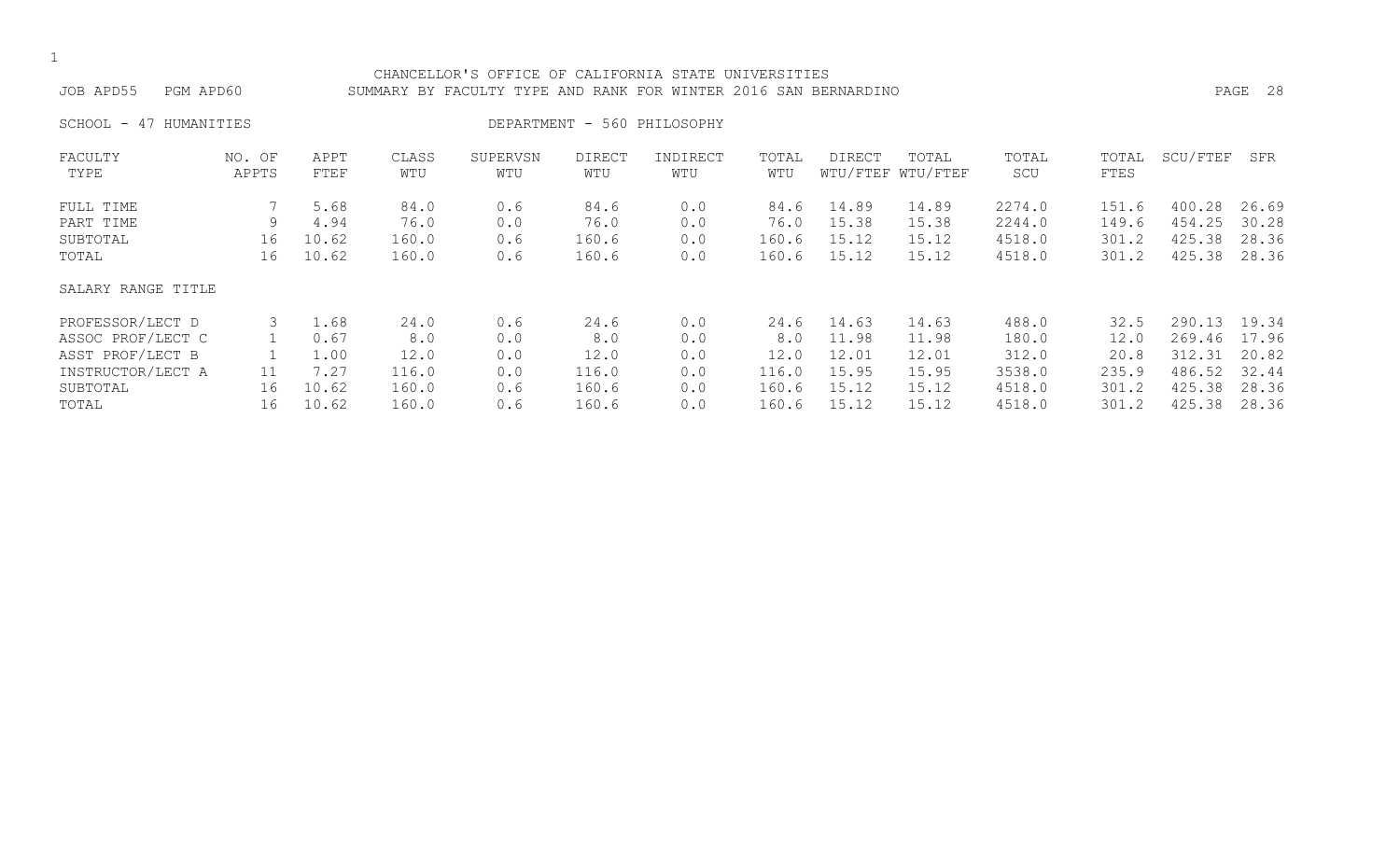| ۰.  |
|-----|
| . . |

#### CHANCELLOR'S OFFICE OF CALIFORNIA STATE UNIVERSITIES JOB APD55 PGM APD60 SUMMARY BY FACULTY TYPE AND RANK FOR WINTER 2016 SAN BERNARDINO PAGE 29

SCHOOL - 47 HUMANITIES **DEPARTMENT - 711 THEATRE AND DANCE** 

| FACULTY<br>TYPE    | NO. OF<br>APPTS | APPT<br>FTEF | CLASS<br>WTU | SUPERVSN<br>WTU | DIRECT<br>WTU | INDIRECT<br>WTU | TOTAL<br>WTU | DIRECT | TOTAL<br>WTU/FTEF WTU/FTEF | TOTAL<br>SCU | TOTAL<br>FTES | SCU/FTEF | SFR   |
|--------------------|-----------------|--------------|--------------|-----------------|---------------|-----------------|--------------|--------|----------------------------|--------------|---------------|----------|-------|
|                    |                 |              |              |                 |               |                 |              |        |                            |              |               |          |       |
| FULL TIME          | 6               | 4.98         | 59.4         | 2.2             | 61.6          | 6.0             | 67.6         | 12.38  | 13.59                      | 2651.3       | 176.8         | 532.82   | 35.52 |
| PART TIME          | 9               | 4.14         | 50.9         | 0.0             | 50.9          | 0.0             | 50.9         | 12.30  | 12.30                      | 1694.0       | 113.0         | 409.28   | 27.30 |
| SUBTOTAL           | 15              | 9.12         | 110.3        | 2.2             | 112.5         | 6.0             | 118.5        | 12.34  | 13.00                      | 4345.3       | 289.8         | 476.72   | 31.79 |
| TOTAL              | 15              | 9.12         | 110.3        | 2.2             | 112.5         | 6.0             | 118.5        | 12.34  | 13.00                      | 4345.3       | 289.8         | 476.72   | 31.79 |
| SALARY RANGE TITLE |                 |              |              |                 |               |                 |              |        |                            |              |               |          |       |
| PROFESSOR/LECT D   |                 | 1.98         | 27.0         | 2.2             | 29.2          | 0.0             | 29.2         | 14.78  | 14.78                      | 1606.3       | 107.1         | 812.90   | 54.20 |
| ASSOC PROF/LECT C  |                 | 1.00         | 11.2         | 0.0             | 11.2          | 2.0             | 13.2         | 11.20  | 13.20                      | 142.0        | 9.5           | 142.00   | 9.47  |
| INSTRUCTOR/LECT A  | 11              | 6.14         | 72.1         | 0.0             | 72.1          | 4.0             | 76.1         | 11.74  | 12.40                      | 2597.0       | 173.2         | 423.03   | 28.21 |
| SUBTOTAL           | 15              | 9.12         | 110.3        | 2.2             | 112.5         | 6.0             | 118.5        | 12.34  | 13.00                      | 4345.3       | 289.8         | 476.72   | 31.79 |
| TOTAL              | 15              | 9.12         | 110.3        | 2.2             | 112.5         | 6.0             | 118.5        | 12.34  | 13.00                      | 4345.3       | 289.8         | 476.72   | 31.79 |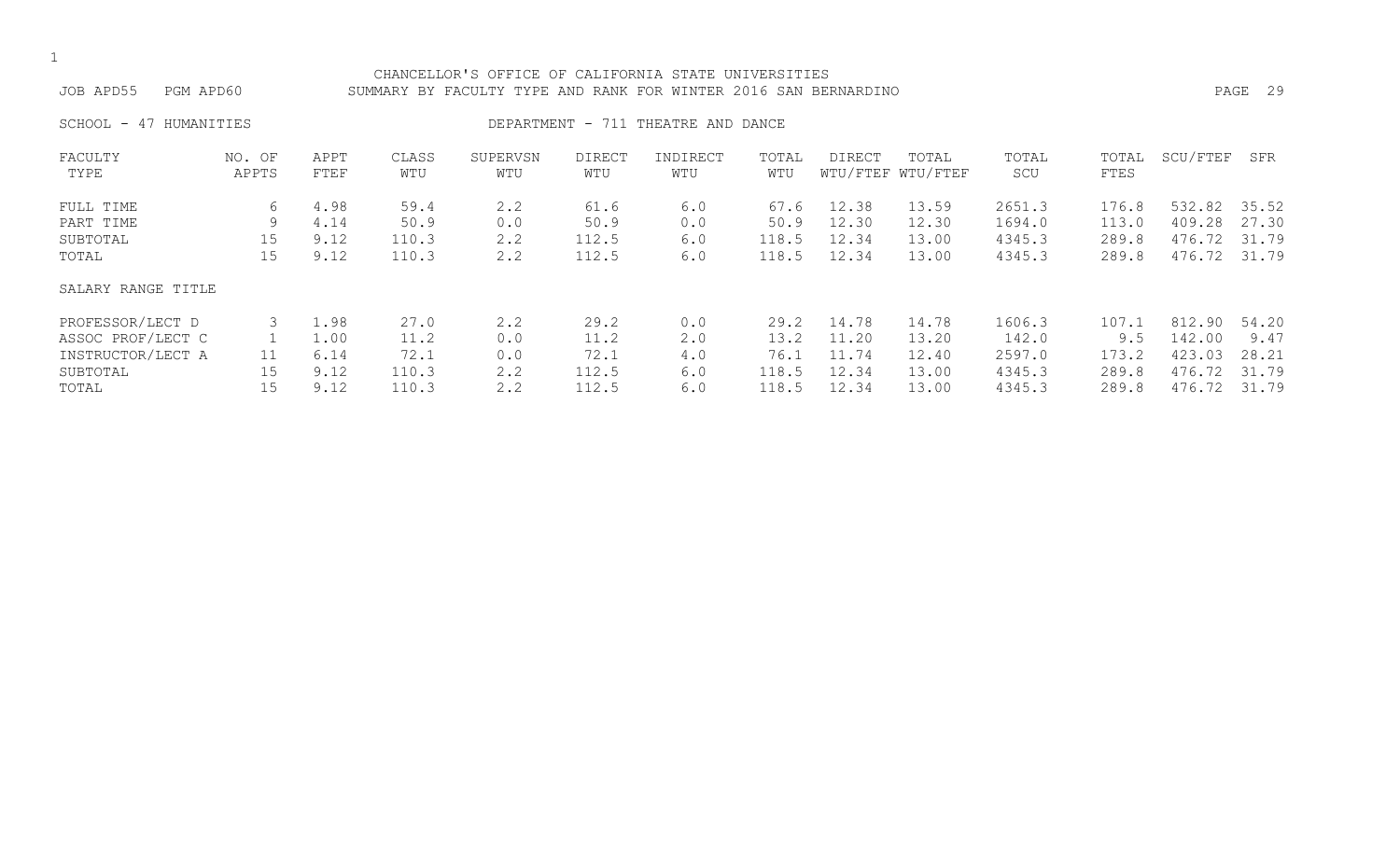CHANCELLOR'S OFFICE OF CALIFORNIA STATE UNIVERSITIES JOB APD55 PGM APD60 SUMMARY BY FACULTY TYPE AND RANK FOR WINTER 2016 SAN BERNARDINO PAGE 30

SCHOOL - 47 HUMANITIES

| FACULTY            | NO. OF | APPT   | CLASS  | SUPERVSN | <b>DIRECT</b> | INDIRECT | TOTAL  | <b>DIRECT</b> | TOTAL             | TOTAL   | TOTAL  | SCU/FTEF | SFR   |
|--------------------|--------|--------|--------|----------|---------------|----------|--------|---------------|-------------------|---------|--------|----------|-------|
| TYPE               | APPTS  | FTEF   | WTU    | WTU      | WTU           | WTU      | WTU    |               | WTU/FTEF WTU/FTEF | SCU     | FTES   |          |       |
| FULL TIME          | 113    | 96.17  | 1150.3 | 67.0     | 1236.3        | 207.4    | 1443.7 | 12.86         | 15.01             | 31984.3 | 2149.7 | 332.58   | 22.35 |
| PART TIME          | 145    | 68.37  | 1007.9 | 32.5     | 1046.4        | 8.0      | 1054.4 | 15.30         | 15.42             | 28204.7 | 1882.9 | 412.52   | 27.54 |
| SUBTOTAL           | 258    | 164.54 | 2158.2 | 99.5     | 2282.7        | 215.4    | 2498.1 | 13.87         | 15.18             | 60189.0 | 4032.5 | 365.80   | 24.51 |
| OTHER              | 8      | 0.00   | 20.5   | 17.6     | 38.1          | 0.0      | 38.1   | 0.00          | 0.00              | 413.0   | 27.6   | 0.00     | 0.00  |
| TOTAL              | 266    | 164.54 | 2178.7 | 117.1    | 2320.8        | 215.4    | 2536.2 | 14.10         | 15.41             | 60602.0 | 4060.1 | 368.31   | 24.68 |
| SALARY RANGE TITLE |        |        |        |          |               |          |        |               |                   |         |        |          |       |
| PROFESSOR/LECT D   | 44     | 28.84  | 324.2  | 46.3     | 380.5         | 71.0     | 451.5  | 13.19         | 15.65             | 9262.3  | 628.9  | 321.14   | 21.81 |
| ASSOC PROF/LECT C  | 24     | 19.67  | 204.6  | 14.7     | 227.3         | 64.0     | 291.3  | 11.56         | 14.81             | 6182.0  | 415.7  | 314.27   | 21.13 |
| ASST PROF/LECT B   | 14     | 11.62  | 98.8   | 16.3     | 115.1         | 46.4     | 161.5  | 9.91          | 13.90             | 2294.0  | 155.9  | 197.45   | 13.41 |
| INSTRUCTOR/LECT A  | 157    | 98.23  | 1453.8 | 36.5     | 1497.3        | 34.0     | 1531.3 | 15.24         | 15.59             | 40938.7 | 2731.2 | 416.76   | 27.80 |
| TCHNG ASSOCIATE    | 20     | 5.38   | 80.0   | 0.6      | 80.6          | 0.0      | 80.6   | 14.98         | 14.98             | 1834.0  | 122.3  | 340.89   | 22.73 |
| SUBTOTAL           | 259    | 163.74 | 2161.4 | 114.4    | 2300.8        | 215.4    | 2516.2 | 14.05         | 15.37             | 60511.0 | 4053.9 | 369.55   | 24.76 |
| ADMINISTRATOR      | 2      | 0.00   | 0.0    | 0.0      | 0.0           | 0.0      | 0.0    | 0.00          | 0.00              | 0.0     | 0.0    | 0.00     | 0.00  |
| OTHER              | 5      | 0.80   | 17.3   | 2.7      | 20.0          | 0.0      | 20.0   | 24.97         | 24.97             | 91.0    | 6.2    | 113.61   | 7.74  |
| SUBTOTAL           |        | 0.80   | 17.3   | 2.7      | 20.0          | 0.0      | 20.0   | 24.97         | 24.97             | 91.0    | 6.2    | 113.61   | 7.74  |
| TOTAL              | 266    | 164.54 | 2178.7 | 117.1    | 2320.8        | 215.4    | 2536.2 | 14.10         | 15.41             | 60602.0 | 4060.1 | 368.31   | 24.68 |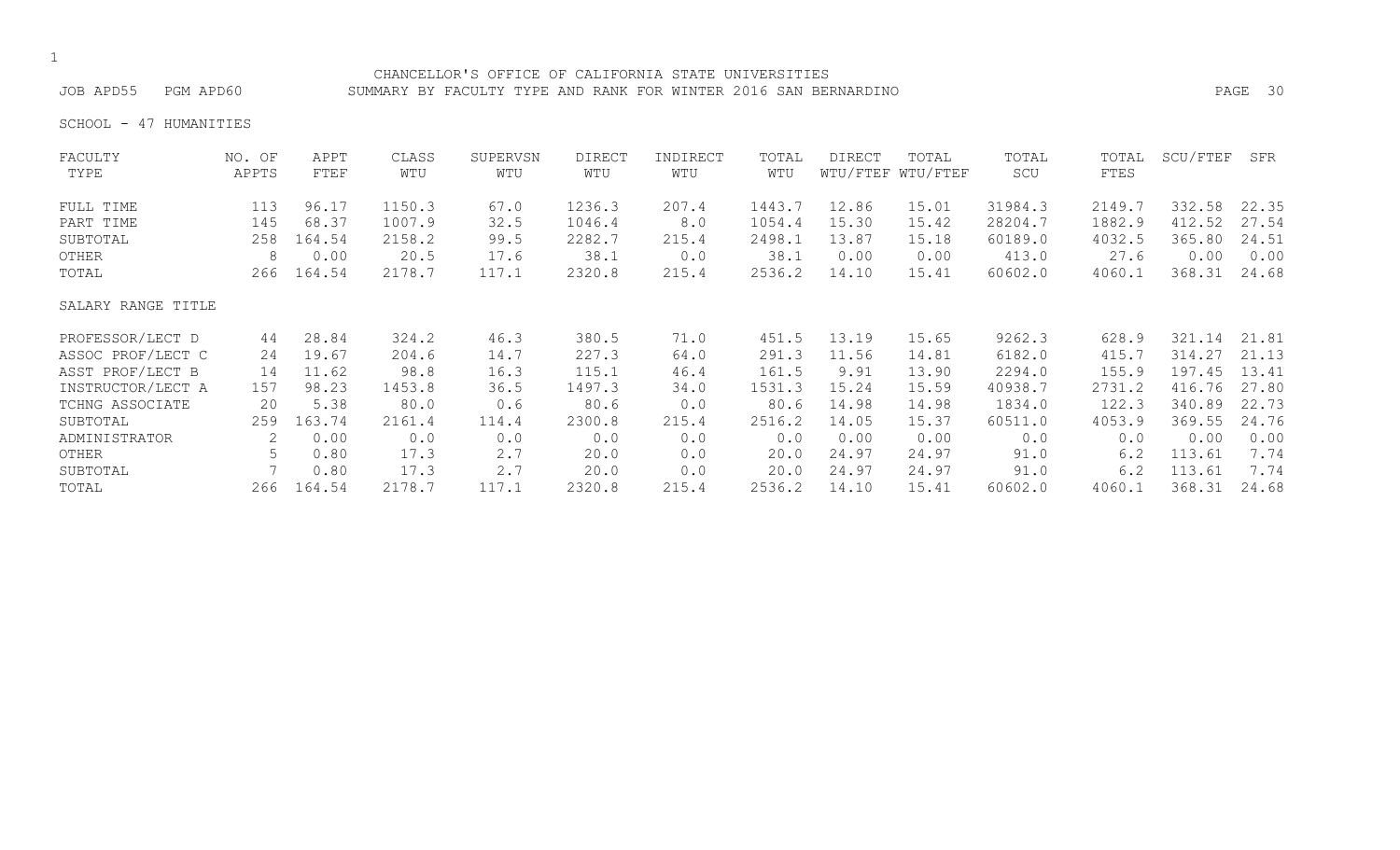| JOB APD55                          | CHANCELLOR'S OFFICE OF CALIFORNIA STATE UNIVERSITIES<br>PGM APD60<br>SUMMARY BY FACULTY TYPE AND RANK FOR WINTER 2016 SAN BERNARDINO<br>DEPARTMENT - 240 EDUCATION<br>SCHOOL - 50 EDUCATION |                      |                   |                   |                      |                   |                   |                      |                            |                   |                   |                      |                      |
|------------------------------------|---------------------------------------------------------------------------------------------------------------------------------------------------------------------------------------------|----------------------|-------------------|-------------------|----------------------|-------------------|-------------------|----------------------|----------------------------|-------------------|-------------------|----------------------|----------------------|
|                                    |                                                                                                                                                                                             |                      |                   |                   |                      |                   |                   |                      |                            |                   |                   |                      |                      |
| FACULTY<br>TYPE                    | NO. OF<br>APPTS                                                                                                                                                                             | APPT<br>FTEF         | CLASS<br>WTU      | SUPERVSN<br>WTU   | <b>DIRECT</b><br>WTU | INDIRECT<br>WTU   | TOTAL<br>WTU      | DIRECT               | TOTAL<br>WTU/FTEF WTU/FTEF | TOTAL<br>SCU      | TOTAL<br>FTES     | SCU/FTEF             | SFR                  |
| OTHER<br>TOTAL                     | 2                                                                                                                                                                                           | 0.00<br>0.00         | 0.0<br>0.0        | 0.0<br>0.0        | 0.0<br>0.0           | 0.0<br>0.0        | 0.0<br>0.0        | 0.00<br>0.00         | 0.00<br>0.00               | 0.0<br>0.0        | 0.0<br>0.0        | 0.00<br>0.00         | 0.00<br>0.00         |
| SALARY RANGE TITLE                 |                                                                                                                                                                                             |                      |                   |                   |                      |                   |                   |                      |                            |                   |                   |                      |                      |
| ADMINISTRATOR<br>SUBTOTAL<br>TOTAL |                                                                                                                                                                                             | 0.00<br>0.00<br>0.00 | 0.0<br>0.0<br>0.0 | 0.0<br>0.0<br>0.0 | 0.0<br>0.0<br>0.0    | 0.0<br>0.0<br>0.0 | 0.0<br>0.0<br>0.0 | 0.00<br>0.00<br>0.00 | 0.00<br>0.00<br>0.00       | 0.0<br>0.0<br>0.0 | 0.0<br>0.0<br>0.0 | 0.00<br>0.00<br>0.00 | 0.00<br>0.00<br>0.00 |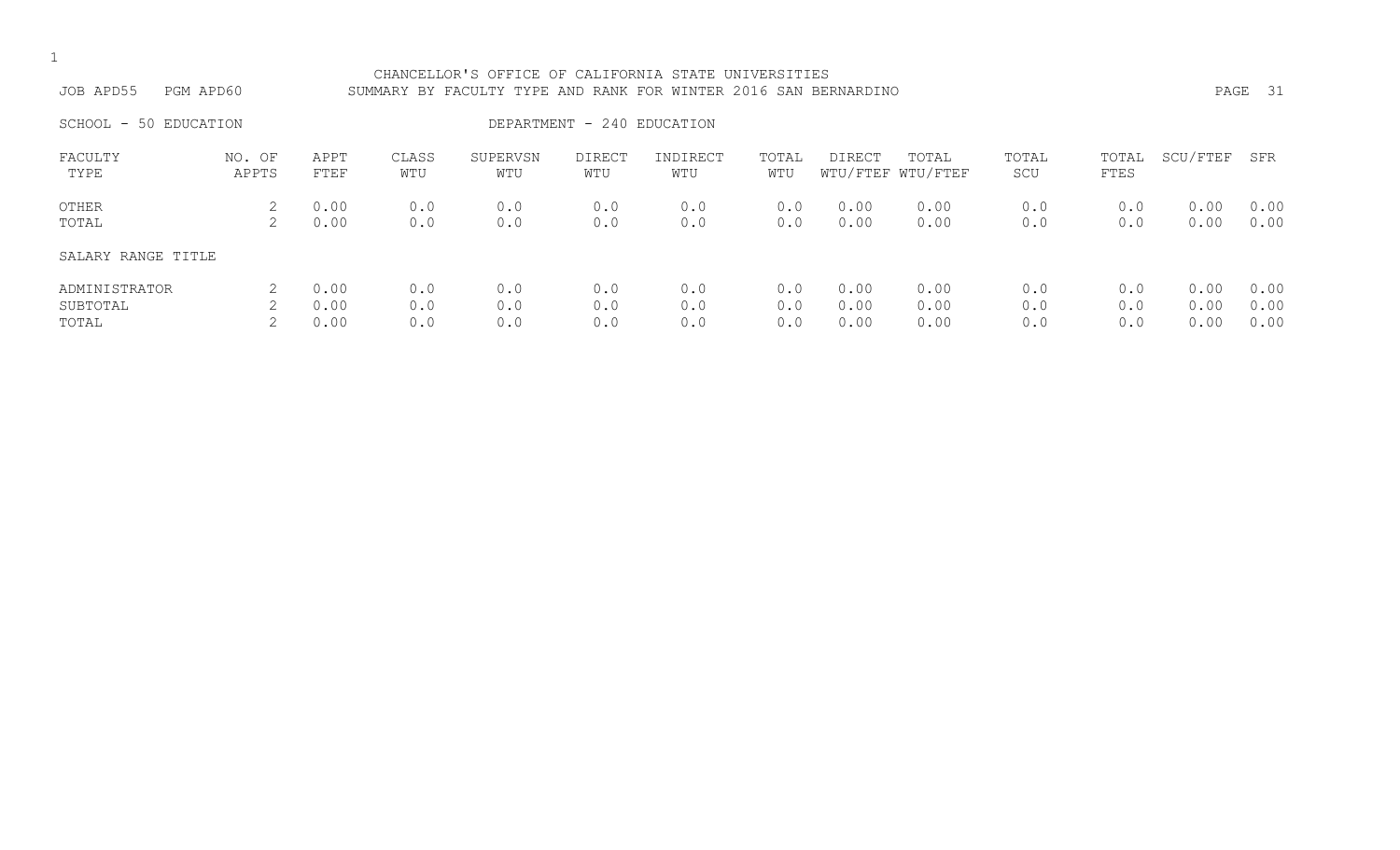#### CHANCELLOR'S OFFICE OF CALIFORNIA STATE UNIVERSITIES JOB APD55 PGM APD60 SUMMARY BY FACULTY TYPE AND RANK FOR WINTER 2016 SAN BERNARDINO PAGE 32

### SCHOOL - 50 EDUCATION **DEPARTMENT - 242 EDUCATIONAL PSYCHOLOGY**

| FACULTY            | NO. OF | APPT  | CLASS | SUPERVSN | <b>DIRECT</b> | INDIRECT | TOTAL | <b>DIRECT</b> | TOTAL             | TOTAL  | TOTAL | SCU/FTEF | SFR   |
|--------------------|--------|-------|-------|----------|---------------|----------|-------|---------------|-------------------|--------|-------|----------|-------|
| TYPE               | APPTS  | FTEF  | WTU   | WTU      | WTU           | WTU      | WTU   |               | WTU/FTEF WTU/FTEF | SCU    | FTES  |          |       |
| FULL TIME          | 13     | 10.87 | 114.0 | 8.0      | 122.0         | 36.0     | 158.0 | 11.23         | 14.54             | 1840.0 | 140.6 | 169.30   | 12.94 |
| PART TIME          | 41     | 12.36 | 119.0 | 52.9     | 173.9         | 6.0      | 179.9 | 14.07         | 14.56             | 2389.0 | 183.8 | 193.28   | 14.87 |
| SUBTOTAL           | 54     | 23.23 | 233.0 | 60.9     | 295.9         | 42.0     | 337.9 | 12.74         | 14.55             | 4229.0 | 324.4 | 182.06   | 13.97 |
| OTHER              |        | 0.00  | 0.0   | 9.3      | 9.3           | 0.0      | 9.3   | 0.00          | 0.00              | 135.0  | 10.2  | 0.00     | 0.00  |
| TOTAL              | 59     | 23.23 | 233.0 | 70.2     | 305.2         | 42.0     | 347.2 | 13.14         | 14.95             | 4364.0 | 334.6 | 187.88   | 14.41 |
| SALARY RANGE TITLE |        |       |       |          |               |          |       |               |                   |        |       |          |       |
| PROFESSOR/LECT D   | 11     | 5.09  | 54.0  | 6.1      | 62.1          | 24.0     | 86.1  | 12.20         | 16.92             | 772.0  | 57.9  | 151.70   | 11.38 |
| ASSOC PROF/LECT C  | 3      | 2.95  | 28.0  | 0.7      | 28.7          | 8.0      | 36.7  | 9.75          | 12.46             | 416.0  | 31.9  | 141.26   | 10.84 |
| ASST PROF/LECT B   |        | 2.00  | 16.0  | 1.5      | 17.5          | 8.0      | 25.5  | 8.75          | 12.75             | 292.0  | 21.7  | 146.00   | 10.84 |
| INSTRUCTOR/LECT A  | 43     | 13.19 | 135.0 | 61.9     | 196.9         | 2.0      | 198.9 | 14.92         | 15.08             | 2884.0 | 223.1 | 218.58   | 16.91 |
| SUBTOTAL           | 59     | 23.23 | 233.0 | 70.2     | 305.2         | 42.0     | 347.2 | 13.14         | 14.95             | 4364.0 | 334.6 | 187.88   | 14.41 |
| TOTAL              | 59     | 23.23 | 233.0 | 70.2     | 305.2         | 42.0     | 347.2 | 13.14         | 14.95             | 4364.0 | 334.6 | 187.88   | 14.41 |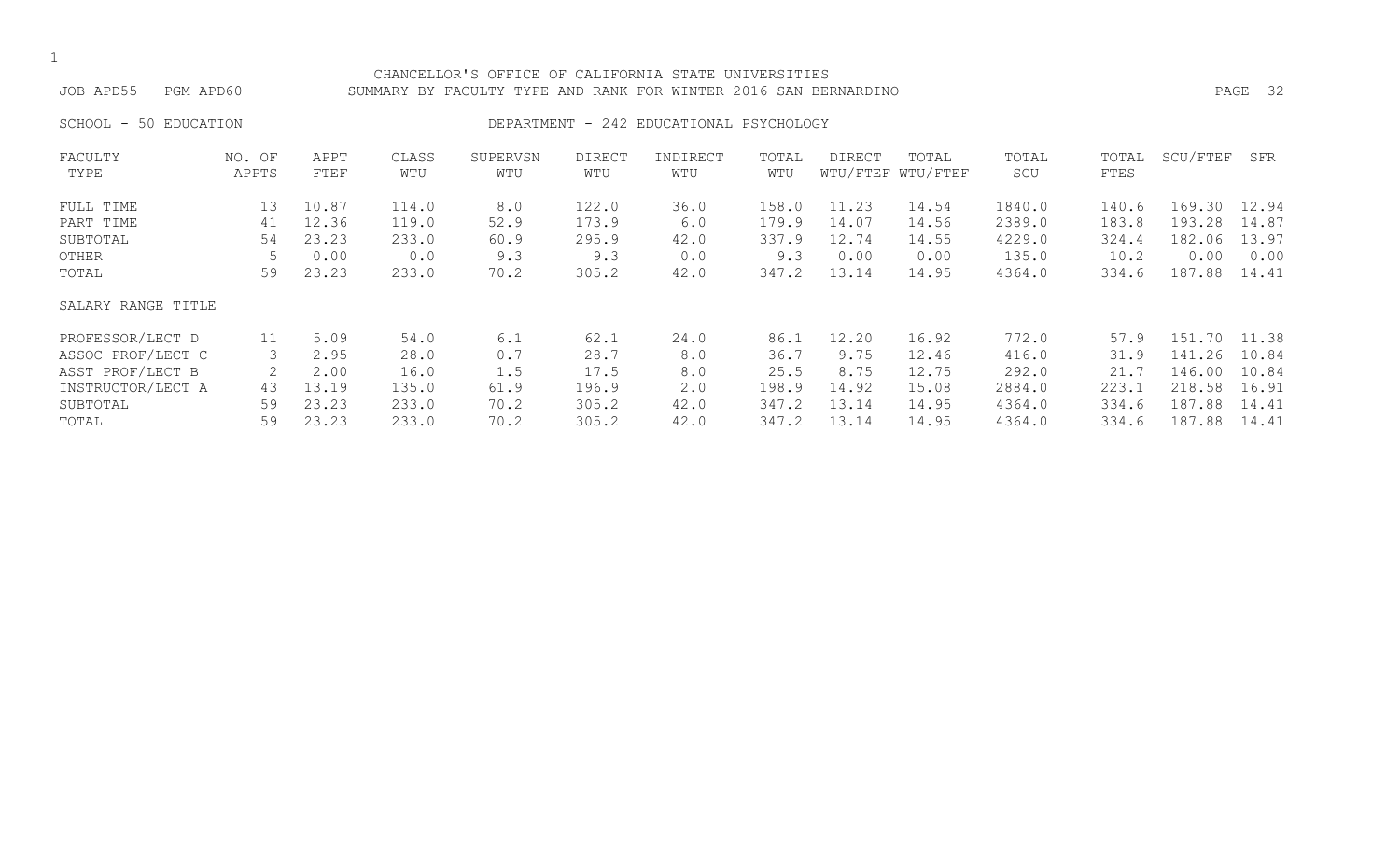#### CHANCELLOR'S OFFICE OF CALIFORNIA STATE UNIVERSITIES JOB APD55 PGM APD60 SUMMARY BY FACULTY TYPE AND RANK FOR WINTER 2016 SAN BERNARDINO PAGE 33

SCHOOL - 50 EDUCATION **DEPARTMENT - 245 TEACHER PREPARATION** 

| FACULTY            | NO. OF | APPT  | CLASS | SUPERVSN | DIRECT | INDIRECT | TOTAL | DIRECT | TOTAL             | TOTAL  | TOTAL | SCU/FTEF | SFR   |
|--------------------|--------|-------|-------|----------|--------|----------|-------|--------|-------------------|--------|-------|----------|-------|
| TYPE               | APPTS  | FTEF  | WTU   | WTU      | WTU    | WTU      | WTU   |        | WTU/FTEF WTU/FTEF | SCU    | FTES  |          |       |
| FULL TIME          | 12     | 8.23  | 73.3  | 16.9     | 90.2   | 34.0     | 124.2 | 10.97  | 15.10             | 1429.0 | 112.7 | 173.74   | 13.70 |
| PART TIME          |        | 2.40  | 32.3  | 0.0      | 36.3   | 1.5      | 37.8  | 15.13  | 15.75             | 582.0  | 46.0  | 242.50   | 19.17 |
| SUBTOTAL           | 19     | 10.63 | 105.6 | 16.9     | 126.5  | 35.5     | 162.0 | 11.91  | 15.25             | 2011.0 | 158.7 | 189.27   | 14.94 |
| OTHER              |        | 0.00  | 0.0   | 1.7      | 1.7    | 0.0      | 1.7   | 0.00   | 0.00              | 17.0   | 1.1   | 0.00     | 0.00  |
| TOTAL              | 20     | 10.63 | 105.6 | 18.6     | 128.2  | 35.5     | 163.7 | 12.07  | 15.41             | 2028.0 | 159.9 | 190.87   | 15.05 |
| SALARY RANGE TITLE |        |       |       |          |        |          |       |        |                   |        |       |          |       |
| PROFESSOR/LECT D   | 9      | 4.33  | 40.0  | 0.6      | 44.6   | 21.5     | 66.1  | 10.30  | 15.26             | 678.0  | 54.8  | 156.51   | 12.65 |
| ASSOC PROF/LECT C  | 2      | 0.50  | 8.0   | 7.7      | 15.7   | 0.0      | 15.7  | 31.40  | 31.40             | 260.0  | 21.7  | 520.00   | 43.34 |
| ASST PROF/LECT B   |        | 3.00  | 17.3  | 2.0      | 19.3   | 10.0     | 29.3  | 6.43   | 9.77              | 279.0  | 23.1  | 93.00    | 7.68  |
| INSTRUCTOR/LECT A  |        | 2.79  | 40.3  | 6.6      | 46.9   | 4.0      | 50.9  | 16.79  | 18.22             | 794.0  | 59.2  | 284.28   | 21.20 |
| SUBTOTAL           | 19     | 10.63 | 105.6 | 16.9     | 126.5  | 35.5     | 162.0 | 11.91  | 15.25             | 2011.0 | 158.7 | 189.27   | 14.94 |
| ADMINISTRATOR      |        | 0.00  | 0.0   | 1.7      | 1.7    | 0.0      | 1.7   | 0.00   | 0.00              | 17.0   | 1.1   | 0.00     | 0.00  |
| SUBTOTAL           |        | 0.00  | 0.0   | 1.7      | 1.7    | 0.0      | 1.7   | 0.00   | 0.00              | 17.0   | 1.1   | 0.00     | 0.00  |
| TOTAL              | 20     | 10.63 | 105.6 | 18.6     | 128.2  | 35.5     | 163.7 | 12.07  | 15.41             | 2028.0 | 159.9 | 190.87   | 15.05 |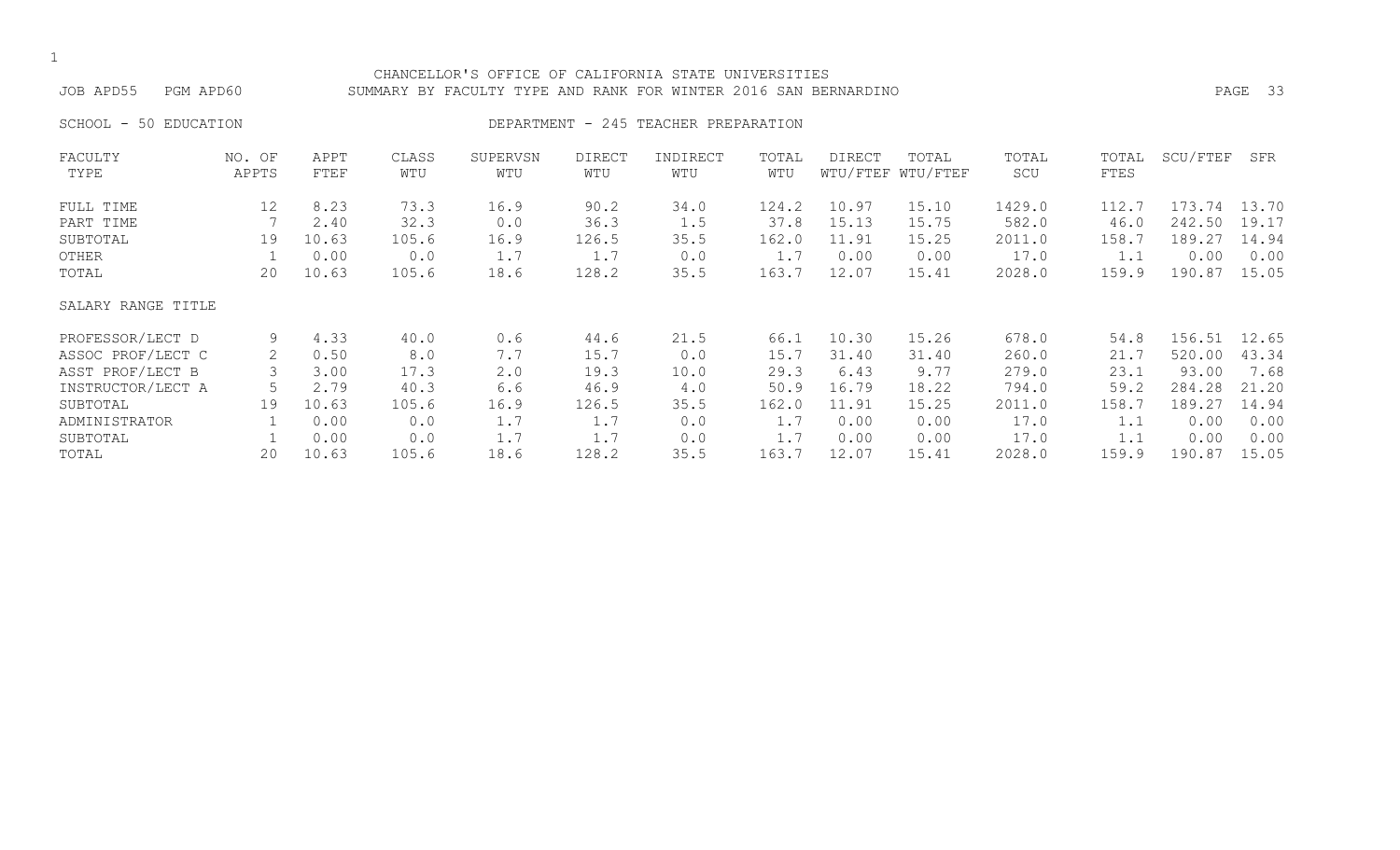#### CHANCELLOR'S OFFICE OF CALIFORNIA STATE UNIVERSITIES JOB APD55 PGM APD60 SUMMARY BY FACULTY TYPE AND RANK FOR WINTER 2016 SAN BERNARDINO PAGE 34

SCHOOL - 50 EDUCATION **DEPARTMENT - 701 TEACHER EDUCATION** 

| FACULTY            | NO. OF | APPT  | CLASS | SUPERVSN | <b>DIRECT</b> | INDIRECT | TOTAL | <b>DIRECT</b> | TOTAL             | TOTAL  | TOTAL | SCU/FTEF    | SFR   |
|--------------------|--------|-------|-------|----------|---------------|----------|-------|---------------|-------------------|--------|-------|-------------|-------|
| TYPE               | APPTS  | FTEF  | WTU   | WTU      | WTU           | WTU      | WTU   |               | WTU/FTEF WTU/FTEF | SCU    | FTES  |             |       |
| FULL TIME          | 19     | 15.61 | 127.0 | 15.4     | 144.4         | 40.7     | 185.1 | 9.25          | 11.86             | 2850.0 | 200.9 | 182.54      | 12.87 |
| PART TIME          | 57     | 14.48 | 133.2 | 62.6     | 195.8         | 0.0      | 195.8 | 13.52         | 13.52             | 3593.0 | 249.6 | 248.14      | 17.24 |
| SUBTOTAL           | 76     | 30.09 | 260.2 | 78.0     | 340.2         | 40.7     | 380.9 | 11.30         | 12.66             | 6443.0 | 450.5 | 214.10      | 14.97 |
| OTHER              |        | 0.00  | 0.0   | 1.7      | 1.7           | 0.0      | 1.7   | 0.00          | 0.00              | 20.0   | 1.3   | 0.00        | 0.00  |
| TOTAL              | 78     | 30.09 | 260.2 | 79.7     | 341.9         | 40.7     | 382.6 | 11.36         | 12.71             | 6463.0 | 451.9 | 214.77      | 15.02 |
| SALARY RANGE TITLE |        |       |       |          |               |          |       |               |                   |        |       |             |       |
| PROFESSOR/LECT D   | 18     | 12.00 | 106.0 | 12.0     | 120.0         | 30.0     | 150.0 | 10.00         | 12.50             | 2337.0 | 165.4 | 194.73      | 13.78 |
| ASSOC PROF/LECT C  |        | 0.94  | 8.0   | 0.5      | 8.5           | 0.0      | 8.5   | 9.02          | 9.02              | 136.0  | 11.3  | 144.37      | 12.03 |
| ASST PROF/LECT B   |        | 2.00  | 15.0  | 0.0      | 15.0          | 9.0      | 24.0  | 7.50          | 12.00             | 242.0  | 18.1  | 121<br>.00. | 9.07  |
| INSTRUCTOR/LECT A  | 57     | 15.15 | 131.2 | 67.2     | 198.4         | 1.7      | 200.1 | 13.10         | 13.21             | 3748.0 | 257.0 | 247.39      | 16.96 |
| SUBTOTAL           | 78     | 30.09 | 260.2 | 79.7     | 341.9         | 40.7     | 382.6 | 11.36         | 12.71             | 6463.0 | 451.9 | 214.77      | 15.02 |
| TOTAL              | 78     | 30.09 | 260.2 | 79.7     | 341.9         | 40.7     | 382.6 | 11.36         | 12.71             | 6463.0 | 451.9 | 214.77      | 15.02 |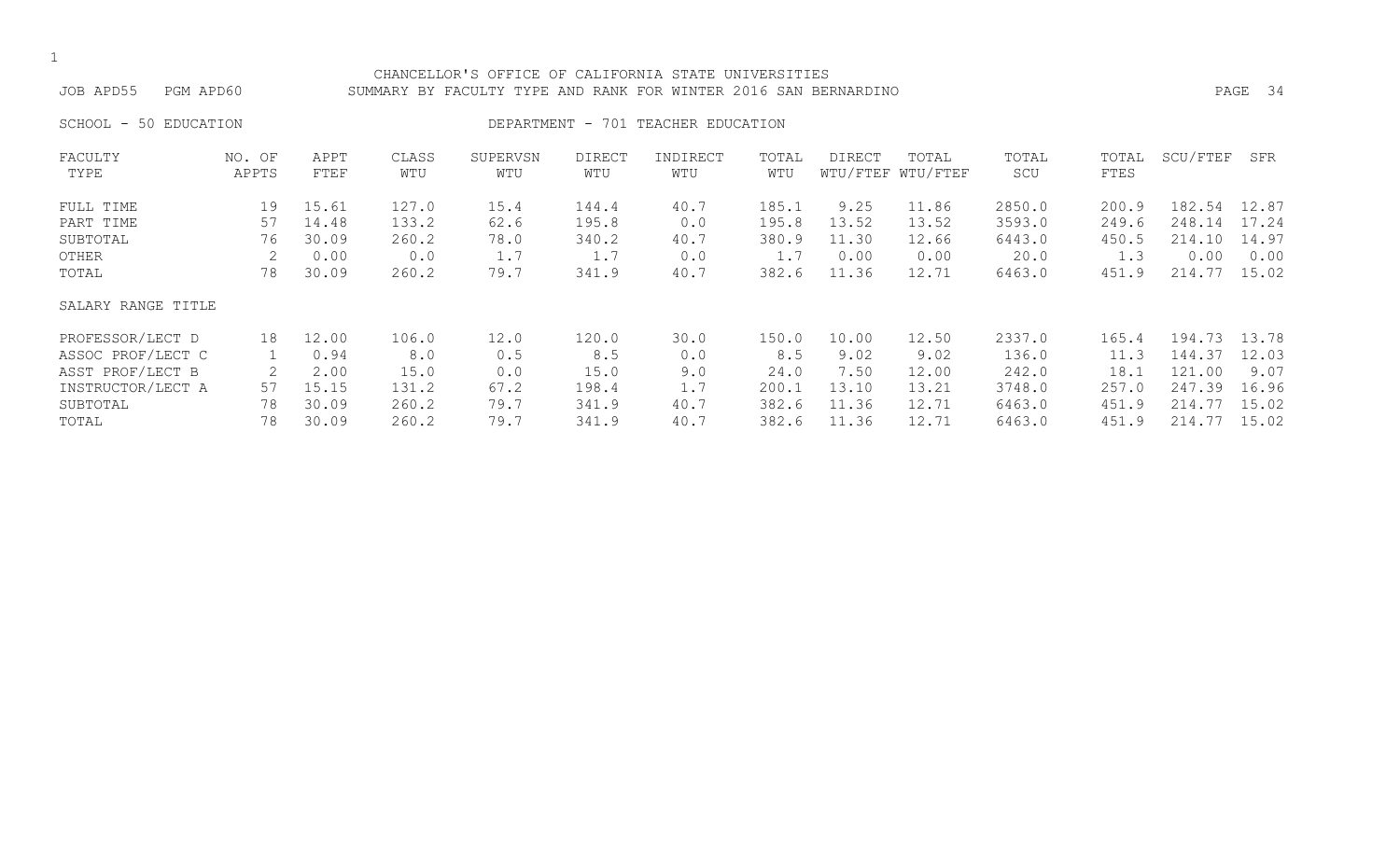CHANCELLOR'S OFFICE OF CALIFORNIA STATE UNIVERSITIES JOB APD55 PGM APD60 SUMMARY BY FACULTY TYPE AND RANK FOR WINTER 2016 SAN BERNARDINO PAGE 35

SCHOOL - 50 EDUCATION

| FACULTY            | NO. OF | APPT  | CLASS | SUPERVSN | <b>DIRECT</b> | INDIRECT | TOTAL | <b>DIRECT</b> | TOTAL             | TOTAL   | TOTAL | SCU/FTEF | SFR   |
|--------------------|--------|-------|-------|----------|---------------|----------|-------|---------------|-------------------|---------|-------|----------|-------|
| TYPE               | APPTS  | FTEF  | WTU   | WTU      | WTU           | WTU      | WTU   |               | WTU/FTEF WTU/FTEF | SCU     | FTES  |          |       |
| FULL TIME          | 44     | 34.71 | 314.3 | 40.3     | 356.6         | 110.7    | 467.3 | 10.27         | 13.46             | 6119.0  | 454.3 | 176.31   | 13.09 |
| PART TIME          | 105    | 29.24 | 284.5 | 115.5    | 406.0         | 7.5      | 413.5 | 13.89         | 14.14             | 6564.0  | 479.4 | 224.49   | 16.39 |
| SUBTOTAL           | 149    | 63.95 | 598.8 | 155.8    | 762.6         | 118.2    | 880.8 | 11.93         | 13.77             | 12683.0 | 933.7 | 198.34   | 14.60 |
| OTHER              | 10     | 0.00  | 0.0   | 12.7     | 12.7          | 0.0      | 12.7  | 0.00          | 0.00              | 172.0   | 12.7  | 0.00     | 0.00  |
| TOTAL              | 159    | 63.95 | 598.8 | 168.5    | 775.3         | 118.2    | 893.5 | 12.12         | 13.97             | 12855.0 | 946.4 | 201.03   | 14.80 |
| SALARY RANGE TITLE |        |       |       |          |               |          |       |               |                   |         |       |          |       |
| PROFESSOR/LECT D   | 38     | 21.42 | 200.0 | 18.7     | 226.7         | 75.5     | 302.2 | 10.58         | 14.11             | 3787.0  | 278.1 | 176.78   | 12.98 |
| ASSOC PROF/LECT C  | 6      | 4.39  | 44.0  | 8.9      | 52.9          | 8.0      | 60.9  | 12.06         | 13.88             | 812.0   | 64.9  | 185.09   | 14.80 |
| ASST PROF/LECT B   |        | 7.00  | 48.3  | 3.5      | 51.8          | 27.0     | 78.8  | 7.40          | 11.26             | 813.0   | 62.9  | 116.14   | 8.98  |
| INSTRUCTOR/LECT A  | 105    | 31.14 | 306.5 | 135.7    | 442.2         | 7.7      | 449.9 | 14.20         | 14.45             | 7426.0  | 539.3 | 238.49   | 17.32 |
| SUBTOTAL           | 156    | 63.95 | 598.8 | 166.8    | 773.6         | 118.2    | 891.8 | 12.10         | 13.95             | 12838.0 | 945.2 | 200.76   | 14.78 |
| ADMINISTRATOR      |        | 0.00  | 0.0   | 1.7      | 1.7           | 0.0      | 1.7   | 0.00          | 0.00              | 17.0    | 1.1   | 0.00     | 0.00  |
| SUBTOTAL           |        | 0.00  | 0.0   | 1.7      | 1.7           | 0.0      | 1.7   | 0.00          | 0.00              | 17.0    | 1.1   | 0.00     | 0.00  |
| TOTAL              | 159    | 63.95 | 598.8 | 168.5    | 775.3         | 118.2    | 893.5 | 12.12         | 13.97             | 12855.0 | 946.4 | 201.03   | 14.80 |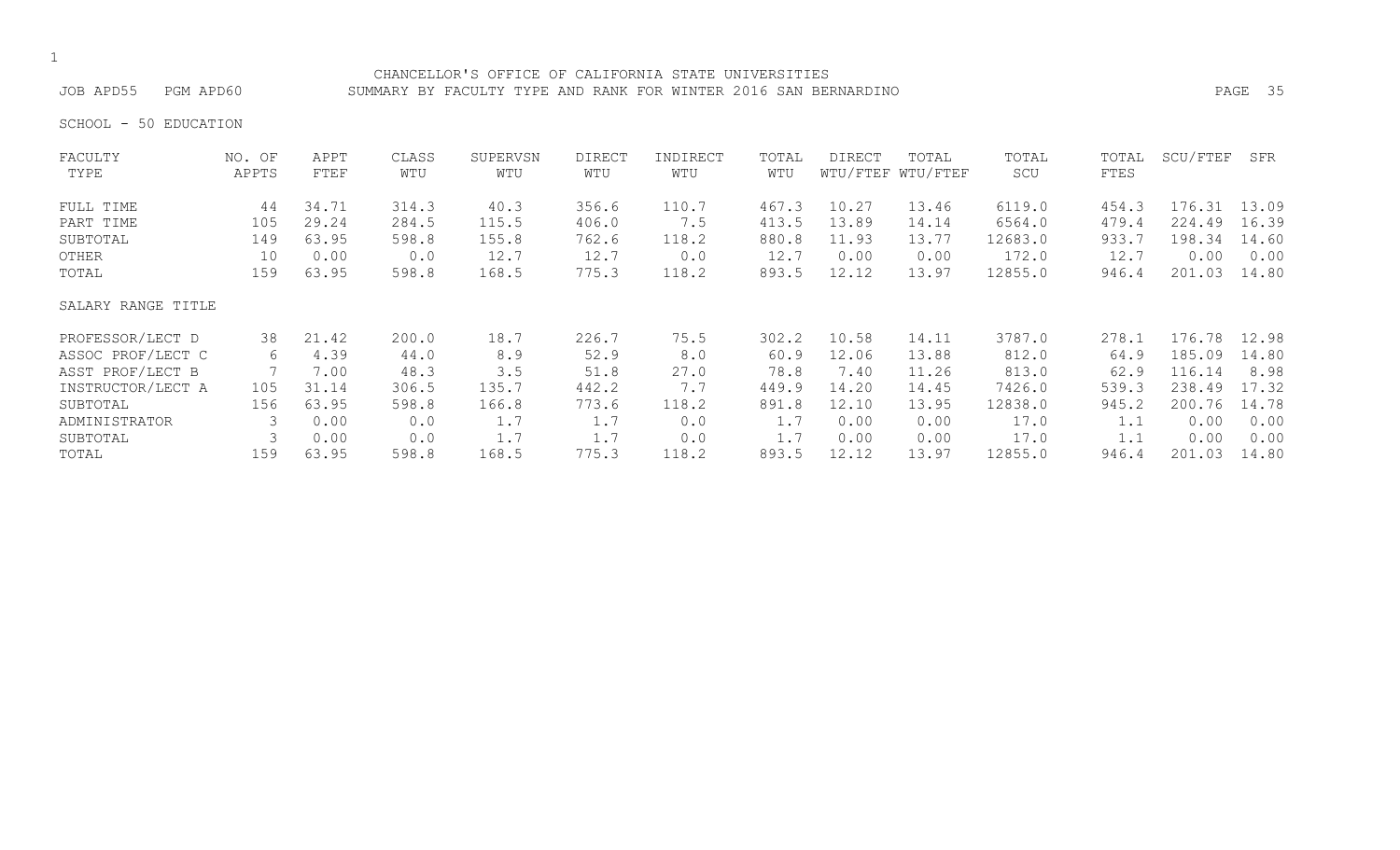#### CHANCELLOR'S OFFICE OF CALIFORNIA STATE UNIVERSITIES JOB APD55 PGM APD60 SUMMARY BY FACULTY TYPE AND RANK FOR WINTER 2016 SAN BERNARDINO PAGE 36

SCHOOL - 66 NATURAL SCI AND MATH DEPARTMENT - 145 BIOLOGY

| FACULTY<br>TYPE    | NO. OF<br>APPTS | APPT<br>FTEF | CLASS<br>WTU | SUPERVSN<br>WTU | <b>DIRECT</b><br>WTU | INDIRECT<br>WTU | TOTAL<br>WTU | DIRECT | TOTAL<br>WTU/FTEF WTU/FTEF | TOTAL<br>SCU | TOTAL<br>FTES | SCU/FTEF | SFR   |
|--------------------|-----------------|--------------|--------------|-----------------|----------------------|-----------------|--------------|--------|----------------------------|--------------|---------------|----------|-------|
| FULL TIME          | 15 <sub>1</sub> | 12.75        | 104.0        | 14.1            | 136.1                | 36.0            | 172.1        | 10.68  | 13.50                      | 3549.0       | 239.4         | 278.46   | 18.79 |
| PART TIME          | 26              | 9.68         | 115.0        | 0.0             | 120.0                | 0.0             | 120.0        | 12.39  | 12.39                      | 4105.0       | 273.7         | 423.98   | 28.27 |
| SUBTOTAL           | 41              | 22.43        | 219.0        | 14.1            | 256.1                | 36.0            | 292.1        | 11.42  | 13.02                      | 7654.0       | 513.1         | 341.29   | 22.88 |
| OTHER              |                 | 0.00         | 8.0          | 0.0             | 8.0                  | 0.0             | 8.0          | 0.00   | 0.00                       | 94.0         | 6.3           | 0.00     | 0.00  |
| TOTAL              | 43              | 22.43        | 227.0        | 14.1            | 264.1                | 36.0            | 300.1        | 11.78  | 13.38                      | 7748.0       | 519.4         | 345.48   | 23.16 |
| SALARY RANGE TITLE |                 |              |              |                 |                      |                 |              |        |                            |              |               |          |       |
| PROFESSOR/LECT D   | 9               | 8.00         | 58.8         | 9.4             | 83.2                 | 19.0            | 102.2        | 10.40  | 12.78                      | 1799.0       | 122.1         | 224.93   | 15.26 |
| ASSOC PROF/LECT C  |                 | 0.00         | 0.0          | 0.0             | 0.0                  | 12.0            | 12.0         | 0.00   | 0.00                       | 0.0          | 0.0           | 0.00     | 0.00  |
| ASST PROF/LECT B   |                 | 4.75         | 45.2         | 4.7             | 52.9                 | 5.0             | 57.9         | 11.14  | 12.20                      | 1750.0       | 117.4         | 368.65   | 24.73 |
| INSTRUCTOR/LECT A  | 8               | 2.88         | 33.0         | 0.0             | 38.0                 | 0.0             | 38.0         | 13.19  | 13.19                      | 2383.0       | 158.9         | 827.43   | 55.16 |
| TCHNG ASSOCIATE    | 20              | 6.80         | 90.0         | 0.0             | 90.0                 | 0.0             | 90.0         | 13.23  | 13.23                      | 1816.0       | 121.1         | 266.98   | 17.80 |
| SUBTOTAL           | 43              | 22.43        | 227.0        | 14.1            | 264.1                | 36.0            | 300.1        | 11.78  | 13.38                      | 7748.0       | 519.4         | 345.48   | 23.16 |
| TOTAL              | 43              | 22.43        | 227.0        | 14.1            | 264.1                | 36.0            | 300.1        | 11.78  | 13.38                      | 7748.0       | 519.4         | 345.48   | 23.16 |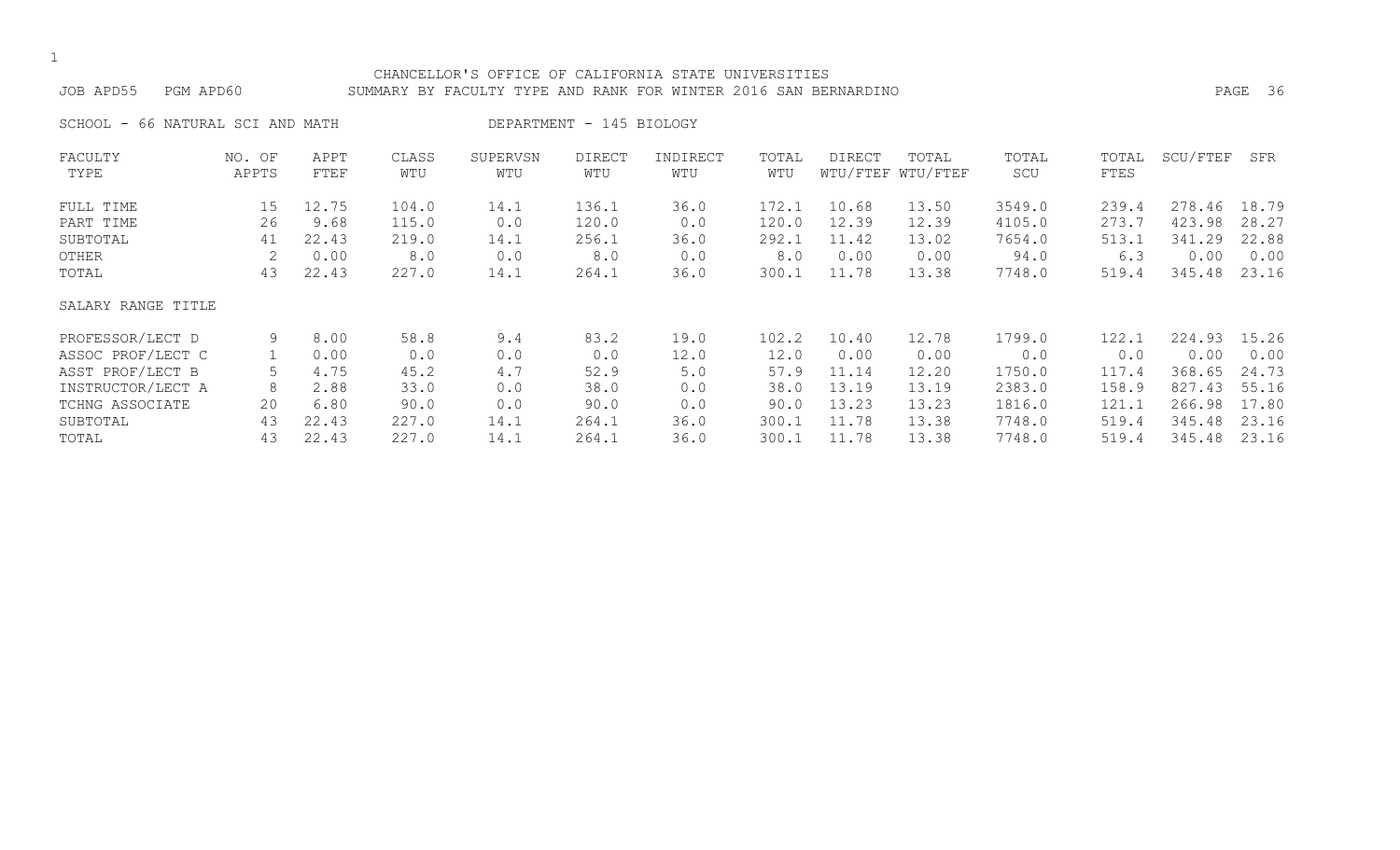# CHANCELLOR'S OFFICE OF CALIFORNIA STATE UNIVERSITIES JOB APD55 PGM APD60 SUMMARY BY FACULTY TYPE AND RANK FOR WINTER 2016 SAN BERNARDINO PAGE 37 SCHOOL - 66 NATURAL SCI AND MATH DEPARTMENT - 168 CHEMISTRY AND BIOCHEMISTRY FACULTY NO. OF APPT CLASS SUPERVSN DIRECT INDIRECT TOTAL DIRECT TOTAL TOTAL TOTAL SCU/FTEF SFR TYPE APPTS FTEF WTU WTU WTU WTU WTU WTU/FTEF WTU/FTEF SCU FTES FULL TIME 13 10.75 114.0 5.2 122.2 28.0 150.2 11.37 13.97 5275.0 351.7 490.74 32.72 PART TIME 17 6.47 105.0 0.3 106.3 0.0 106.3 16.44 16.44 1548.0 103.2 239.44 15.96 SUBTOTAL 30 17.21 219.0 5.5 228.5 28.0 256.5 13.27 14.90 6823.0 454.9 396.36 26.43 TOTAL 30 17.21 219.0 5.5 228.5 28.0 256.5 13.27 14.90 6823.0 454.9 396.36 26.43 SALARY RANGE TITLE PROFESSOR/LECT D 8 5.91 62.0 0.6 65.6 20.0 85.6 11.09 14.47 3401.0 226.7 575.08 38.34 ASSOC PROF/LECT C 3 2.83 31.0 0.6 31.6 1.0 32.6 11.15 11.51 1181.0 78.7 416.87 27.79 ASST PROF/LECT B 1 1.00 7.0 4.0 11.0 5.0 16.0 10.99 15.98 291.0 19.5 290.71 19.43 INSTRUCTOR/LECT A 11 5.46 89.0 0.3 89.3 2.0 91.3 16.34 16.71 1326.0 88.4 242.68 16.18 TCHNG ASSOCIATE 5 1.54 22.0 0.0 23.0 0.0 23.0 14.97 14.97 510.0 34.0 332.03 22.14

SUBTOTAL 28 16.75 211.0 5.5 220.5 28.0 248.5 13.17 14.84 6709.0 447.3 400.59 26.71 OTHER 2 0.47 8.0 0.0 8.0 0.0 8.0 17.17 17.17 114.0 7.6 244.64 16.31 SUBTOTAL 2 0.47 8.0 0.0 8.0 0.0 8.0 17.17 17.17 114.0 7.6 244.64 16.31 TOTAL 30 17.21 219.0 5.5 228.5 28.0 256.5 13.27 14.90 6823.0 454.9 396.36 26.43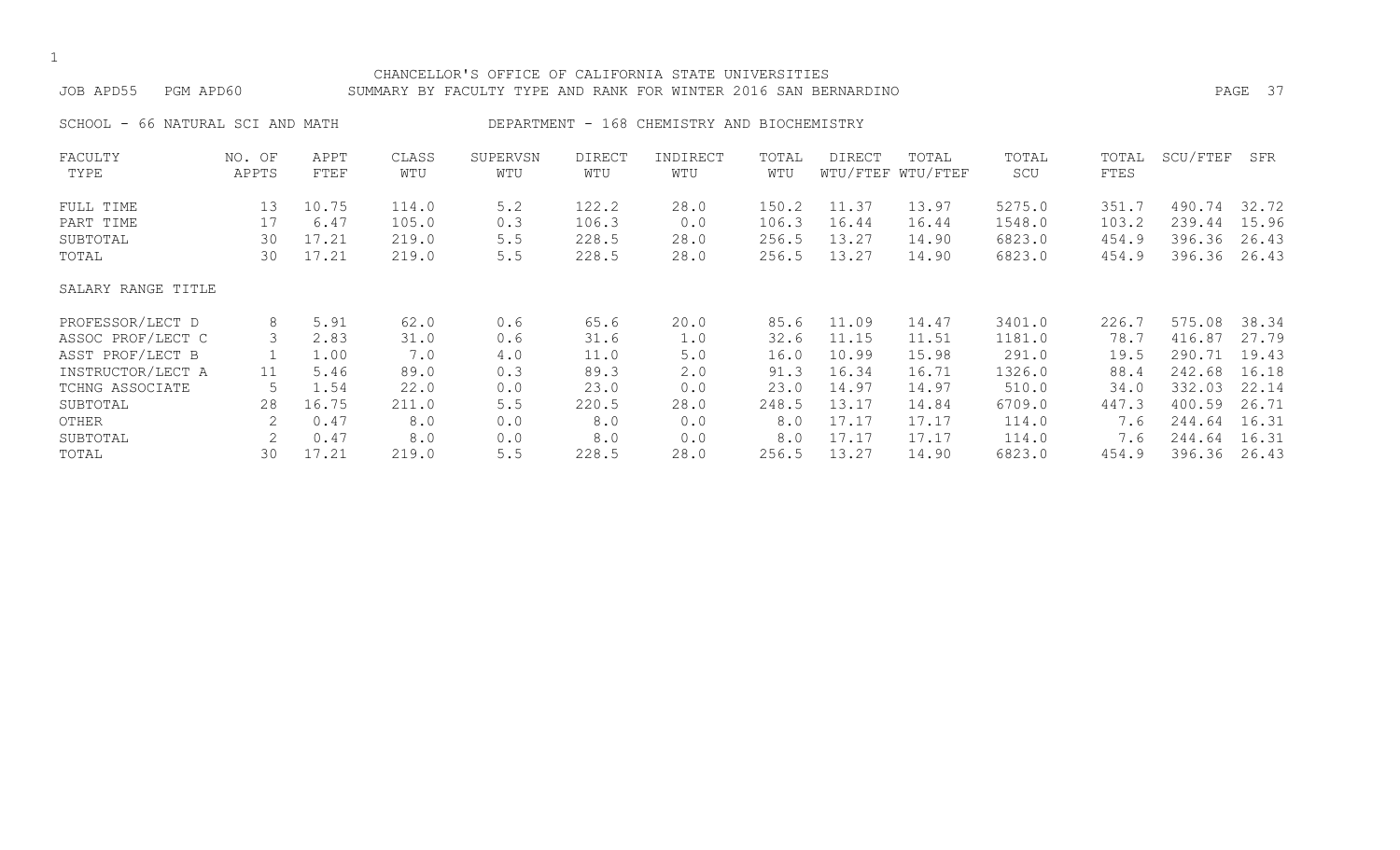#### CHANCELLOR'S OFFICE OF CALIFORNIA STATE UNIVERSITIES JOB APD55 PGM APD60 SUMMARY BY FACULTY TYPE AND RANK FOR WINTER 2016 SAN BERNARDINO PAGE 38

SCHOOL - 66 NATURAL SCI AND MATH DEPARTMENT - 189 COMPUTER SCIENCE

| FACULTY            | NO. OF | APPT  | CLASS | SUPERVSN | DIRECT | INDIRECT | TOTAL | DIRECT | TOTAL             | TOTAL  | TOTAL | SCU/FTEF | SFR   |
|--------------------|--------|-------|-------|----------|--------|----------|-------|--------|-------------------|--------|-------|----------|-------|
| TYPE               | APPTS  | FTEF  | WTU   | WTU      | WTU    | WTU      | WTU   |        | WTU/FTEF WTU/FTEF | SCU    | FTES  |          |       |
| FULL TIME          | 12     | 10.33 | 76.9  | 4.1      | 83.0   | 56.4     | 139.4 | 8.03   | 13.49             | 2538.0 | 176.3 | 245.69   | 17.06 |
| PART TIME          |        | 2.74  | 39.5  | 2.3      | 44.8   | 1.0      | 45.8  | 16.36  | 16.73             | 1714.0 | 114.3 | 626.00   | 41.76 |
| SUBTOTAL           | 17     | 13.07 | 116.4 | 6.4      | 127.8  | 57.4     | 185.2 | 9.78   | 14.17             | 4252.0 | 290.6 | 325.37   | 22.24 |
| TOTAL              | 17     | 13.07 | 116.4 | 6.4      | 127.8  | 57.4     | 185.2 | 9.78   | 14.17             | 4252.0 | 290.6 | 325.37   | 22.24 |
| SALARY RANGE TITLE |        |       |       |          |        |          |       |        |                   |        |       |          |       |
| PROFESSOR/LECT D   | 10     | 8.25  | 73.3  | 5.8      | 81.1   | 35.0     | 116.1 | 9.83   | 14.08             | 2462.0 | 171.1 | 298.50   | 20.75 |
| ASSOC PROF/LECT C  |        | 1.00  | 5.0   | 0.3      | 5.3    | 7.0      | 12.3  | 5.30   | 12.30             | 80.0   | 5.4   | 80.00    | 5.40  |
| ASST PROF/LECT B   |        | 2.00  | 9.6   | 0.3      | 9.9    | 14.4     | 24.3  | 4.95   | 12.15             | 292.0  | 19.5  | 146.00   | 9.74  |
| INSTRUCTOR/LECT A  | 4      | 1.82  | 28.5  | 0.0      | 31.5   | 1.0      | 32.5  | 17.31  | 17.86             | 1418.0 | 94.6  | 779.12   | 51.98 |
| SUBTOTAL           | 17     | 13.07 | 116.4 | 6.4      | 127.8  | 57.4     | 185.2 | 9.78   | 14.17             | 4252.0 | 290.6 | 325.37   | 22.24 |
| TOTAL              |        | 13.07 | 116.4 | 6.4      | 127.8  | 57.4     | 185.2 | 9.78   | 14.17             | 4252.0 | 290.6 | 325.37   | 22.24 |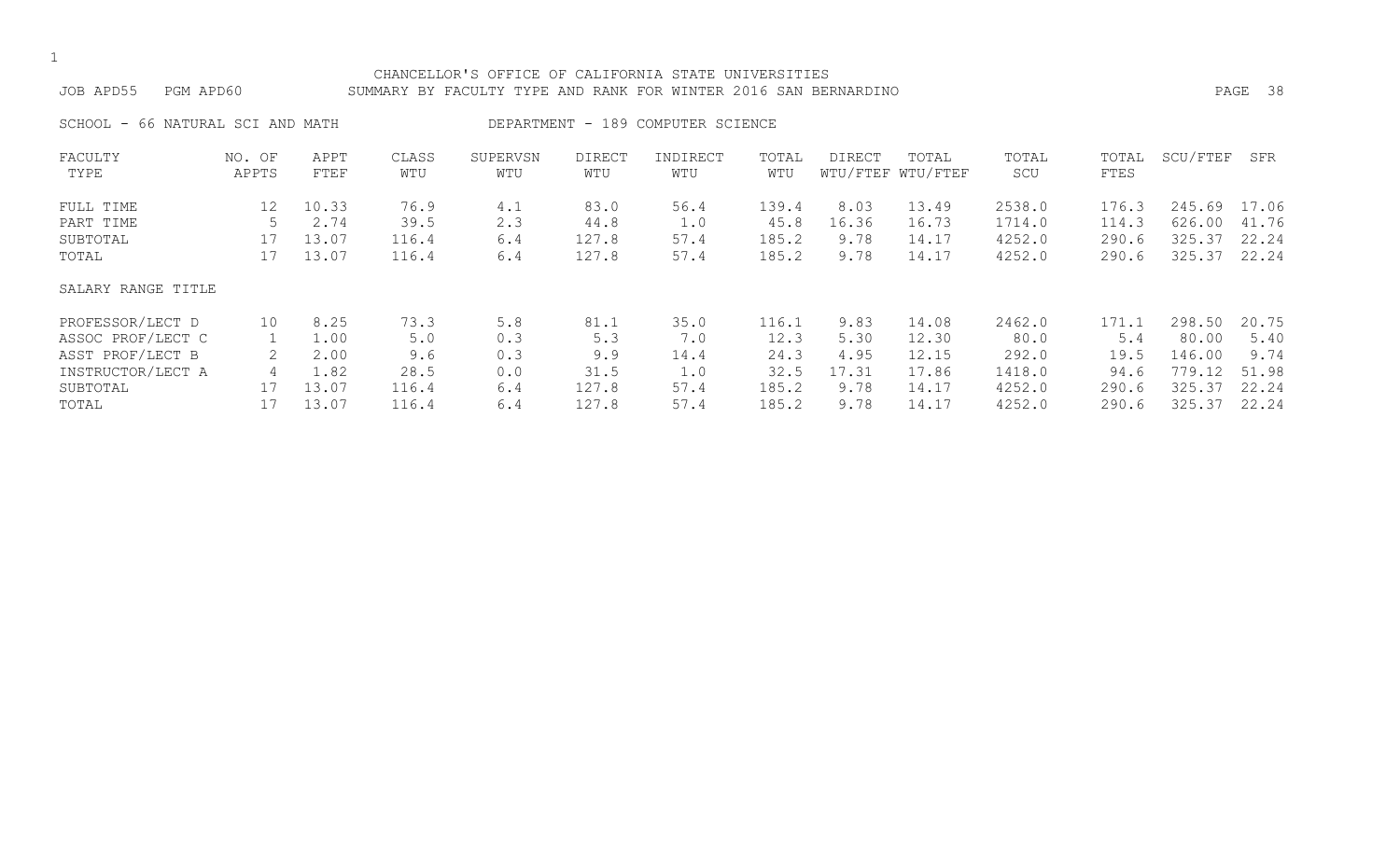#### CHANCELLOR'S OFFICE OF CALIFORNIA STATE UNIVERSITIES JOB APD55 PGM APD60 SUMMARY BY FACULTY TYPE AND RANK FOR WINTER 2016 SAN BERNARDINO PAGE 39

SCHOOL - 66 NATURAL SCI AND MATH DEPARTMENT - 308 GEOLOGICAL SCIENCES

| FACULTY            | NO. OF | APPT | CLASS | SUPERVSN | <b>DIRECT</b> | INDIRECT | TOTAL | <b>DIRECT</b> | TOTAL             | TOTAL  | TOTAL | SCU/FTEF | SFR   |
|--------------------|--------|------|-------|----------|---------------|----------|-------|---------------|-------------------|--------|-------|----------|-------|
| TYPE               | APPTS  | FTEF | WTU   | WTU      | WTU           | WTU      | WTU   |               | WTU/FTEF WTU/FTEF | SCU    | FTES  |          |       |
| FULL TIME          | 5      | 2.84 | 31.0  | 4.1      | 38.1          | 25.5     | 63.6  | 13.43         | 22.43             | 1842.0 | 122.9 | 649.51   | 43.32 |
| PART TIME          | 8      | 3.00 | 46.0  | 0.0      | 48.0          | 1.0      | 49.0  | 16.03         | 16.36             | 1646.0 | 109.7 | 549.58   | 36.64 |
| SUBTOTAL           | 13     | 5.83 | 77.0  | 4.1      | 86.1          | 26.5     | 112.6 | 14.77         | 19.31             | 3488.0 | 232.6 | 598.18   | 39.89 |
| TOTAL              | 13     | 5.83 | 77.0  | 4.1      | 86.1          | 26.5     | 112.6 | 14.77         | 19.31             | 3488.0 | 232.6 | 598.18   | 39.89 |
| SALARY RANGE TITLE |        |      |       |          |               |          |       |               |                   |        |       |          |       |
| PROFESSOR/LECT D   | 3      | 0.84 | 12.0  | 4.1      | 18.1          | 21.5     | 39.6  | 21.62         | 47.31             | 1236.0 | 82.5  | 476.70   | 98.52 |
| ASSOC PROF/LECT C  |        | 1.00 | 10.0  | 0.0      | 11.0          | 0.0      | 11.0  | 11.00         | 11.00             | 533.0  | 35.5  | 533.00   | 35.53 |
| ASST PROF/LECT B   |        | 1.00 | 9.0   | 0.0      | 9.0           | 4.0      | 13.0  | 9.01          | 13.01             | 73.0   | 4.9   | 73.07    | 4.87  |
| INSTRUCTOR/LECT A  |        | 2.86 | 44.0  | 0.0      | 46.0          | 1.0      | 47.0  | 16.07         | 16.42             | 1617.0 | 107.8 | 564.99   | 37.67 |
| TCHNG ASSOCIATE    |        | 0.13 | 2.0   | 0.0      | 2.0           | 0.0      | 2.0   | 15.04         | 15.04             | 29.0   | 1.9   | 218.05   | 14.51 |
| SUBTOTAL           | 13     | 5.83 | 77.0  | 4.1      | 86.1          | 26.5     | 112.6 | 14.77         | 19.31             | 3488.0 | 232.6 | 598.18   | 39.89 |
| TOTAL              | 13     | 5.83 | 77.0  | 4.1      | 86.1          | 26.5     | 112.6 | 14.77         | 19.31             | 3488.0 | 232.6 | 598.18   | 39.89 |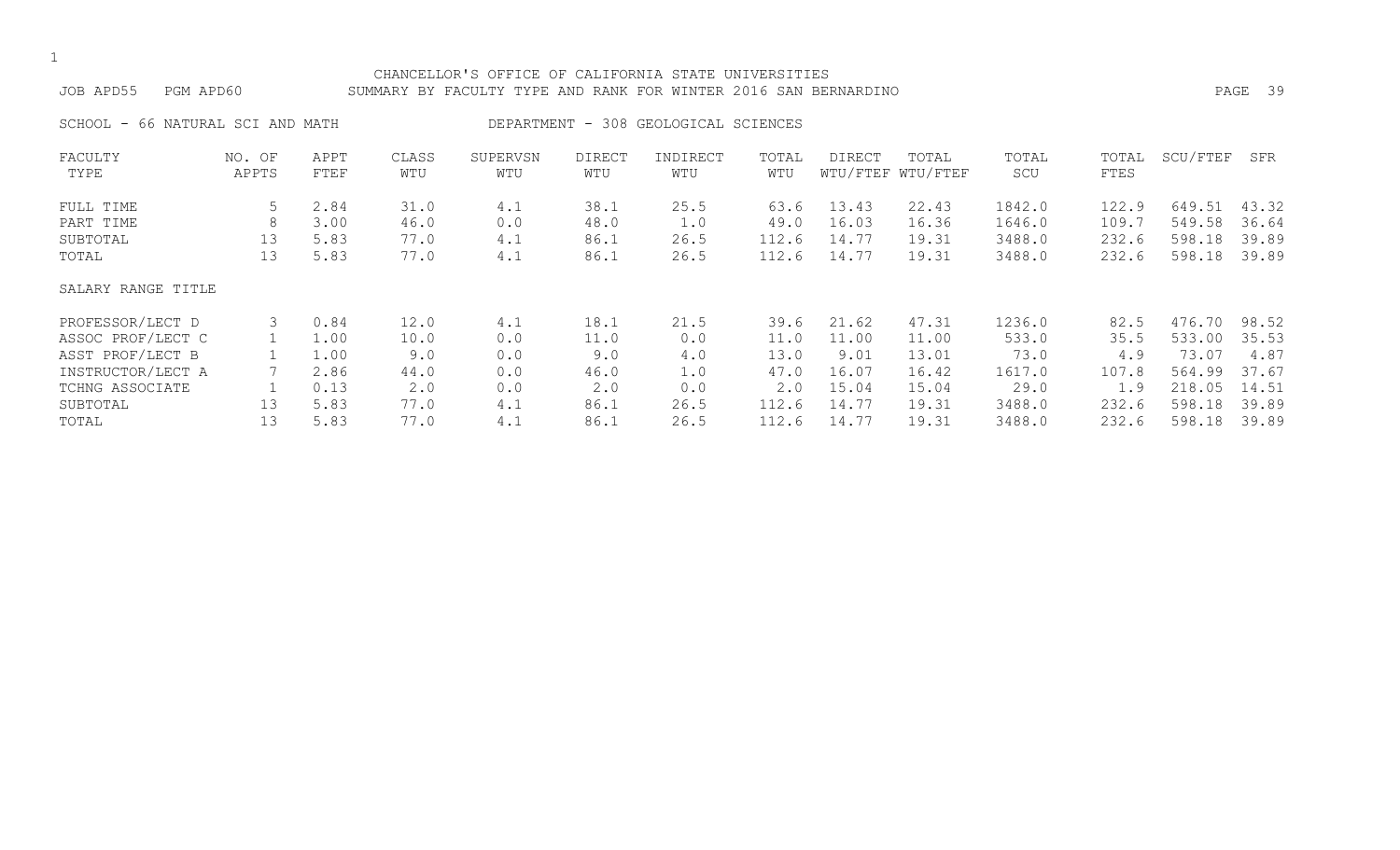#### CHANCELLOR'S OFFICE OF CALIFORNIA STATE UNIVERSITIES JOB APD55 PGM APD60 SUMMARY BY FACULTY TYPE AND RANK FOR WINTER 2016 SAN BERNARDINO PAGE 40

SCHOOL - 66 NATURAL SCI AND MATH DEPARTMENT - 337 HEALTH SCIENCE

| FACULTY            | NO. OF | APPT  | CLASS | SUPERVSN | <b>DIRECT</b> | INDIRECT | TOTAL | DIRECT | TOTAL             | TOTAL  | TOTAL | SCU/FTEF | SFR   |
|--------------------|--------|-------|-------|----------|---------------|----------|-------|--------|-------------------|--------|-------|----------|-------|
| TYPE               | APPTS  | FTEF  | WTU   | WTU      | WTU           | WTU      | WTU   |        | WTU/FTEF WTU/FTEF | SCU    | FTES  |          |       |
| FULL TIME          | 10     | 8.97  | 83.0  | 1.7      | 84.7          | 28.0     | 112.7 | 9.44   | 12.57             | 3528.0 | 236.3 | 393.35   | 26.34 |
| PART TIME          | 18     | 5.97  | 97.0  | 0.0      | 99.0          | 2.0      | 101.0 | 16.58  | 16.92             | 3357.0 | 225.4 | 562.22   | 37.75 |
| SUBTOTAL           | 28     | 14.94 | 180.0 | 1.7      | 183.7         | 30.0     | 213.7 | 12.30  | 14.30             | 6885.0 | 461.7 | 460.84   | 30.90 |
| TOTAL              | 28     | 14.94 | 180.0 | 1.7      | 183.7         | 30.0     | 213.7 | 12.30  | 14.30             | 6885.0 | 461.7 | 460.84   | 30.90 |
| SALARY RANGE TITLE |        |       |       |          |               |          |       |        |                   |        |       |          |       |
| PROFESSOR/LECT D   | 2      | 2.00  | 20.0  | 0.0      | 20.0          | 4.0      | 24.0  | 10.01  | 12.01             | 648.0  | 44.2  | 324.16   | 22.11 |
| ASSOC PROF/LECT C  |        | 0.33  | 0.0   | 1.7      | 1.7           | 4.0      | 5.7   | 5.11   | 17.12             | 29.0   | 2.0   | 87.09    | 6.01  |
| ASST PROF/LECT B   | 4      | 4.00  | 36.0  | 0.0      | 36.0          | 12.0     | 48.0  | 9.00   | 12.00             | 1377.0 | 91.8  | 344.25   | 22.95 |
| INSTRUCTOR/LECT A  | 18     | 8.08  | 116.0 | 0.0      | 118.0         | 10.0     | 128.0 | 14.61  | 15.85             | 4564.0 | 305.9 | 565.13   | 37.87 |
| TCHNG ASSOCIATE    |        | 0.53  | 8.0   | 0.0      | 8.0           | 0.0      | 8.0   | 15.04  | 15.04             | 267.0  | 17.8  | 501.88   | 33.46 |
| SUBTOTAL           | 28     | 14.94 | 180.0 | 1.7      | 183.7         | 30.0     | 213.7 | 12.30  | 14.30             | 6885.0 | 461.7 | 460.84   | 30.90 |
| TOTAL              | 28     | 14.94 | 180.0 | 1.7      | 183.7         | 30.0     | 213.7 | 12.30  | 14.30             | 6885.0 | 461.7 | 460.84   | 30.90 |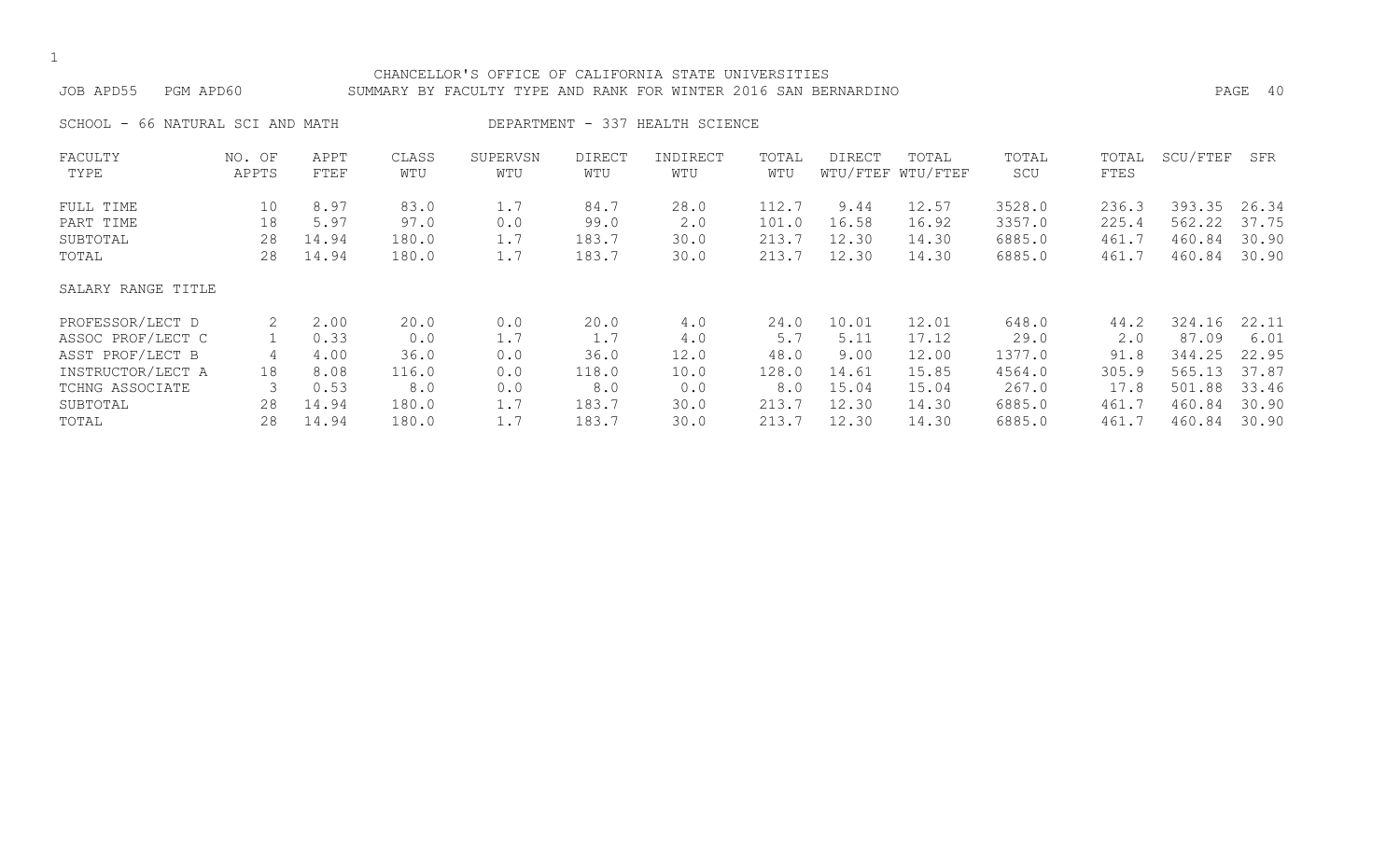#### CHANCELLOR'S OFFICE OF CALIFORNIA STATE UNIVERSITIES JOB APD55 PGM APD60 SUMMARY BY FACULTY TYPE AND RANK FOR WINTER 2016 SAN BERNARDINO PAGE 41

SCHOOL - 66 NATURAL SCI AND MATH DEPARTMENT - 421 KINESIOLOGY

| FACULTY            | NO. OF | APPT  | CLASS | SUPERVSN | <b>DIRECT</b> | INDIRECT | TOTAL | DIRECT | TOTAL             | TOTAL  | TOTAL | SCU/FTEF | SFR   |
|--------------------|--------|-------|-------|----------|---------------|----------|-------|--------|-------------------|--------|-------|----------|-------|
| TYPE               | APPTS  | FTEF  | WTU   | WTU      | WTU           | WTU      | WTU   |        | WTU/FTEF WTU/FTEF | SCU    | FTES  |          |       |
| FULL TIME          | 14     | 11.98 | 135.7 | 17.0     | 154.7         | 30.0     | 184.7 | 12.91  | 15.41             | 4690.0 | 312.7 | 391.36   | 26.09 |
| PART TIME          | 19     | 8.85  | 131.5 | 0.0      | 137.5         | 4.0      | 141.5 | 15.54  | 15.99             | 5064.0 | 337.7 | 572.20   | 38.16 |
| SUBTOTAL           | 33     | 20.83 | 267.2 | 17.0     | 292.2         | 34.0     | 326.2 | 14.03  | 15.66             | 9754.0 | 650.4 | 468.18   | 31.22 |
| TOTAL              | 33     | 20.83 | 267.2 | 17.0     | 292.2         | 34.0     | 326.2 | 14.03  | 15.66             | 9754.0 | 650.4 | 468.18   | 31.22 |
| SALARY RANGE TITLE |        |       |       |          |               |          |       |        |                   |        |       |          |       |
| PROFESSOR/LECT D   | 4      | 1.30  | 12.6  | 5.7      | 20.3          | 16.0     | 36.3  | 15.60  | 27.90             | 404.0  | 27.0  | 310.53   | 20.73 |
| ASSOC PROF/LECT C  |        | 1.00  | 12.3  | 0.0      | 12.3          | 0.0      | 12.3  | 12.30  | 12.30             | 248.0  | 16.5  | 248.00   | 16.53 |
| ASST PROF/LECT B   | 6      | 5.68  | 48.8  | 11.3     | 60.1          | 18.0     | 78.1  | 10.58  | 13.74             | 1480.0 | 98.7  | 260.43   | 17.36 |
| INSTRUCTOR/LECT A  | 22     | 12.85 | 193.5 | 0.0      | 199.5         | 0.0      | 199.5 | 15.53  | 15.53             | 7622.0 | 508.3 | 593.15   | 39.55 |
| SUBTOTAL           | 33     | 20.83 | 267.2 | 17.0     | 292.2         | 34.0     | 326.2 | 14.03  | 15.66             | 9754.0 | 650.4 | 468.18   | 31.22 |
| TOTAL              | 33     | 20.83 | 267.2 | 17.0     | 292.2         | 34.0     | 326.2 | 14.03  | 15.66             | 9754.0 | 650.4 | 468.18   | 31.22 |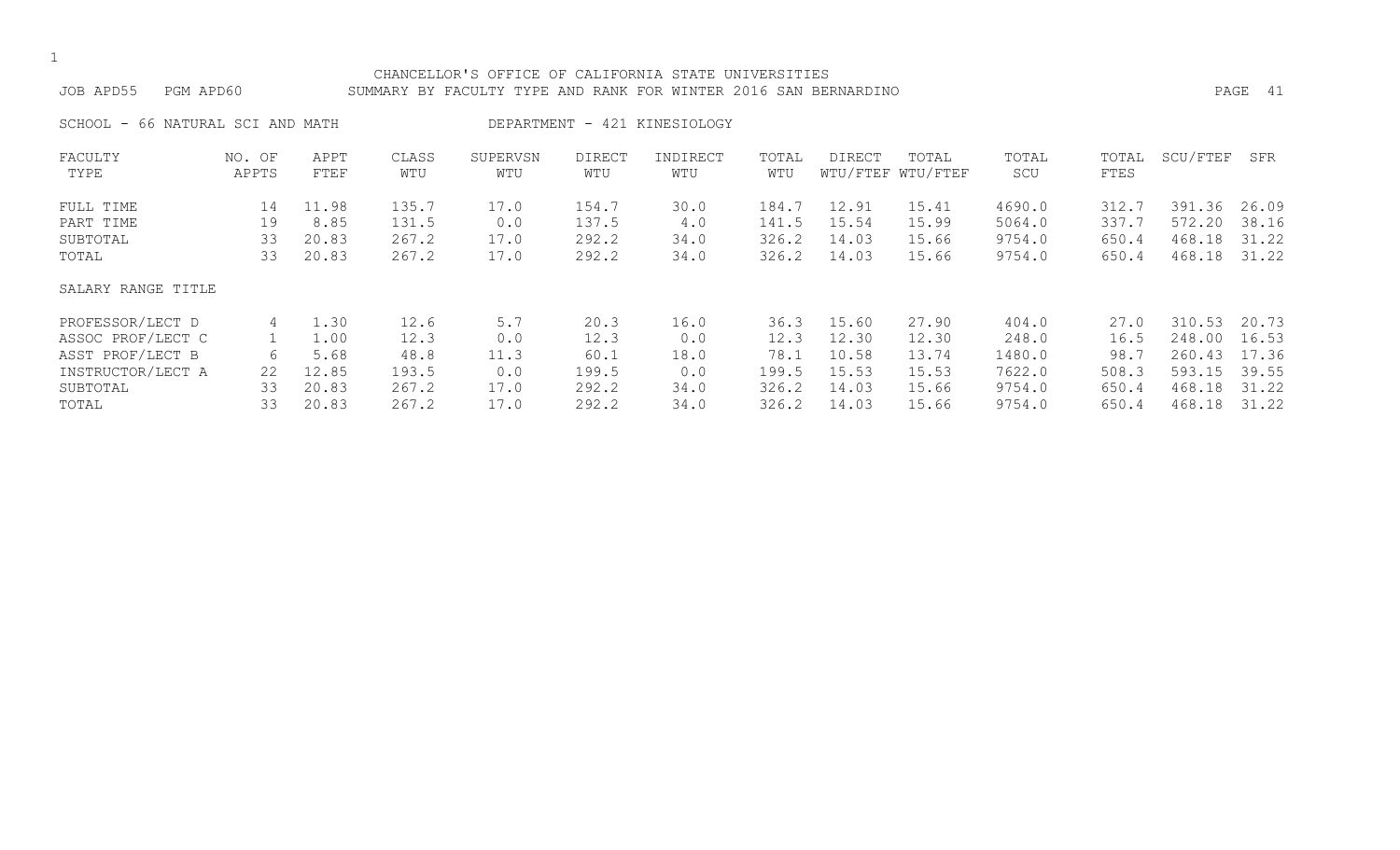| JOB APD55 |  | PGM APD60 |
|-----------|--|-----------|
|-----------|--|-----------|

### CHANCELLOR'S OFFICE OF CALIFORNIA STATE UNIVERSITIES SUMMARY BY FACULTY TYPE AND RANK FOR WINTER 2016 SAN BERNARDINO **PAGE 42**

| SCHOOL -<br>66 NATURAL SCI AND MATH |                 |              |              | DEPARTMENT -    | 487                  | MATHEMATICS     |              |        |                            |              |               |          |       |
|-------------------------------------|-----------------|--------------|--------------|-----------------|----------------------|-----------------|--------------|--------|----------------------------|--------------|---------------|----------|-------|
| FACULTY<br>TYPE                     | NO. OF<br>APPTS | APPT<br>FTEF | CLASS<br>WTU | SUPERVSN<br>WTU | <b>DIRECT</b><br>WTU | INDIRECT<br>WTU | TOTAL<br>WTU | DIRECT | TOTAL<br>WTU/FTEF WTU/FTEF | TOTAL<br>SCU | TOTAL<br>FTES | SCU/FTEF | SFR   |
| FULL TIME                           | 23              | 19.25        | 188.8        | 11.5            | 204.3                | 74.0            | 278.3        | 10.61  | 14.46                      | 5385.0       | 362.7         | 279.78   | 18.84 |
| PART TIME                           | 36              | 16.40        | 231.0        | 0.0             | 231.0                | 0.0             | 231.0        | 14.08  | 14.08                      | 8166.0       | 544.9         | 497.90   | 33.23 |
| SUBTOTAL                            | 59              | 35.65        | 419.8        | 11.5            | 435.3                | 74.0            | 509.3        | 12.21  | 14.29                      | 13551.0      | 907.6         | 380.13   | 25.46 |
| OTHER                               |                 | 0.00         | 0.0          | 0.0             | 0.0                  | 0.0             | 0.0          | 0.00   | 0.00                       | 0.0          | 0.0           | 0.00     | 0.00  |
| TOTAL                               | 60              | 35.65        | 419.8        | 11.5            | 435.3                | 74.0            | 509.3        | 12.21  | 14.29                      | 13551.0      | 907.6         | 380.13   | 25.46 |
| SALARY RANGE TITLE                  |                 |              |              |                 |                      |                 |              |        |                            |              |               |          |       |
| PROFESSOR/LECT D                    | 16              | 12.58        | 127.3        | 6.2             | 133.5                | 36.0            | 169.5        | 10.61  | 13.47                      | 3495.0       | 235.8         | 277.80   | 18.74 |
| ASSOC PROF/LECT C                   | 3               | 1.08         | 9.0          | 2.3             | 15.3                 | 15.0            | 30.3         | 14.13  | 27.98                      | 206.0        | 14.6          | 190.21   | 13.51 |
| ASST PROF/LECT B                    |                 | 3.00         | 24.0         | 2.3             | 26.3                 | 4.0             | 30.3         | 8.77   | 10.10                      | 722.0        | 48.4          | 240.75   | 16.13 |
| INSTRUCTOR/LECT A                   | 22              | 13.11        | 171.5        | 0.7             | 172.2                | 19.0            | 191.2        | 13.13  | 14.58                      | 5760.0       | 384.2         | 439.33   | 29.30 |
| TCHNG ASSOCIATE                     | 16              | 5.87         | 88.0         | 0.0             | 88.0                 | 0.0             | 88.0         | 14.98  | 14.98                      | 3368.0       | 224.6         | 573.37   | 38.24 |
| SUBTOTAL                            | 60              | 35.65        | 419.8        | 11.5            | 435.3                | 74.0            | 509.3        | 12.21  | 14.29                      | 13551.0      | 907.6         | 380.13   | 25.46 |
| TOTAL                               | 60              | 35.65        | 419.8        | 11.5            | 435.3                | 74.0            | 509.3        | 12.21  | 14.29                      | 13551.0      | 907.6         | 380.13   | 25.46 |

1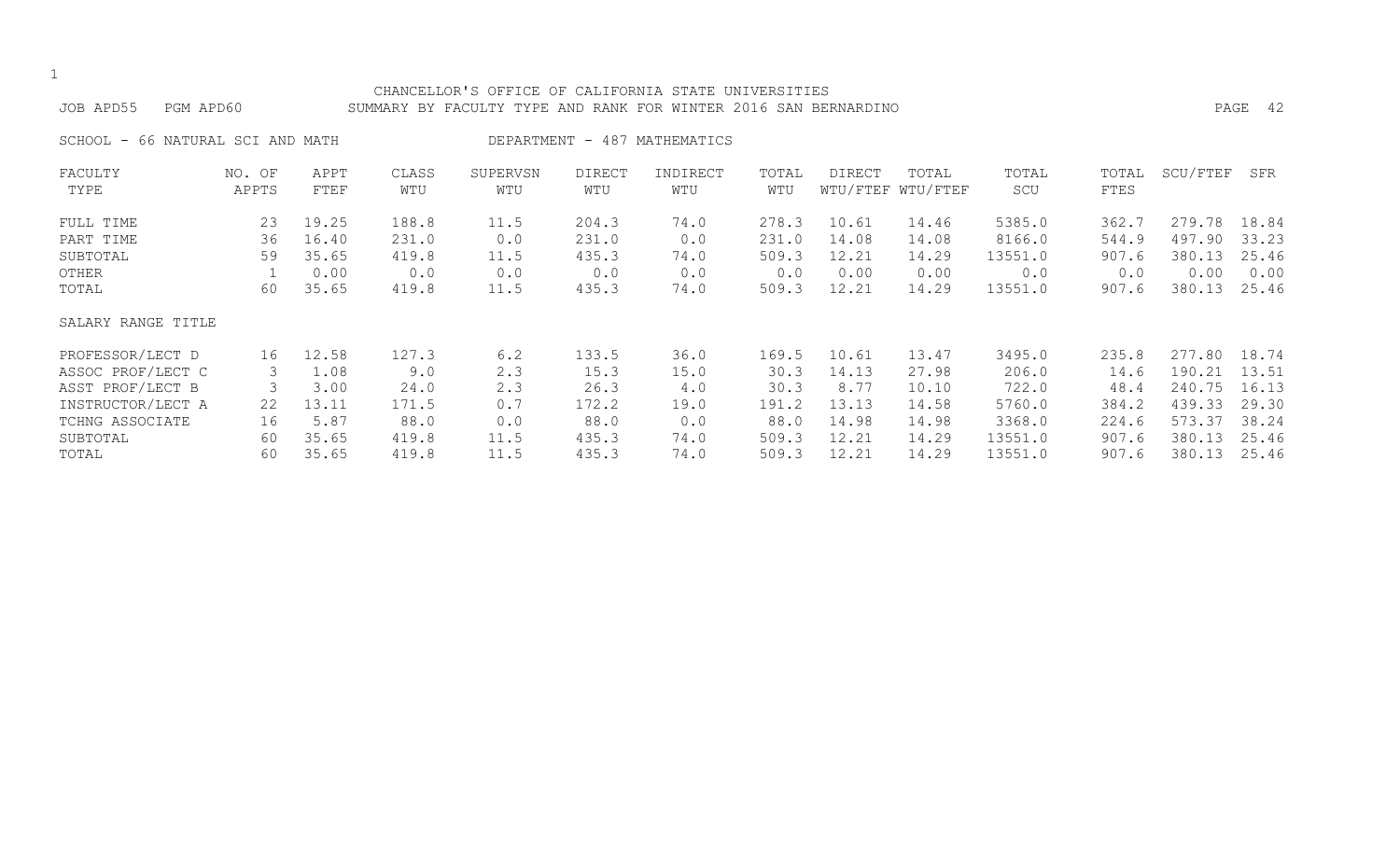#### CHANCELLOR'S OFFICE OF CALIFORNIA STATE UNIVERSITIES JOB APD55 PGM APD60 SUMMARY BY FACULTY TYPE AND RANK FOR WINTER 2016 SAN BERNARDINO PAGE 43

SCHOOL - 66 NATURAL SCI AND MATH DEPARTMENT - 510 NATURAL SCIENCE

| FACULTY            | NO. OF | APPT | CLASS | SUPERVSN | <b>DIRECT</b> | INDIRECT | TOTAL | DIRECT | TOTAL             | TOTAL  | TOTAL | SCU/FTEF | SFR   |
|--------------------|--------|------|-------|----------|---------------|----------|-------|--------|-------------------|--------|-------|----------|-------|
| TYPE               | APPTS  | FTEF | WTU   | WTU      | WTU           | WTU      | WTU   |        | WTU/FTEF WTU/FTEF | SCU    | FTES  |          |       |
| FULL TIME          |        | 0.98 | 0.0   | 0.0      | 0.0           | 0.0      | 0.0   | 0.00   | 0.00              | 0.0    | 0.0   | 0.00     | 0.00  |
| PART TIME          | 6      | 2.75 | 32.0  | 0.0      | 35.0          | 0.0      | 35.0  | 12.71  | 12.71             | 3408.0 | 227.7 | 237.47   | 82.67 |
| SUBTOTAL           | 9      | 3.74 | 32.0  | 0.0      | 35.0          | 0.0      | 35.0  | 9.36   | 9.36              | 3408.0 | 227.7 | 911.72   | 60.90 |
| TOTAL              | 9      | 3.74 | 32.0  | 0.0      | 35.0          | 0.0      | 35.0  | 9.36   | 9.36              | 3408.0 | 227.7 | 911.72   | 60.90 |
| SALARY RANGE TITLE |        |      |       |          |               |          |       |        |                   |        |       |          |       |
| PROFESSOR/LECT D   |        | 0.37 | 0.0   | 0.0      | 0.0           | 0.0      | 0.0   | 0.00   | 0.00              | 0.0    | 0.0   | 0.00     | 0.00  |
| INSTRUCTOR/LECT A  | 8      | 3.37 | 32.0  | 0.0      | 35.0          | 0.0      | 35.0  | 10.39  | 10.39             | 3408.0 | 227.7 | 11.88    | 67.60 |
| SUBTOTAL           | 9      | 3.74 | 32.0  | 0.0      | 35.0          | 0.0      | 35.0  | 9.36   | 9.36              | 3408.0 | 227.7 | 911.72   | 60.90 |
| TOTAL              | 9      | 3.74 | 32.0  | 0.0      | 35.0          | 0.0      | 35.0  | 9.36   | 9.36              | 3408.0 | 227.7 | 911.72   | 60.90 |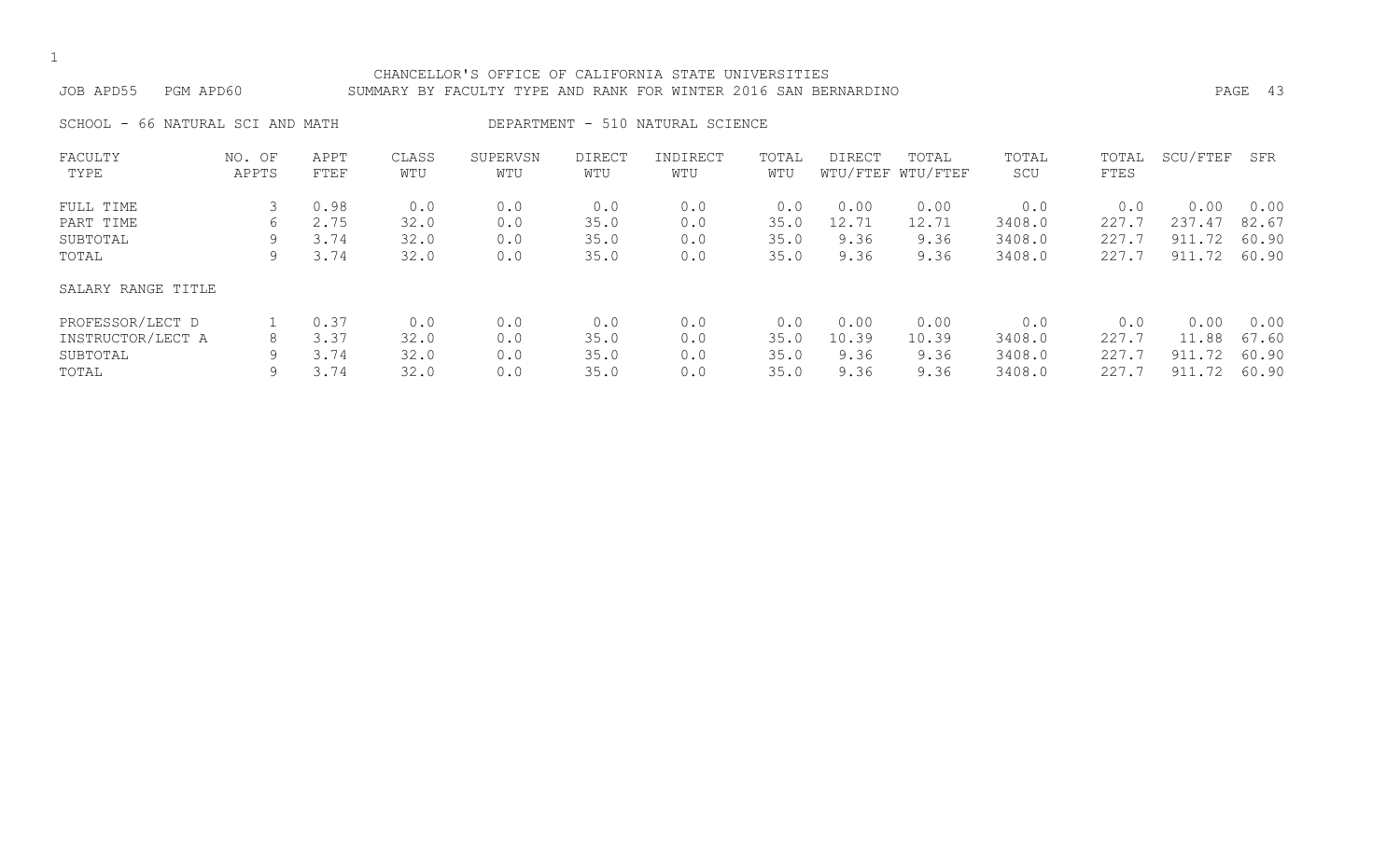#### CHANCELLOR'S OFFICE OF CALIFORNIA STATE UNIVERSITIES JOB APD55 PGM APD60 SUMMARY BY FACULTY TYPE AND RANK FOR WINTER 2016 SAN BERNARDINO PAGE 44

SCHOOL - 66 NATURAL SCI AND MATH DEPARTMENT - 515 NURSING

| FACULTY            | NO. OF | APPT  | CLASS | SUPERVSN | <b>DIRECT</b> | INDIRECT | TOTAL | DIRECT | TOTAL             | TOTAL  | TOTAL | SCU/FTEF | SFR   |
|--------------------|--------|-------|-------|----------|---------------|----------|-------|--------|-------------------|--------|-------|----------|-------|
| TYPE               | APPTS  | FTEF  | WTU   | WTU      | WTU           | WTU      | WTU   |        | WTU/FTEF WTU/FTEF | SCU    | FTES  |          |       |
| FULL TIME          | 11     | 11.00 | 120.0 | 3.3      | 126.3         | 34.0     | 160.3 | 11.48  | 14.57             | 1822.5 | 122.6 | 165.70   | 11.15 |
| PART TIME          | 31     | 13.20 | 195.0 | 4.0      | 199.0         | 4.7      | 203.7 | 15.07  | 15.43             | 1429.5 | 97.1  | 108.26   | 7.36  |
| SUBTOTAL           | 42     | 24.20 | 315.0 | 7.3      | 325.3         | 38.7     | 364.0 | 13.44  | 15.04             | 3252.0 | 219.8 | 134.36   | 9.08  |
| OTHER              |        | 0.00  | 8.0   | 0.0      | 8.0           | 0.0      | 8.0   | 0.00   | 0.00              | 36.0   | 2.4   | 0.00     | 0.00  |
| TOTAL              | 44     | 24.20 | 323.0 | 7.3      | 333.3         | 38.7     | 372.0 | 13.77  | 15.37             | 3288.0 | 222.2 | 135.85   | 9.18  |
| SALARY RANGE TITLE |        |       |       |          |               |          |       |        |                   |        |       |          |       |
| PROFESSOR/LECT D   |        | 0.00  | 0.0   | 0.0      | 0.0           | 0.0      | 0.0   | 0.00   | 0.00              | 0.0    | 0.0   | 0.00     | 0.00  |
| ASSOC PROF/LECT C  | 2      | 2.00  | 22.0  | 3.0      | 28.0          | 0.0      | 28.0  | 14.01  | 14.01             | 471.0  | 32.5  | 235.62   | 16.26 |
| ASST PROF/LECT B   |        | 3.00  | 25.0  | 0.3      | 25.3          | 12.0     | 37.3  | 8.43   | 12.43             | 744.0  | 49.6  | 248.00   | 16.53 |
| INSTRUCTOR/LECT A  | 37     | 19.20 | 268.0 | 4.0      | 272.0         | 26.7     | 298.7 | 14.16  | 15.55             | 2037.0 | 137.6 | 106.07   | 7.17  |
| SUBTOTAL           | 43     | 24.20 | 315.0 | 7.3      | 325.3         | 38.7     | 364.0 | 13.44  | 15.04             | 3252.0 | 219.8 | 134.36   | 9.08  |
| OTHER              |        | 0.00  | 8.0   | 0.0      | 8.0           | 0.0      | 8.0   | 0.00   | 0.00              | 36.0   | 2.4   | 0.00     | 0.00  |
| SUBTOTAL           |        | 0.00  | 8.0   | 0.0      | 8.0           | 0.0      | 8.0   | 0.00   | 0.00              | 36.0   | 2.4   | 0.00     | 0.00  |
| TOTAL              | 44     | 24.20 | 323.0 | 7.3      | 333.3         | 38.7     | 372.0 | 13.77  | 15.37             | 3288.0 | 222.2 | 135.85   | 9.18  |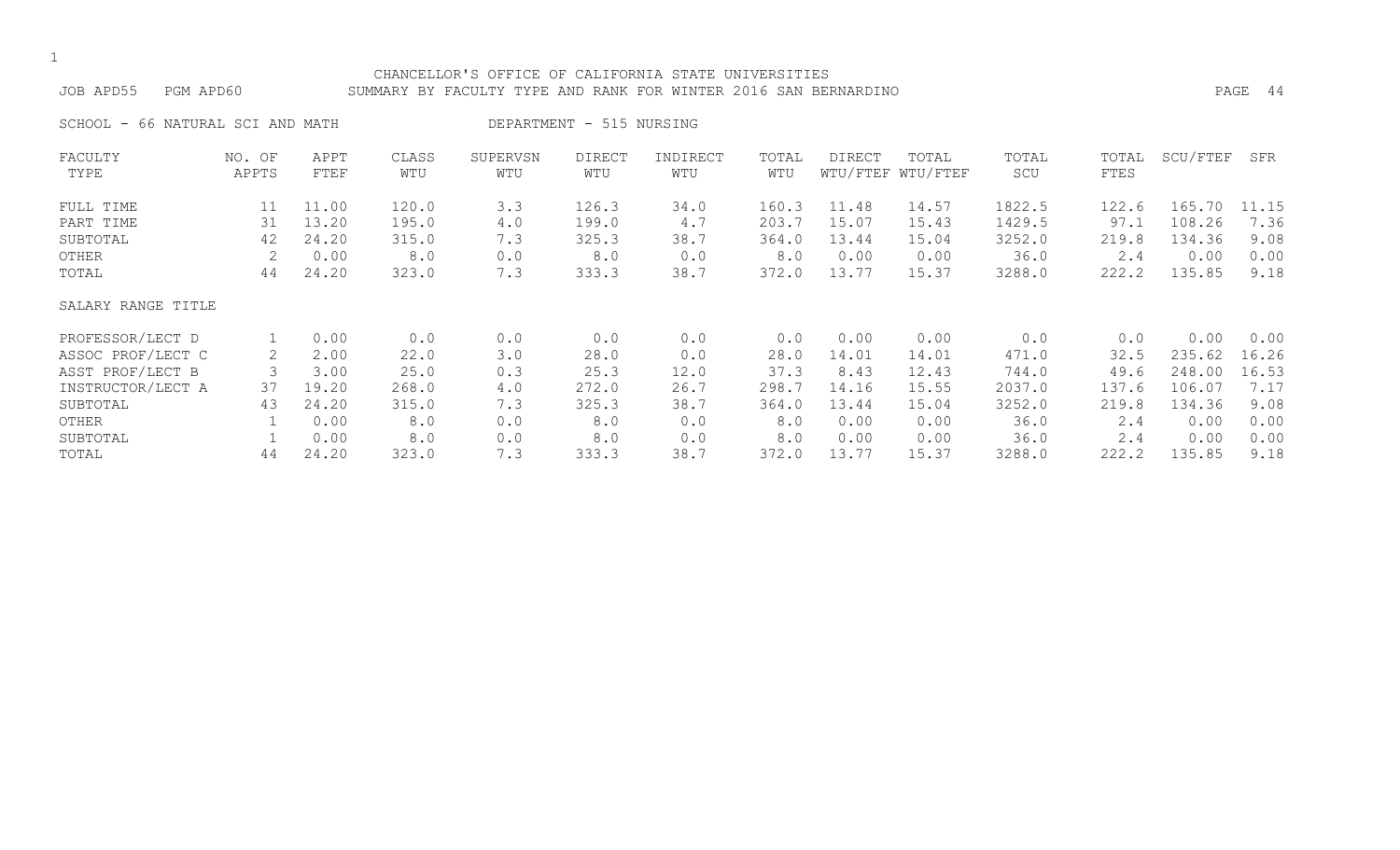#### CHANCELLOR'S OFFICE OF CALIFORNIA STATE UNIVERSITIES JOB APD55 PGM APD60 SUMMARY BY FACULTY TYPE AND RANK FOR WINTER 2016 SAN BERNARDINO PAGE 45

SCHOOL - 66 NATURAL SCI AND MATH DEPARTMENT - 571 PHYSICS

| FACULTY            | NO. OF | APPT | CLASS | SUPERVSN | <b>DIRECT</b> | INDIRECT | TOTAL | <b>DIRECT</b> | TOTAL             | TOTAL  | TOTAL | SCU/FTEF | SFR   |
|--------------------|--------|------|-------|----------|---------------|----------|-------|---------------|-------------------|--------|-------|----------|-------|
| TYPE               | APPTS  | FTEF | WTU   | WTU      | WTU           | WTU      | WTU   |               | WTU/FTEF WTU/FTEF | SCU    | FTES  |          |       |
| FULL TIME          |        | 5.92 | 50.0  | 0.6      | 50.6          | 20.0     | 70.6  | 8.55          | 11.93             | 1553.0 | 103.6 | 262.46   | 17.51 |
| PART TIME          |        | 3.38 | 53.0  | 0.0      | 57.0          | 0.0      | 57.0  | 16.88         | 16.88             | 2626.0 | 175.1 | 777.84   | 51.86 |
| SUBTOTAL           | 14     | 9.29 | 103.0 | 0.6      | 107.6         | 20.0     | 127.6 | 11.58         | 13.73             | 4179.0 | 278.7 | 449.69   | 29.99 |
| OTHER              |        | 0.00 | 4.0   | 0.0      | 4.0           | 0.0      | 4.0   | 0.00          | 0.00              | 47.0   | 3.1   | 0.00     | 0.00  |
| TOTAL              | 15     | 9.29 | 107.0 | 0.6      | 111.6         | 20.0     | 131.6 | 12.01         | 14.16             | 4226.0 | 281.8 | 454.75   | 30.32 |
| SALARY RANGE TITLE |        |      |       |          |               |          |       |               |                   |        |       |          |       |
| PROFESSOR/LECT D   | 5      | 3.92 | 37.0  | 0.6      | 37.6          | 10.0     | 47.6  | 9.60          | 12.15             | 599.0  | 40.0  | 152.92   | 10.21 |
| ASST PROF/LECT B   |        | 2.00 | 13.0  | 0.0      | 13.0          | 10.0     | 23.0  | 6.50          | 11.50             | 954.0  | 63.6  | 477.00   | 31.80 |
| INSTRUCTOR/LECT A  | 8      | 3.38 | 57.0  | 0.0      | 61.0          | 0.0      | 61.0  | 18.07         | 18.07             | 2673.0 | 178.2 | 791.77   | 52.78 |
| SUBTOTAL           | 15     | 9.29 | 107.0 | 0.6      | 111.6         | 20.0     | 131.6 | 12.01         | 14.16             | 4226.0 | 281.8 | 454.75   | 30.32 |
| TOTAL              | 15     | 9.29 | 107.0 | 0.6      | 111.6         | 20.0     | 131.6 | 12.01         | 14.16             | 4226.0 | 281.8 | 454.75   | 30.32 |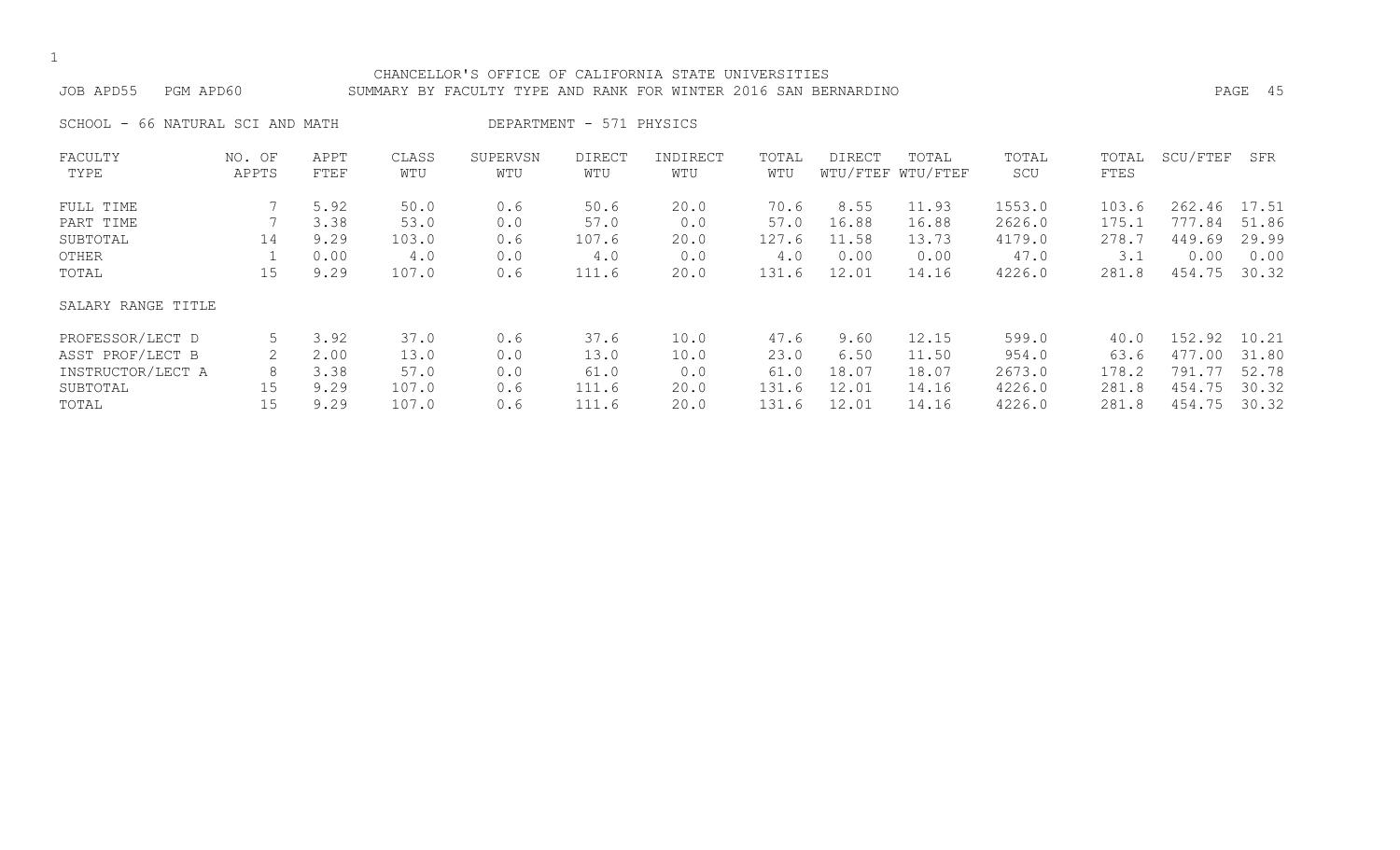#### CHANCELLOR'S OFFICE OF CALIFORNIA STATE UNIVERSITIES JOB APD55 PGM APD60 SUMMARY BY FACULTY TYPE AND RANK FOR WINTER 2016 SAN BERNARDINO PAGE 46

SCHOOL - 66 NATURAL SCI AND MATH

| FACULTY            | NO. OF | APPT   | CLASS  | SUPERVSN | <b>DIRECT</b> | INDIRECT | TOTAL  | <b>DIRECT</b> | TOTAL             | TOTAL   | TOTAL  | SCU/FTEF | SFR   |
|--------------------|--------|--------|--------|----------|---------------|----------|--------|---------------|-------------------|---------|--------|----------|-------|
| TYPE               | APPTS  | FTEF   | WTU    | WTU      | WTU           | WTU      | WTU    |               | WTU/FTEF WTU/FTEF | SCU     | FTES   |          |       |
| FULL TIME          | 113    | 94.76  | 903.4  | 61.6     | 1000.0        | 331.9    | 1331.9 | 10.55         | 14.06             | 30182.5 | 2028.1 | 318.52   | 21.40 |
| PART TIME          | 173    | 72.44  | 1045.0 | 6.6      | 1077.6        | 12.7     | 1090.3 | 14.88         | 15.05             | 33063.5 | 2208.9 | 456.45   | 30.49 |
| SUBTOTAL           | 286    | 167.20 | 1948.4 | 68.2     | 2077.6        | 344.6    | 2422.2 | 12.43         | 14.49             | 63246.0 | 4237.0 | 378.27   | 25.34 |
| OTHER              | 6      | 0.00   | 20.0   | 0.0      | 20.0          | 0.0      | 20.0   | 0.00          | 0.00              | 177.0   | 11.8   | 0.00     | 0.00  |
| TOTAL              | 292    | 167.20 | 1968.4 | 68.2     | 2097.6        | 344.6    | 2442.2 | 12.55         | 14.61             | 63423.0 | 4248.8 | 379.33   | 25.41 |
| SALARY RANGE TITLE |        |        |        |          |               |          |        |               |                   |         |        |          |       |
| PROFESSOR/LECT D   | 59     | 43.17  | 403.0  | 32.4     | 459.4         | 161.5    | 620.9  | 10.64         | 14.38             | 14044.0 | 949.3  | 325.36   | 21.99 |
| ASSOC PROF/LECT C  | 13     | 9.25   | 89.3   | 7.9      | 105.2         | 39.0     | 144.2  | 11.38         | 15.59             | 2748.0  | 185.4  | 297.15   | 20.04 |
| ASST PROF/LECT B   | 27     | 26.43  | 217.6  | 22.9     | 243.5         | 84.4     | 327.9  | 9.21          | 12.41             | 7683.0  | 513.2  | 290.70   | 19.42 |
| INSTRUCTOR/LECT A  | 145    | 73.01  | 1032.5 | 5.0      | 1062.5        | 59.7     | 1122.2 | 14.55         | 15.37             | 32808.0 | 2191.5 | 449.36   | 30.02 |
| TCHNG ASSOCIATE    | 45     | 14.88  | 210.0  | 0.0      | 211.0         | 0.0      | 211.0  | 14.18         | 14.18             | 5990.0  | 399.4  | 402.63   | 26.85 |
| SUBTOTAL           | 289    | 166.73 | 1952.4 | 68.2     | 2081.6        | 344.6    | 2426.2 | 12.48         | 14.55             | 63273.0 | 4238.8 | 379.49   | 25.42 |
| OTHER              | 3      | 0.47   | 16.0   | 0.0      | 16.0          | 0.0      | 16.0   | 34.33         | 34.33             | 150.0   | 10.0   | 321.89   | 21.46 |
| SUBTOTAL           |        | 0.47   | 16.0   | 0.0      | 16.0          | 0.0      | 16.0   | 34.33         | 34.33             | 150.0   | 10.0   | 321.89   | 21.46 |
| TOTAL              | 292    | 167.20 | 1968.4 | 68.2     | 2097.6        | 344.6    | 2442.2 | 12.55         | 14.61             | 63423.0 | 4248.8 | 379.33   | 25.41 |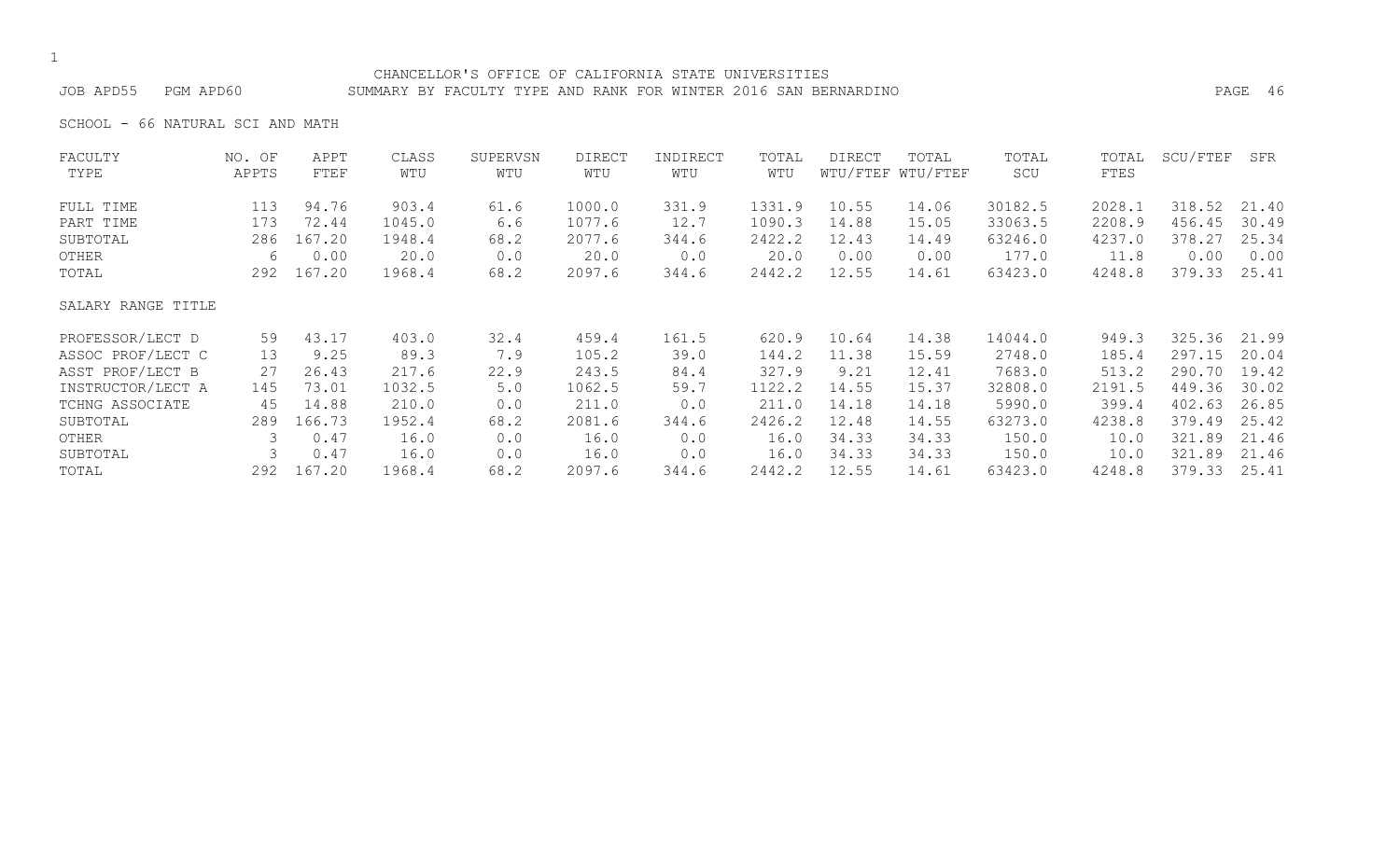#### CHANCELLOR'S OFFICE OF CALIFORNIA STATE UNIVERSITIES JOB APD55 PGM APD60 SUMMARY BY FACULTY TYPE AND RANK FOR WINTER 2016 SAN BERNARDINO PAGE 47

### SCHOOL - 99 ALL COLLEGE CONSERVERSE DEPARTMENT - 373 INTERDISCIPLINARY STUDIES IN EDUCATION

| FACULTY            | NO. OF | APPT | CLASS | SUPERVSN | <b>DIRECT</b> | INDIRECT | TOTAL | <b>DIRECT</b> | TOTAL             | TOTAL  | TOTAL | SCU/FTEF | SFR   |
|--------------------|--------|------|-------|----------|---------------|----------|-------|---------------|-------------------|--------|-------|----------|-------|
| TYPE               | APPTS  | FTEF | WTU   | WTU      | WTU           | WTU      | WTU   |               | WTU/FTEF WTU/FTEF | SCU    | FTES  |          |       |
| FULL TIME          |        | 0.50 | 0.0   | 0.0      | 0.0           | 0.0      | 0.0   | 0.00          | 0.00              | 0.0    | 0.0   | 0.00     | 0.00  |
| PART TIME          | 18     | 2.56 | 56.4  | 0.0      | 56.4          | 0.0      | 56.4  | 22.03         | 22.03             | 1344.0 | 89.7  | 525.00   | 35.05 |
| SUBTOTAL           | 19     | 3.06 | 56.4  | 0.0      | 56.4          | 0.0      | 56.4  | 18.43         | 18.43             | 1344.0 | 89.7  | 439.22   | 29.33 |
| OTHER              | 6      | 0.00 | 2.6   | 0.0      | 2.6           | 0.0      | 2.6   | 0.00          | 0.00              | 240.0  | 16.0  | 0.00     | 0.00  |
| TOTAL              | 25     | 3.06 | 59.0  | 0.0      | 59.0          | 0.0      | 59.0  | 19.28         | 19.28             | 1584.0 | 105.7 | 517.65   | 34.56 |
| SALARY RANGE TITLE |        |      |       |          |               |          |       |               |                   |        |       |          |       |
| INSTRUCTOR/LECT A  | 11     | 2.37 | 48.6  | 0.0      | 48.6          | 0.0      | 48.6  | 20.53         | 20.53             | 1172.0 | 78.3  | 495.14   | 33.07 |
| TCHNG ASSOCIATE    |        | 0.00 | 0.0   | 0.0      | 0.0           | 0.0      | 0.0   | 0.00          | 0.00              | 156.0  | 10.4  | 0.00     | 0.00  |
| SUBTOTAL           | 18     | 2.37 | 48.6  | 0.0      | 48.6          | 0.0      | 48.6  | 20.53         | 20.53             | 1328.0 | 88.7  | 561.05   | 37.46 |
| OTHER              |        | 0.69 | 10.4  | 0.0      | 10.4          | 0.0      | 10.4  | 15.01         | 15.01             | 256.0  | 17.1  | 369.41   | 24.63 |
| SUBTOTAL           |        | 0.69 | 10.4  | 0.0      | 10.4          | 0.0      | 10.4  | 15.01         | 15.01             | 256.0  | 17.1  | 369.41   | 24.63 |
| TOTAL              | 25     | 3.06 | 59.0  | 0.0      | 59.0          | 0.0      | 59.0  | 19.28         | 19.28             | 1584.0 | 105.7 | 517.65   | 34.56 |